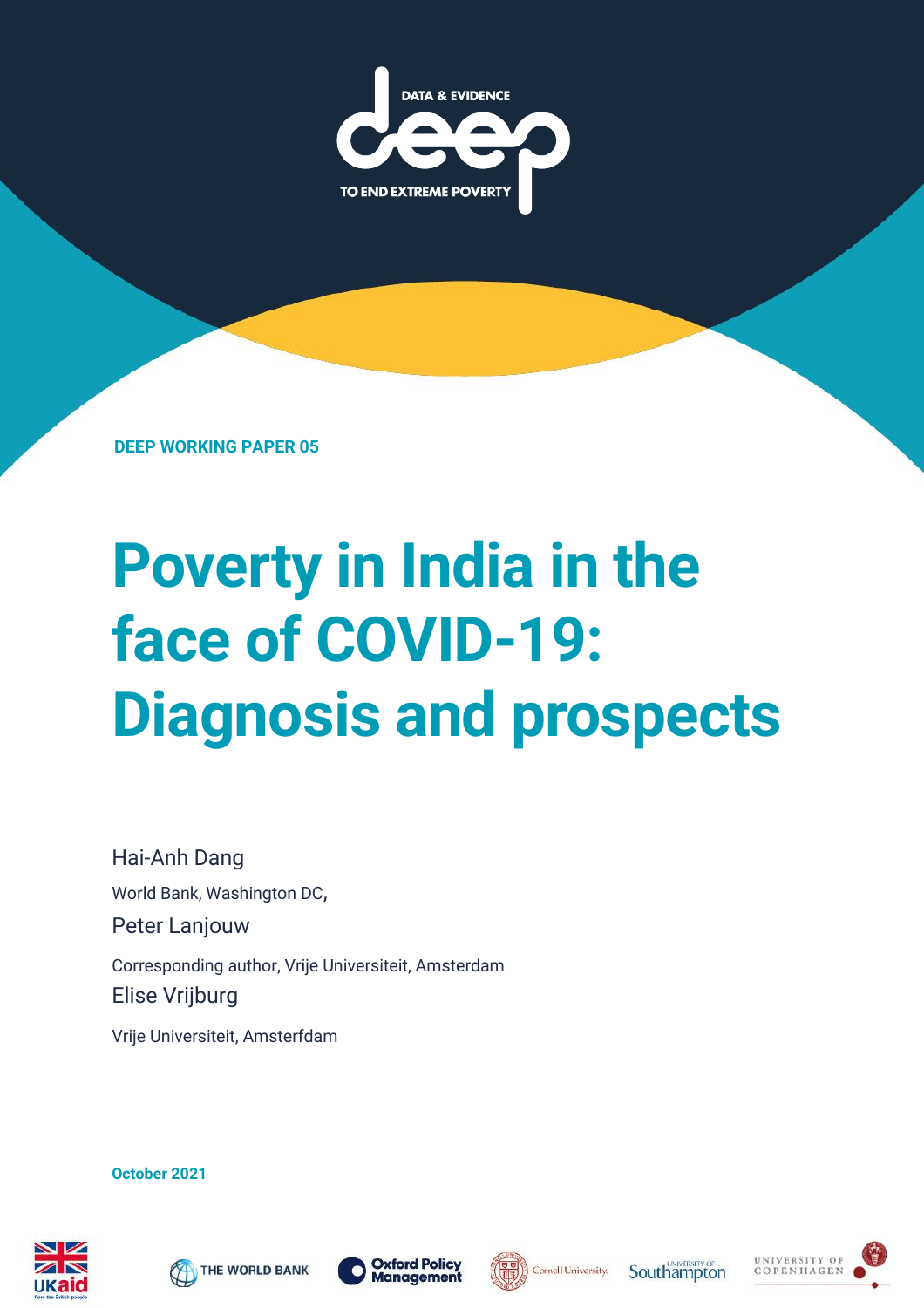### **About DEEP**

Our mission is to build evidence, insights, and solutions that help end extreme poverty globally.

We aim to contribute to new global and national data and evidence that governments, decision makers, citizens and researchers can use to improve people's lives and support the world's poorest people in their efforts to escape extreme poverty.

We are a consortium of the Universities of Cornell, Copenhagen, and Southampton led by Oxford Policy Management, in partnership with the World Bank's Development Data Group and funded by the UK Foreign, Commonwealth & Development Office.

**How to cite:** Dang, H.-A., Lanjouw, P. and Vrijburg, E. (2021) 'Poverty in India in the face of COVID-19: Diagnosis and prospects', *DEEP Working Paper 05,* Data and Evidence to End Extreme Poverty Research Programme, Oxford

**Available at:** <https://doi.org/10.1111/rode.12833>

**Corresponding author:** Peter Lanjouw, Vrije Universiteit, Amsterdam. Email: [p.f.lanjouw@vu.nl](mailto:p.f.lanjouw@vu.nl)

**Follow the programme here:**

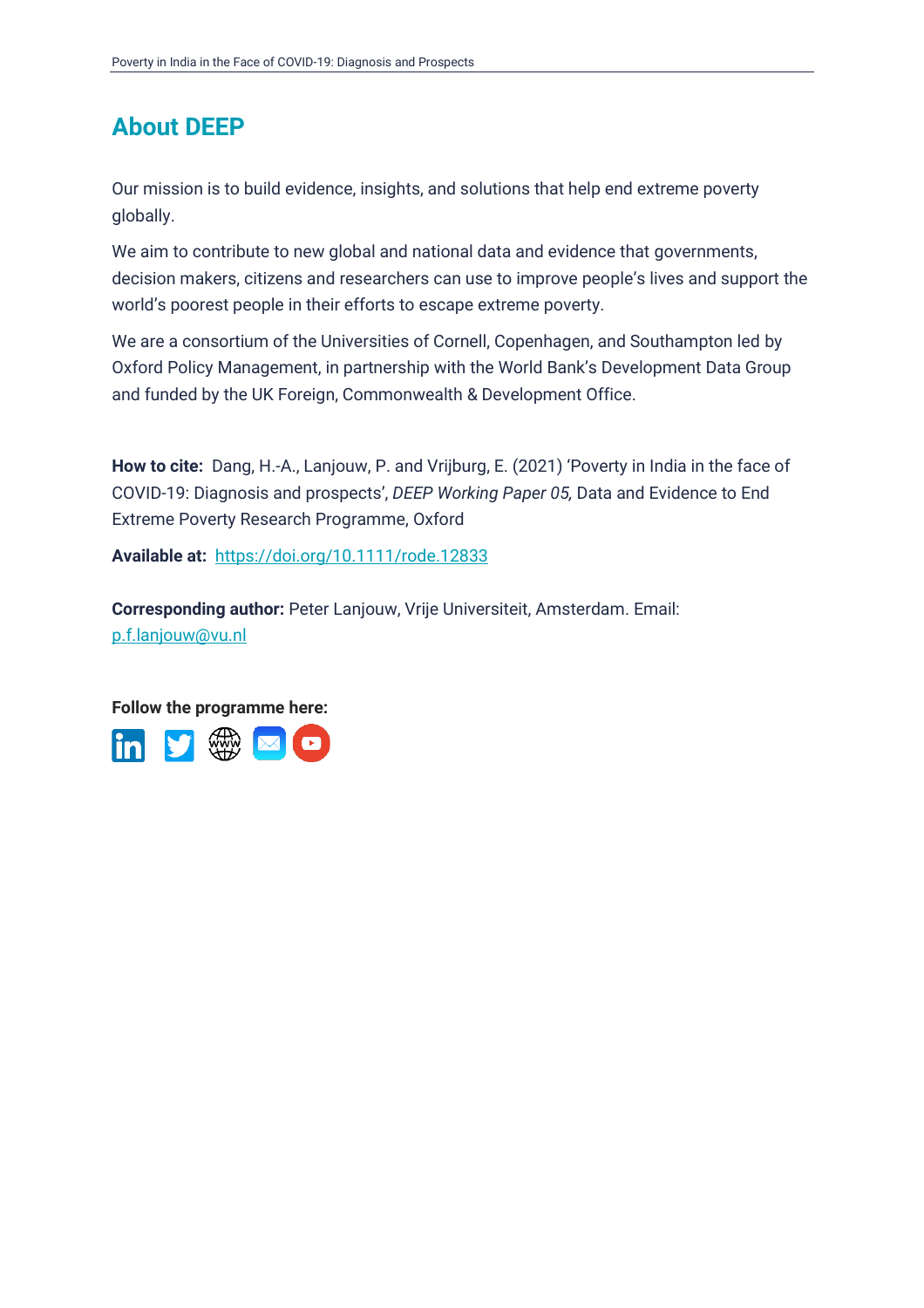### <span id="page-2-0"></span>**Preface**

This paper is part of the Oxford Policy Management (OPM) Data and Evidence to End Extreme Poverty (DEEP) project, undertaken on behalf of the Foreign, Commonwealth and Development Office of the UK. We are grateful to Simon Hunt, Stevan Lee, Umar Salam and Lucy Scott of OPM for their guidance and advice. We are further grateful to Jehovannes Aikaeli, Ines Afonso Roque Ferreira, Gaurav Datt, Chris Elbers, David Garces-Urzainqui, Himanshu, John Hoddinott, Kenneth Mdadila, Tseday Mekasha, Gerton Rongen, Vincenzo Salvucci, and Finn Tarp for helpful discussions. All errors are our own.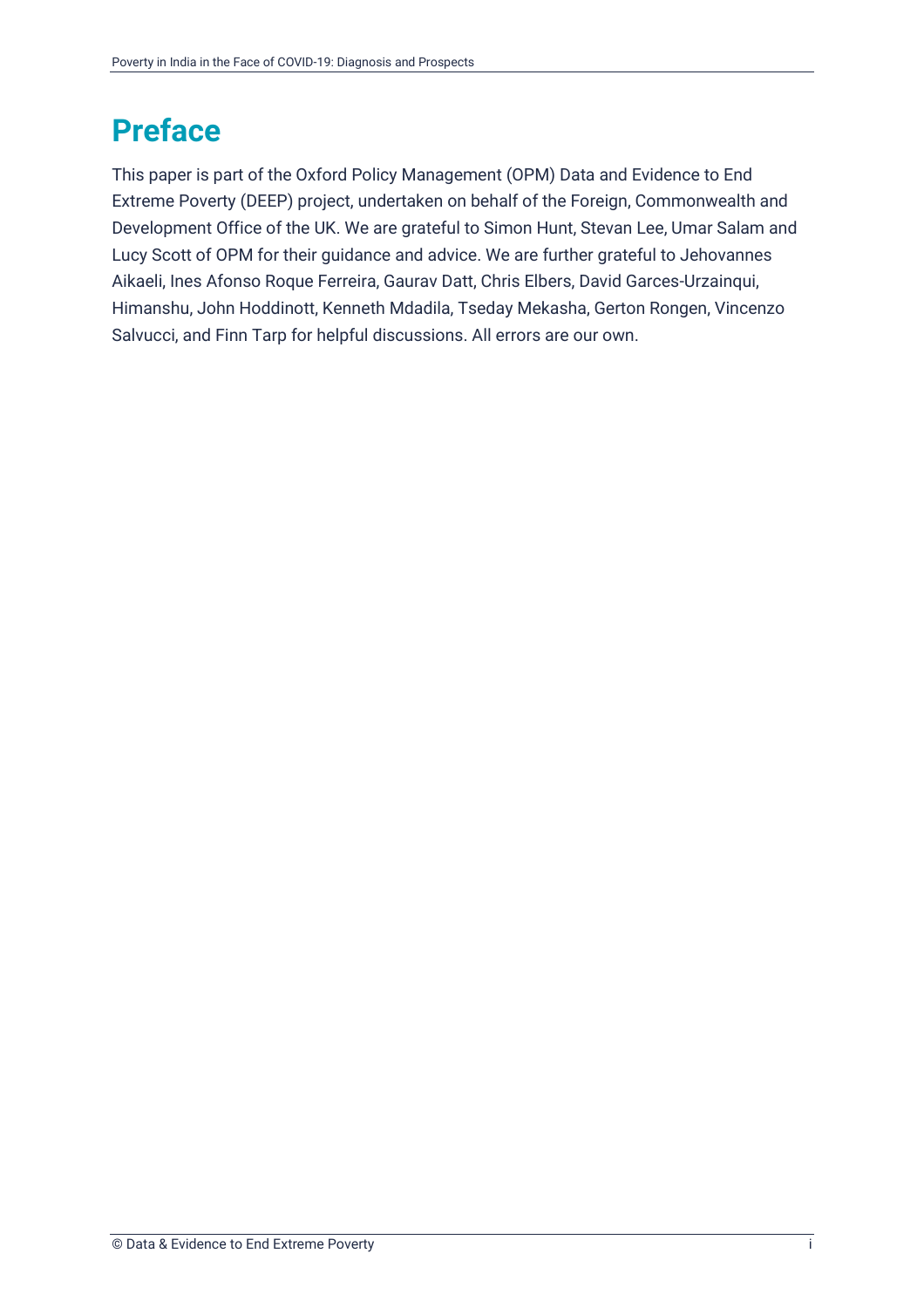### <span id="page-3-0"></span>**Abstract**

India has been hard-hit by the COVID-19 pandemic. The virus has exacted a heavy toll in terms of lives lost and deteriorating health outcomes. The economic consequences of the pandemic have been similarly grim. In this paper, we attempt an initial, interim assessment of the effect of the crisis on poverty in India. We review the growing literature that considers emerging poverty impacts, noting that there remain significant knowledge gaps due to limited evidence on current welfare outcomes. We analyse pre-COVID-19 survey data to examine the incidence of chronic poverty and downward mobility during a period of rapid economic growth and declining poverty. A profile of poverty during such a period offers a plausible, partial window on at-risk population groups. We suggest that notwithstanding the severe initial impacts of the COVID-19 crisis on poverty, there are grounds for expecting even more severe consequences going forward. As the virus spreads out of the relatively affluent cities, and as economic stagnation persists, rural areas, with historically higher rates of chronic poverty and vulnerability, may see particularly sharp increases in poverty. While recent vaccination developments offer some grounds for optimism, there remains an urgent need to identify, implement and amplify effective policy alleviation measures.

**Keywords:** Poverty; Vulnerability; Poverty Dynamics; Synthetic Panels; India; COVID-19.

**JEL Classification Codes:** I32, C53.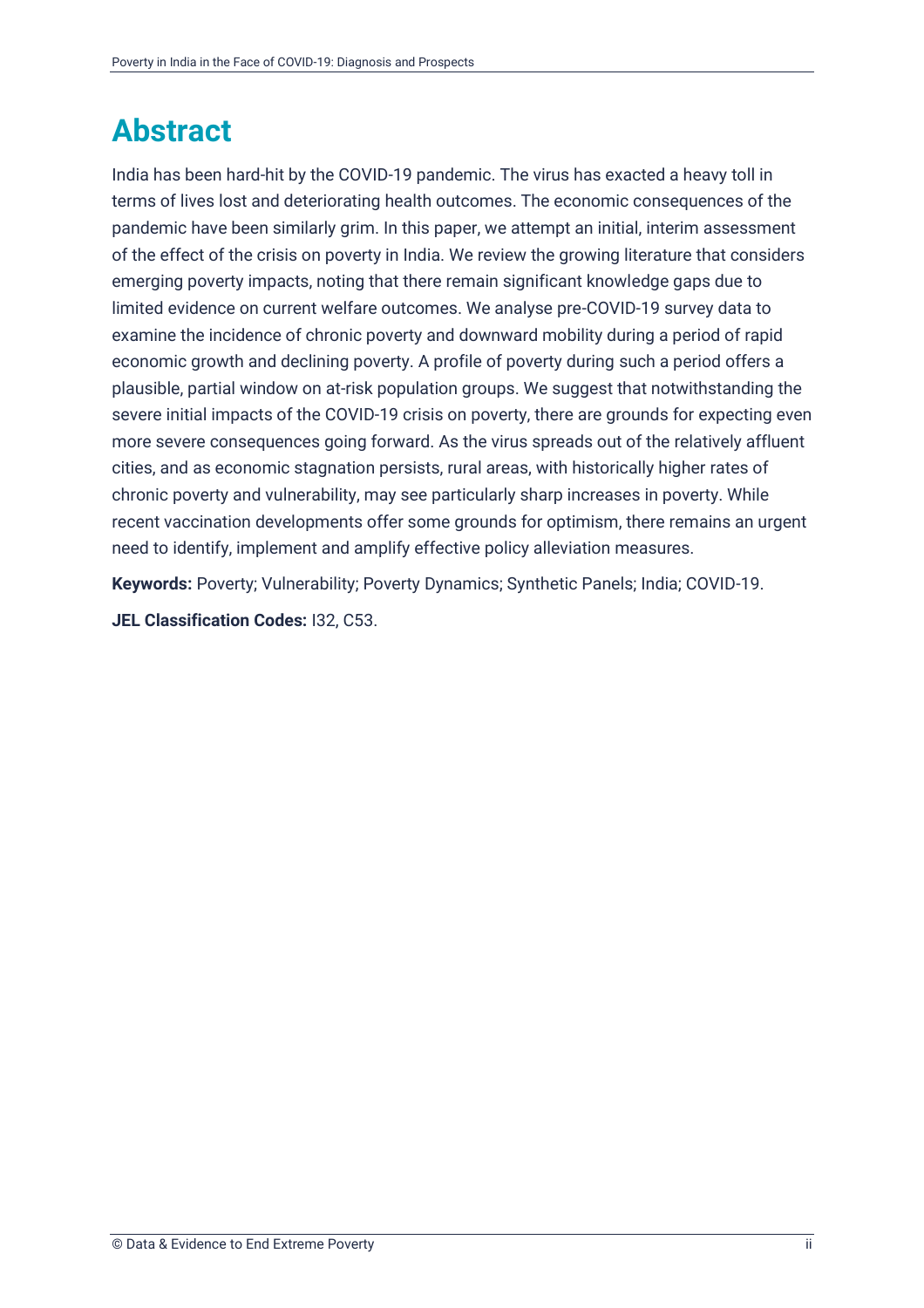# **Table of contents**

| $\mathbf{1}$   |     |                                                                           |  |
|----------------|-----|---------------------------------------------------------------------------|--|
| $\overline{2}$ |     |                                                                           |  |
| 3              |     |                                                                           |  |
| $\overline{4}$ |     |                                                                           |  |
|                | 4.1 |                                                                           |  |
| 5              |     | Poverty impacts: insights from historical analysis of poverty dynamics 18 |  |
|                | 5.1 | Chronic poverty and vulnerability from pre-crisis data: methodology 18    |  |
|                | 5.2 |                                                                           |  |
| 6              |     |                                                                           |  |
|                |     |                                                                           |  |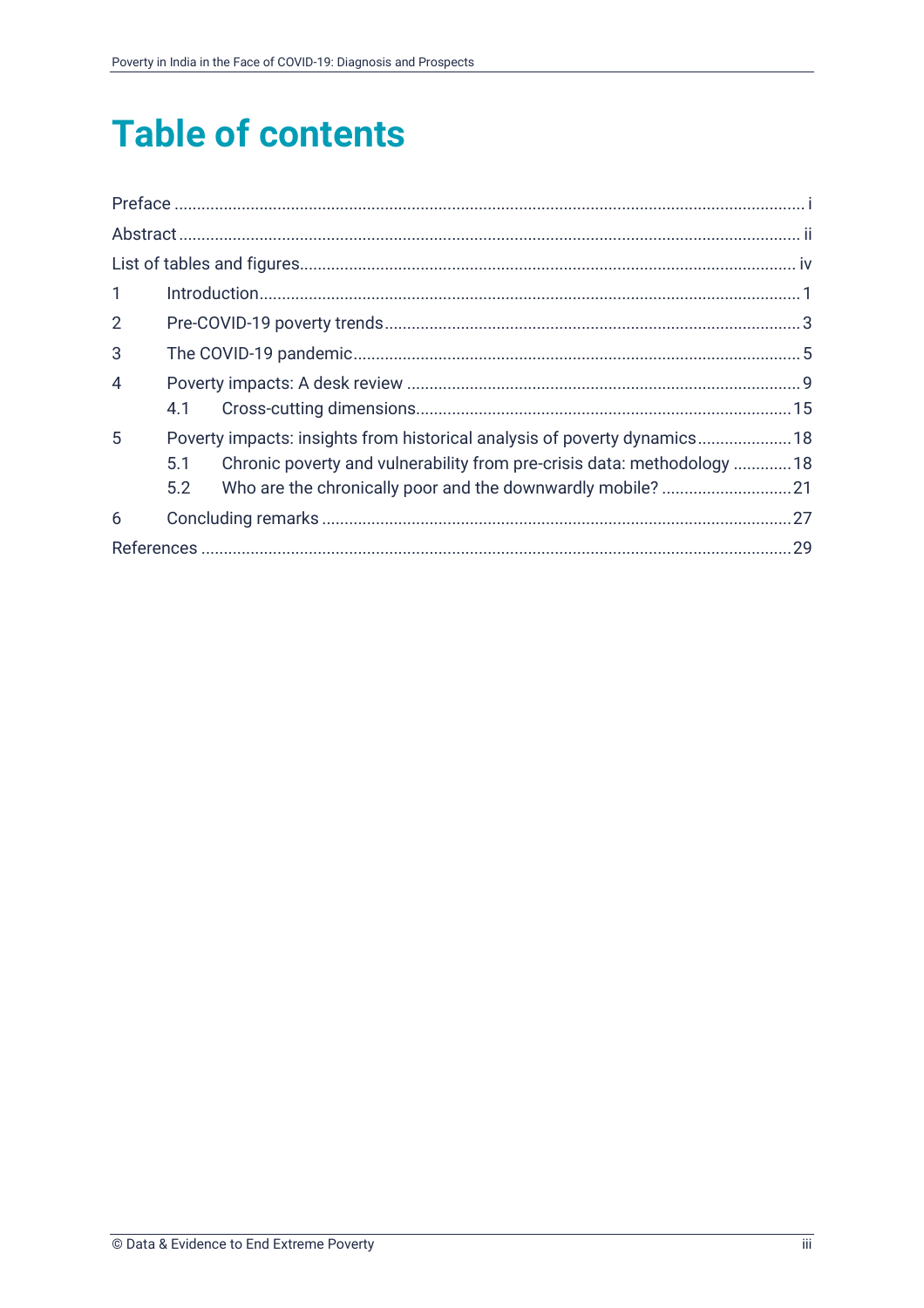# <span id="page-5-0"></span>**List of tables and figures**

| Table 1: | Welfare transition dynamics based on synthetic panel data, India 2004/05-   |
|----------|-----------------------------------------------------------------------------|
| Table 2: | Profile of the chronically poor or downwardly mobile 2004/5-2011/12:<br>.22 |
| Table 3: | Profile of the chronically poor or downwardly mobile, 2004/05-2011/12:      |
| Table 4: | Profile of the chronically poor or downwardly mobile, India 2004/05-2011/12 |
| Table 5: | Profile of the chronically poor or downwardly mobile 2004/5-2011/12:        |
| Table 6: | Profile of the chronically poor or downwardly mobile 2004/5-2011/12:        |
| Table 7: | Profile of the chronically poor or downwardly mobile, India 2004/05-2011/12 |
|          |                                                                             |

| Figure 1: | Trends in poverty and GDP per capita for India, 1987/88-2011/123             |
|-----------|------------------------------------------------------------------------------|
| Figure 2: | Time-map of daily confirmed COVID-19 cases in India as at 25 May 2021        |
| Figure 3: | Deviations from predicted daily normal electricity consumption in India (%)8 |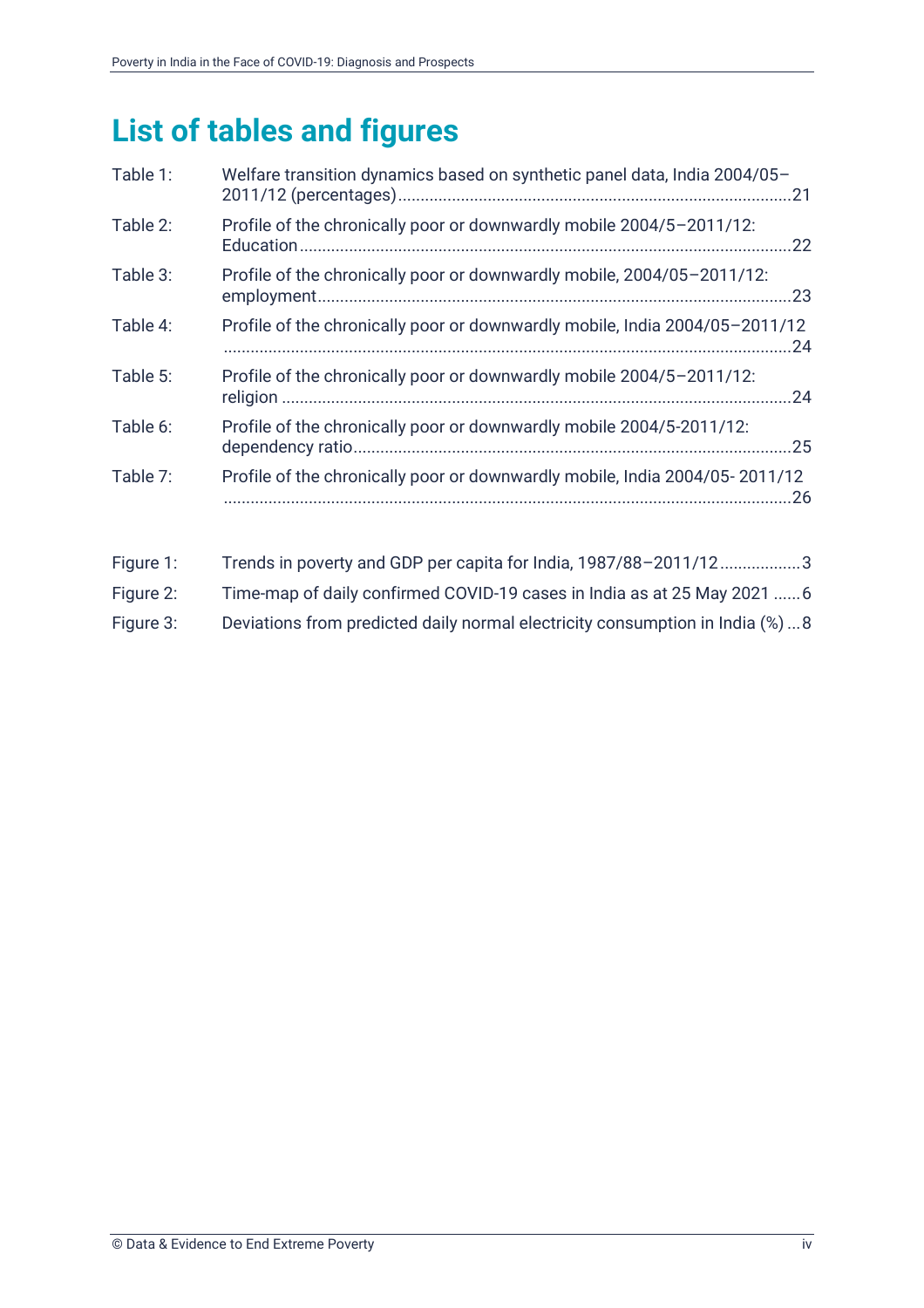# <span id="page-6-0"></span>**1 Introduction**

The year 2020 marked a major break in the progress achieved throughout the world in reducing global poverty. Sustainable Development Goal (SDG) 1, announced by the international development community in 2015, had proclaimed the ambitious objective of ending extreme global poverty by 2030. Success in achieving the Millennium Development Goal of halving global poverty during the 1990–2015 period had undoubtedly emboldened the architects of the SDGs, who sought to pursue a poverty objective that, while clearly aspirational, did not appear to be entirely beyond reach. The onset of the COVID-19 pandemic in early 2020 has dampened these ambitions. Nowhere is this more evident than in India – a country where poverty reduction during the first decades of the 2000s had been remarkable, but where the impact of the COVID-19 pandemic has been staggering in terms of both public health and economic livelihoods.

Given that the COVID-19 pandemic remains in full swing it is impossible to arrive at a complete assessment of its full impact on poverty in India and how it may evolve going forward. The economic consequences of the crisis are still working their way through the Indian economy and policy measures aimed at addressing both the public health and economic fallout from the crisis continue to be formulated and rolled out. Empirical evidence on the actual impact of the crisis also remains highly fragmented and incomplete.

Yet, to preserve as much as possible of the progress that India has undeniably achieved in recent decades, policies must be introduced to mitigate the most severe consequences of the crisis. To this end, there is a need to anticipate the likely consequences of the crisis for poverty. Not only is it necessary to track how poverty is evolving in the face of the crisis, it is also important to identify and understand the circumstances of those who face a heightened risk of falling into poverty as the crisis continues to unfold.

In this study, we attempt to provide an assessment of how the fight to end extreme poverty in India has been disrupted by the arrival of the COVID-19 crisis. In particular, we aim to inform policymaking by providing insights into possible population groups that are likely to have been most seriously affected by the crisis, or that appear to be particularly exposed to its most pernicious consequences in the months and years to come.

We start in the next section with a brief review of progress in poverty reduction prior to the onset of the COVID-19 crisis. We are severely handicapped in this regard by the fact that nationally representative poverty data that underpin official estimates of poverty in India are not available beyond the year 2011/12, when the last publicly available National Sample Survey was published. Nonetheless, we document that, in the period between 2004/5 and 2011/2, poverty reduction in India had indeed been significant. It seems likely that a trajectory of declining poverty persisted until the COVID-19 crisis hit in 2020.

We then move to Section [3](#page-10-0) to briefly describe the spread and dimensions of the COVID-19 crisis in India, and provide a timeline of the policy measures that were introduced in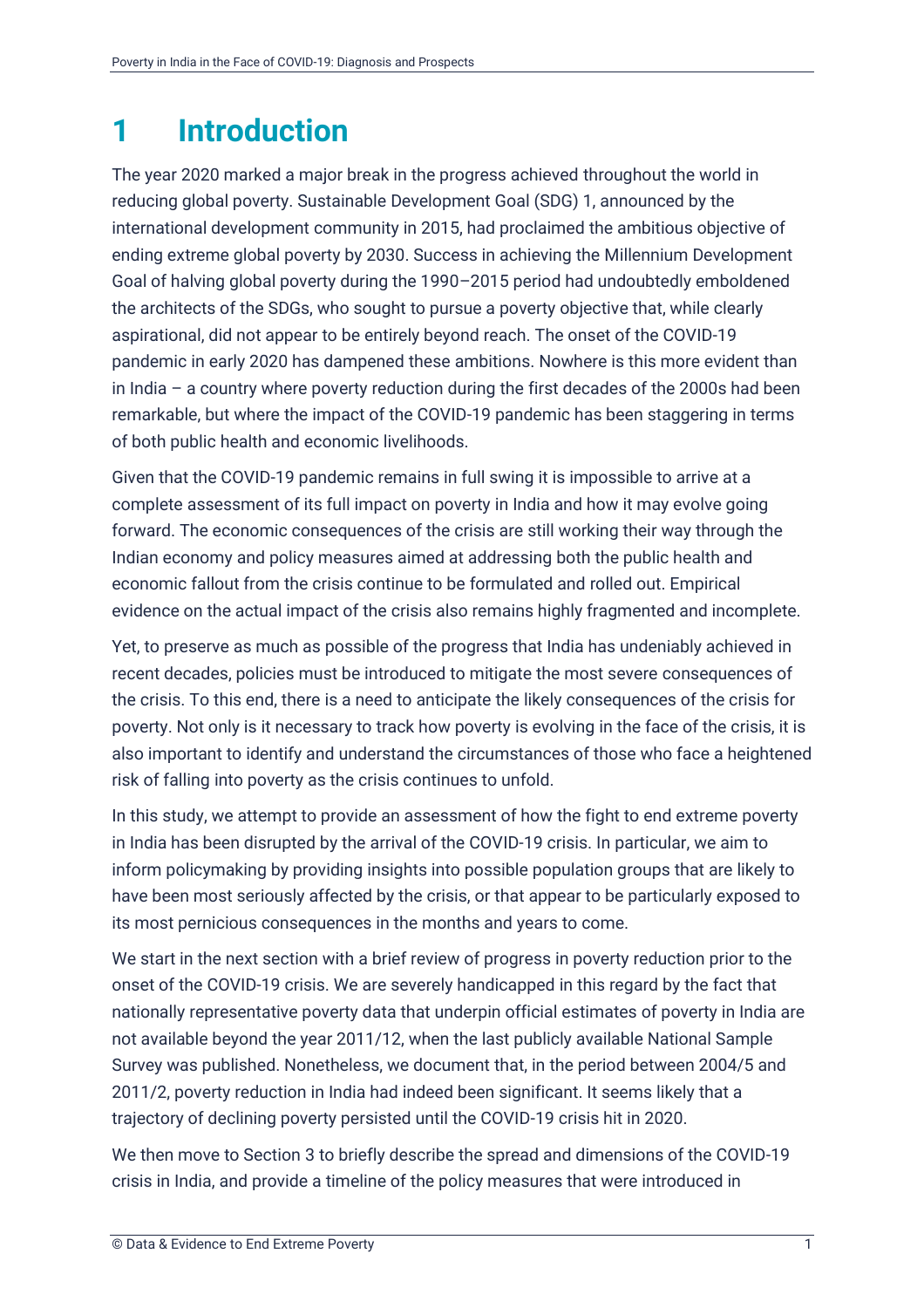response to the spread of the virus. Section [4](#page-14-0) summarises findings from a desk review of reports on the poverty impacts of the crisis. Absent systematic and current statistical evidence, we rely on a variety of sources –and often anecdotal evidence – to arrive at an initial impression of the poverty consequences of the crisis and its economic manifestations.

We turn in Section [5](#page-23-0) to a statistical analysis of household survey data from the first decade of the 2000s to investigate patterns of poverty dynamics that occurred during that time. We employ methods to construct synthetic panels from cross-sectional survey data to enquire into the characteristics of the chronically poor in India during this period of rapid economic growth and poverty reduction. It is likely that those who remained poor during that period are among those who are also at greatest risk of destitution during the sharp economic downturn ushered in by the COVID-19 crisis. We also scrutinise those who, during the period 2004/5–2011/12, faced a heightened risk of falling into poverty. It seems reasonable to suppose that those population groups that were most vulnerable during that period of rapid progress are again likely to count among the most vulnerable during the current period of tremendous economic stress. In Section [6](#page-32-0) we offer some concluding remarks.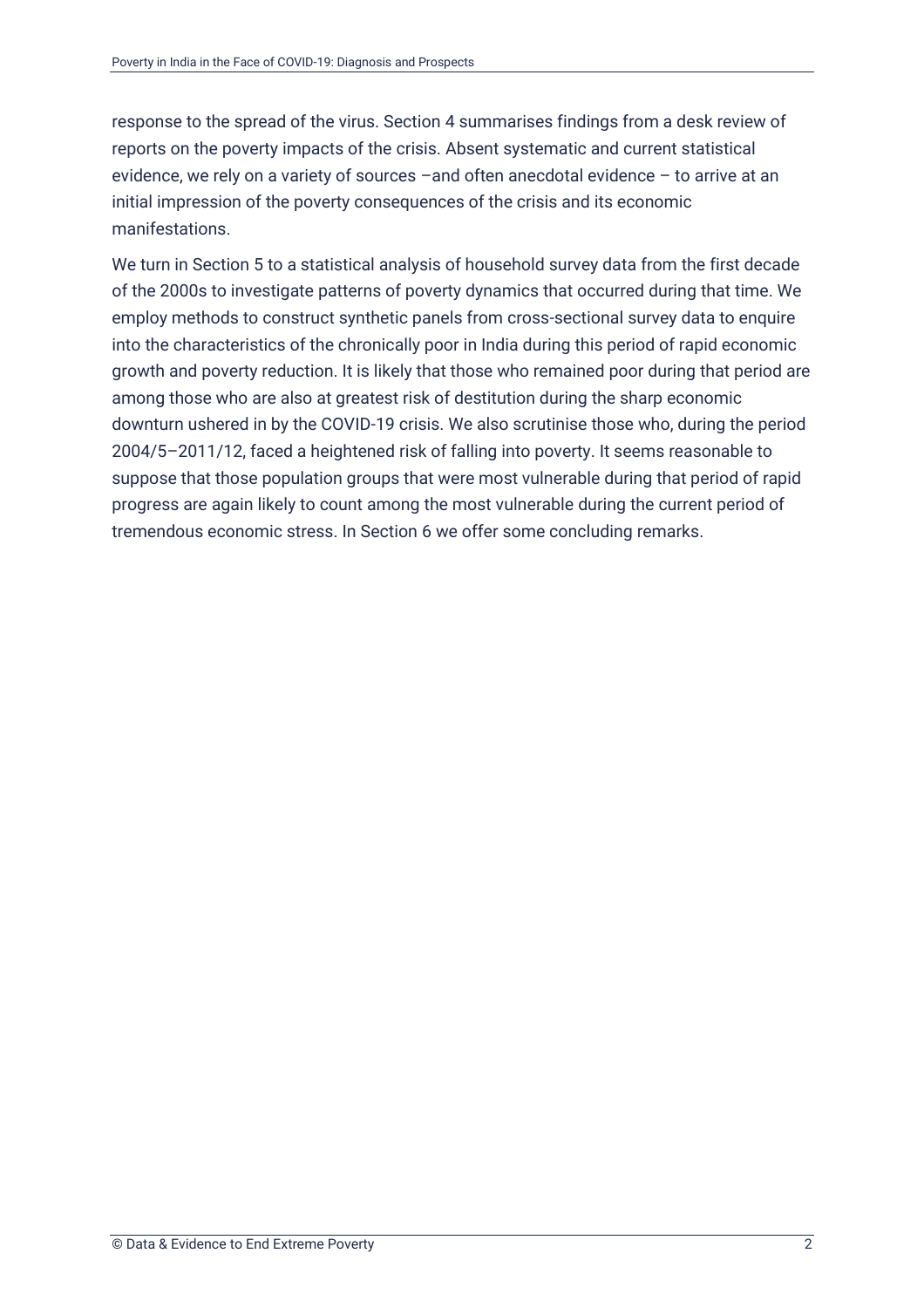### <span id="page-8-0"></span>**2 Pre-COVID-19 poverty trends**

The evolution of poverty in India has long been the subject of close attention. In particular, with the introduction of economic reforms in the early 1990s there has been a strong interest to see how poverty outcomes have fared as economic growth accelerated (Datt and Ravallion, 2011; Ravallion, 2011). Figure 1 shows that poverty measured on the basis of India's national poverty line fell sharply during this period, falling from nearly 50% of the population in 1987/8 to just over 20% in 2011/12 (Dang and Lanjouw, 2019). Although growth started to pick up in the mid-1990s, the evidence suggests that poverty reduction only started to gather pace in the early 2000s, after the 2004/05 round of the National Sample Survey, and in particular between the 2009/10 and 2011/12 rounds.<sup>1</sup> Interestingly, the dramatic falls in poverty between 2009/10 and 2011/12 occurred when per capita growth rates were in fact lower than during the 2004/05–2009/10 interval (Figure 1).



<span id="page-8-1"></span>

Source: Dang and Lanjouw (2018)

A question of considerable importance concerns how poverty evolved from 2011/12 up to the onset of the COVID-19 crisis. Unfortunately, the data needed to answer such questions are not available. The subsequent 'quinquennial' round of the National Sample Survey after 2011/12, fielded during the 2017/18 survey year, has not been released by the National

<sup>1</sup> Dang and Lanjouw (2018) explore the possibility that the marked acceleration in measured poverty decline between the last two survey years might have been driven by changes in survey methodology, but conclude that this is unlikely to have been the case.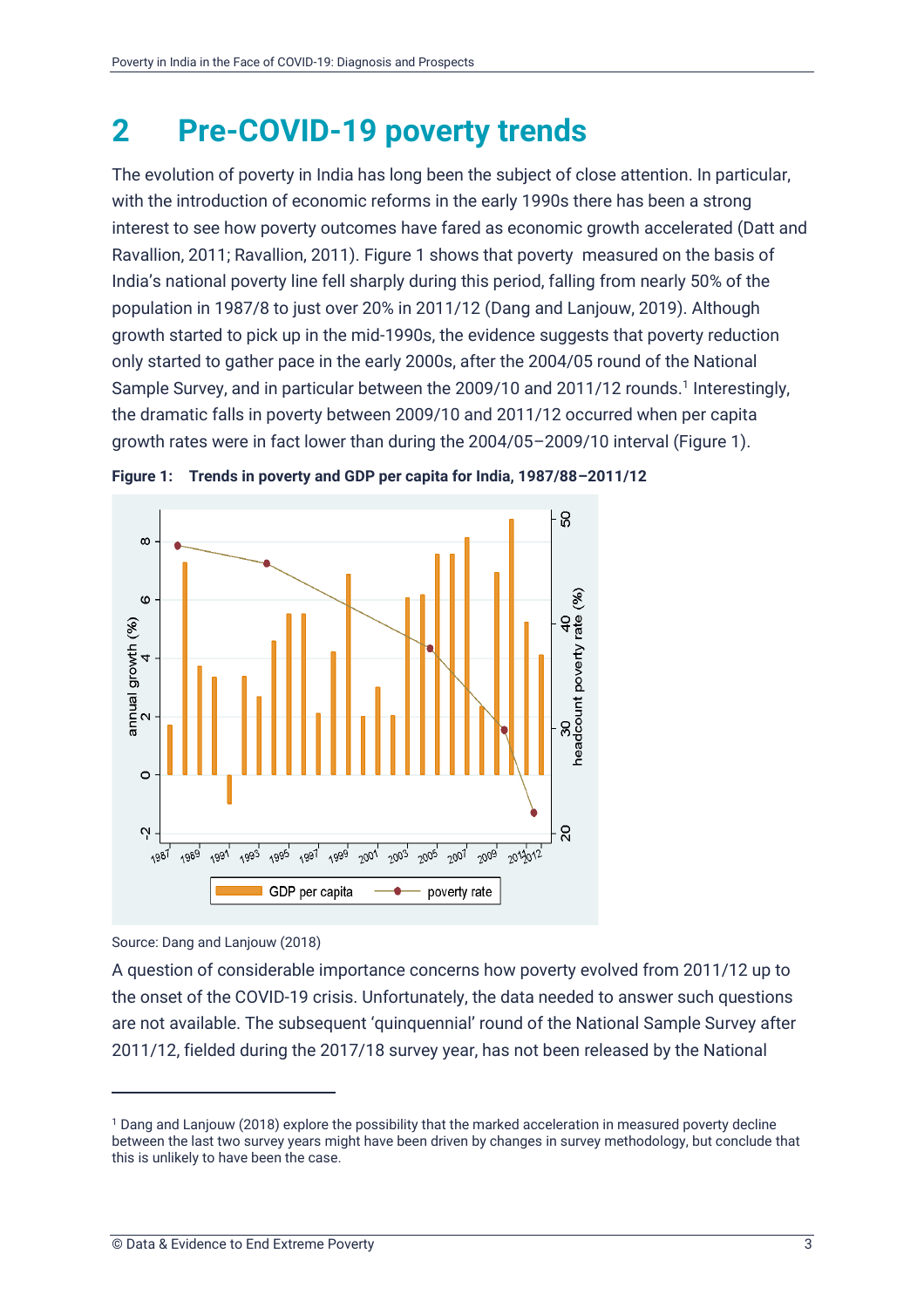Sample Survey Office (NSSO). There is considerable debate as to the likely evolution of poverty, with many commentators suggesting that the pace of poverty reduction slowed post-2011/12, alongside the lower per capita income growth rates for India as a whole. What seems unambiguous is that, with the onset of the COVID-19 crisis, poverty decline is likely to have halted altogether.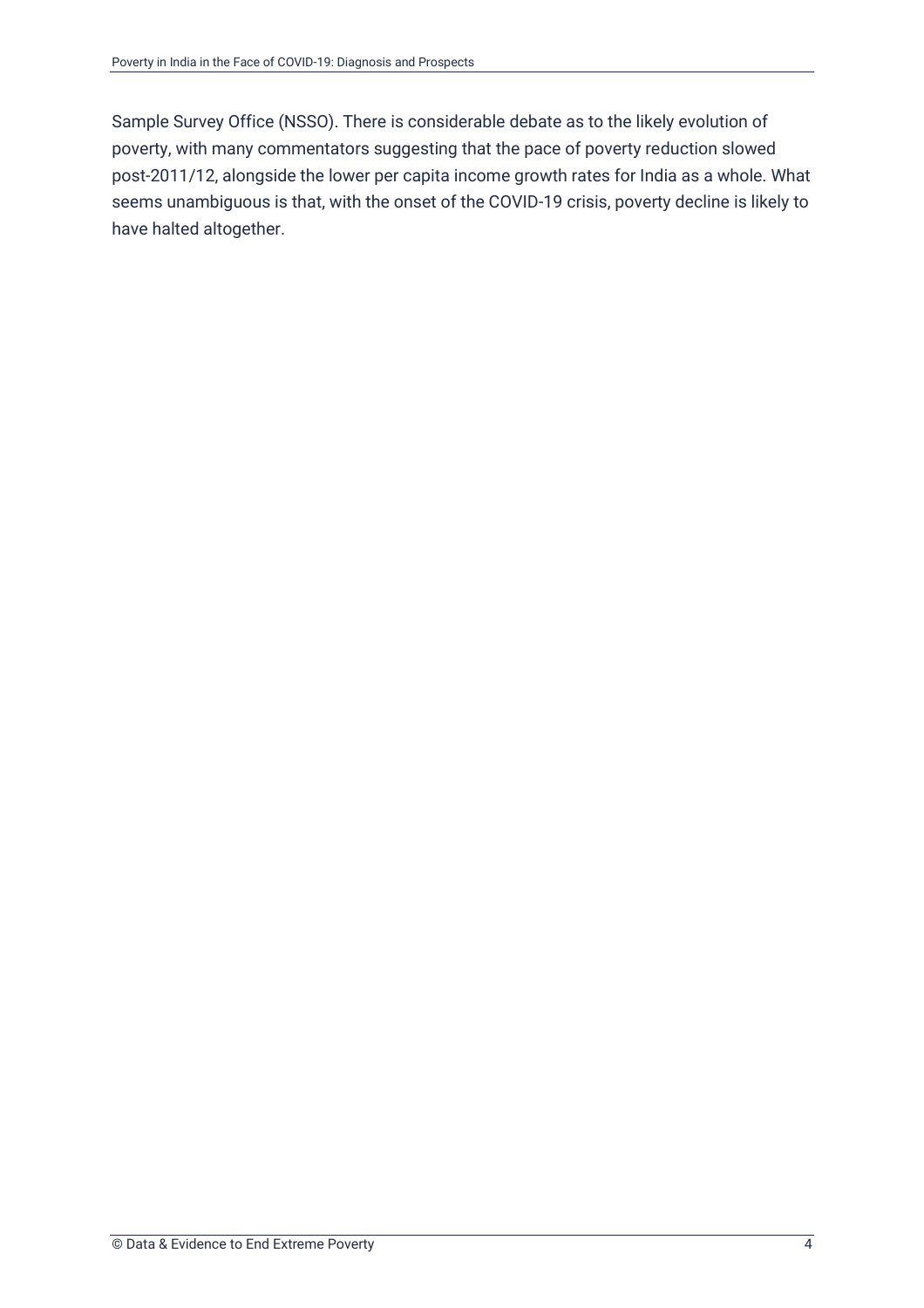# <span id="page-10-0"></span>**3 The COVID-19 pandemic**

The COVID-19 pandemic, to which India became exposed at the beginning of 2020, has not left the country unaffected. In absolute terms, the spread of the virus has been striking. With over 27.1 million reported cases (as at 26 May 2021), India lags behind only the United States in terms of the absolute number of COVID-19-infected persons (Johns Hopkins University Center for Systems Science and Engineering, 2021). Compared to its vast population, however, India's COVID-19 outbreak seems less catastrophic.<sup>2</sup> The country ranks 94th out of all 199 investigated countries on the number of cumulative confirmed COVID-19 cases per million people, thereby lagging three places behind the world average as at 25 May 2021 (Our World in Data, 2021a). However, the fast spread of COVID-19 in the past two months gives cause for serious concern (Figure 2). As at 24 May, India ranked first on the World Health Organization's (WHO's) worldwide list of newly reported COVID-19 cases in the last 24 hours, with an astounding 222,315 cases (WHO, 2021). Moreover, the chances are that these data are underestimated, as the most recent data from 25 May 2021 suggest that India performs 58th lowest in the world of all 127 investigated countries on the number of daily tests performed per 1,000 people (Our World in Data, 2021c).<sup>3</sup>

<sup>2</sup> We note, however, that official figures pertaining to the spread and severity of the COVID-19 outbreak are widely questioned in the popular press and are thought to be severely understated.

<sup>3</sup> It should be noted that, in contrast with other countries, the number of PCR tests in India could not be isolated from the total number of tests performed, indicating that the test rate could also be based on other, less reliable tests (Our World in Data, 2021c). According to the *Hindustan Times*, the more unreliable Rapid Antigen Tests (RAT) made up about 49% of the tests in November 2020 (Hindustan Times, 2020). Other news reports indicate that massive testing seems to be largely done in low-profile areas just to meet the high testing target (Menon, 2020; Express Web Desk, 2020).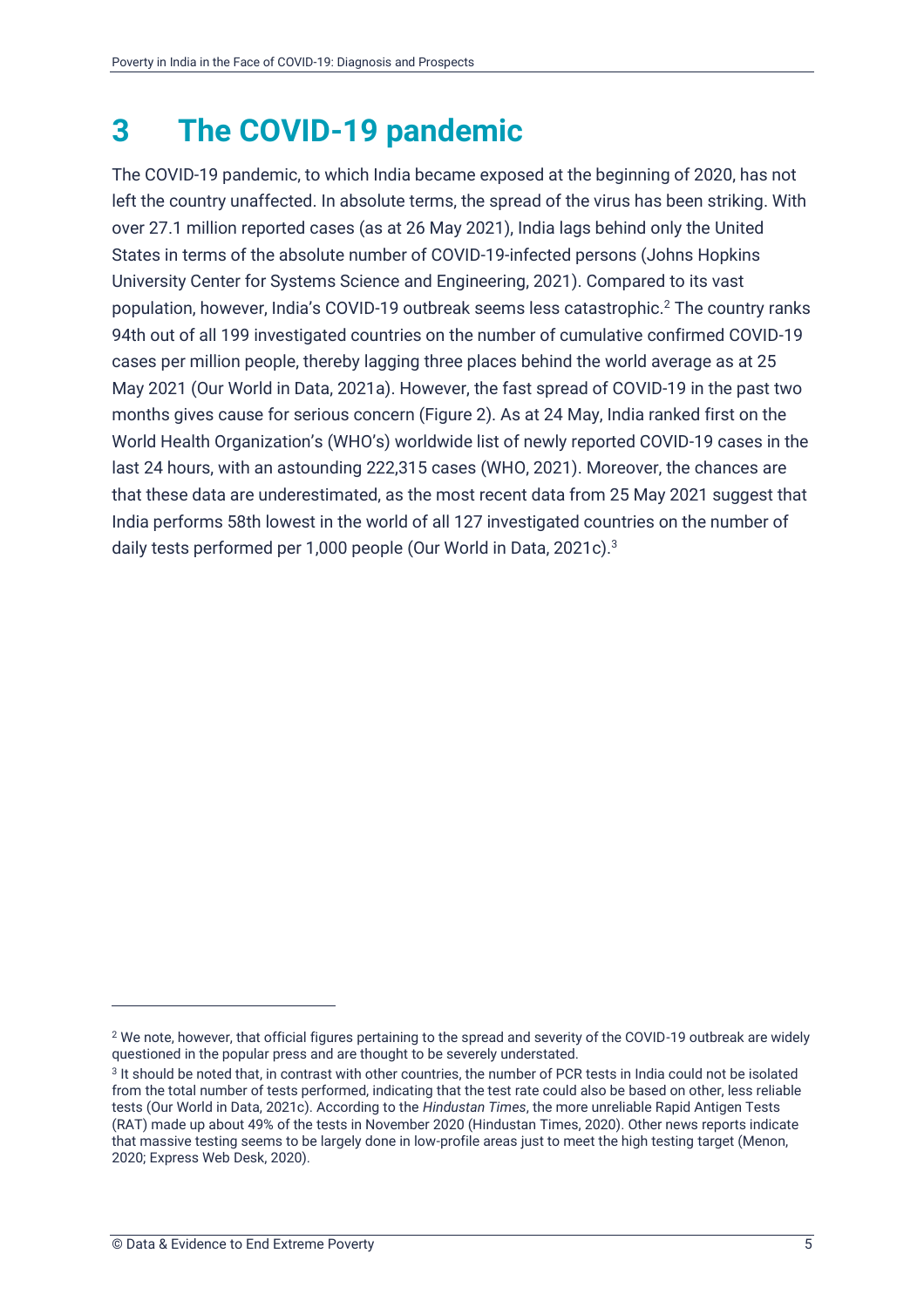

#### **Figure 2: Time-map of daily confirmed COVID-19 cases in India as at 25 May 2021**

#### <span id="page-11-0"></span>Source: Our World in Data (2021b)

Beyond the health crisis, India has also faced severe socioeconomic challenges. As noted earlier, the Indian economy was already slowing down before the recent pandemic. The two nationwide lockdowns introduced shortly after the onset of the pandemic, and which have been rated as among the most stringent in the world, $4$  dealt the Indian economy an additional blow. The first lockdown, which started on 25 March and lasted for 21 days, involved a total closure of almost any type of commercial entity (except for grocery outlets) (Ministry of Home Affairs, 2020a; Singh *et al*., 2020). The second one comprised an extension of the first lockdown – initially for two weeks until 3 May, followed by another two weeks, and finally extending until 31 May (Ministry of Home Affairs, 2020b; Ministry of Home Affairs, 2020c; Ministry of Home Affairs, 2020d). During the second lockdown, districts were divided into three possible zones  $-$  red, yellow and green  $-$  depending on the spread of COVID-19 in that area, which determined the severity of measures in those places (Ray and Subramanian, 2020, p. 3). Within the red zones, the most high-risk areas were furthermore classified as containment zones (Express News Service, 2020). Although states and union territories were responsible for demarcating containment zones, and for declaring appropriate measures, the measures were expected to involve at least a night curfew from 7 AM to 7 PM imposed by the national government (Home Secretary, 2020). Within the to 100 out of 100. *Daily confirmed COVID-19 cases*

<sup>4</sup> See also th[e Oxford COVID-19 Government Response Tracker](https://covidtracker.bsg.ox.ac.uk/stringency-scatter) (OxCGRT, n.d.), which includes an index for the stringency of the government response to COVID-19. India's government response received a score of 86.57 out of 100 'stringency points' the day the first lockdown was announced. In the following days this score rose quickly to 100 out of 100.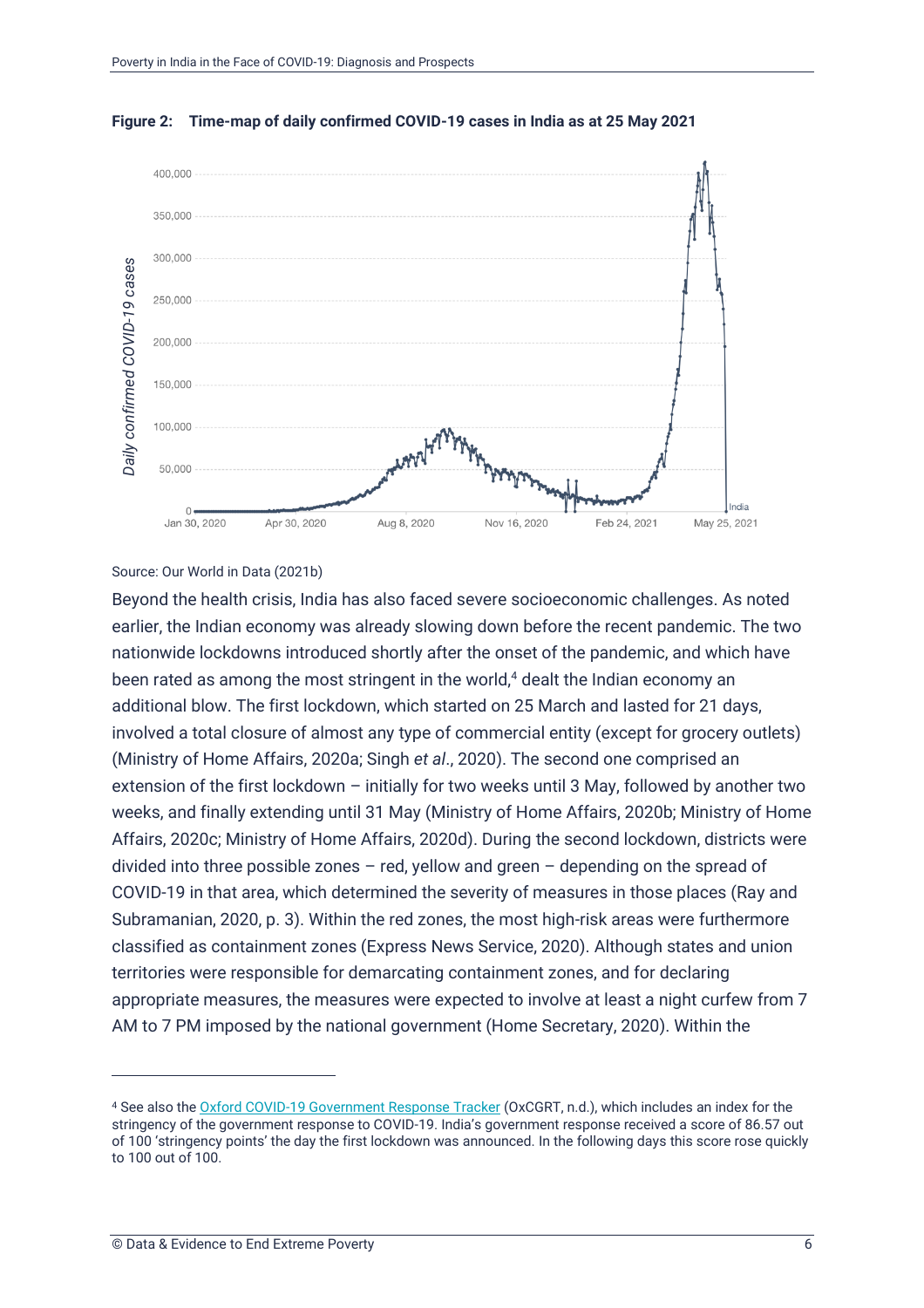containment zones, the lockdown was further extended to 30 June, and finally to 31 July (Ministry of Home Affairs, 2020e).

While the lockdown was extended in the containment zones, the remainder of India reopened slowly in different unlock phases (Gangwar and Ray, 2021, p. 435). More recently, many states reverted to lockdowns on their own as a response to the new COVID-19 surge in early 2021. A media report by the India.com News Desk shows that, as at 24 May 2021, 32 out of 36 states and union territories were in complete lockdown (India.com News Desk, 2021).

The disruption to economic activity in India throughout the lockdown period has been investigated by Beyer *et al*. (2021), who scrutinise daily electricity consumption and nighttime light intensity for evidence of economic turmoil. These two indicators yield important insights into a wide range of economic activities, and data are available on short notice and in high resolution (Beyer *et al*., 2021, p. 4-5). Their model, which can explain 90% of the variance in electricity consumption and light intensity in normal times, reveals that on the day the first lockdown was imposed (23 March 2020), electricity levels were 21% lower than their predicted normal value. This deviation declined further to -30% up until the end of March. It was not until the end of June, after the lockdown measures had been lifted, that deviations from the predicted normal electricity levels were no longer statistically significant (Beyer *et al*., 2021, pp. 5–7). However, in an extended analysis for the *Economist*, Beyer and colleagues show that India's rapidly rising infections have reversed the economic recovery from June 2020 (Figure 3). Clearly, this second wave has placed the Indian economy under further strain.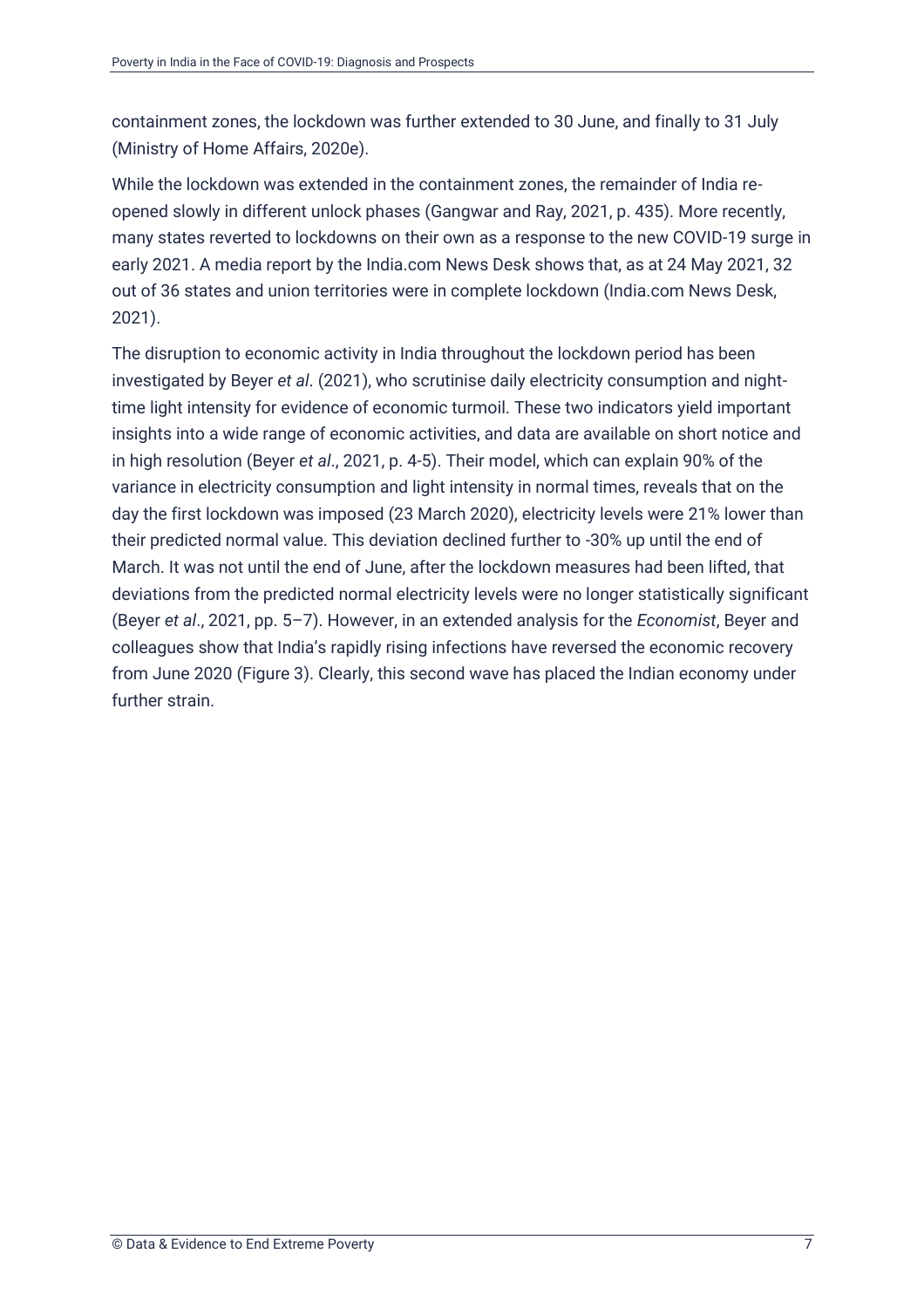

<span id="page-13-0"></span>**Figure 3: Deviations from predicted daily normal electricity consumption in India (%)**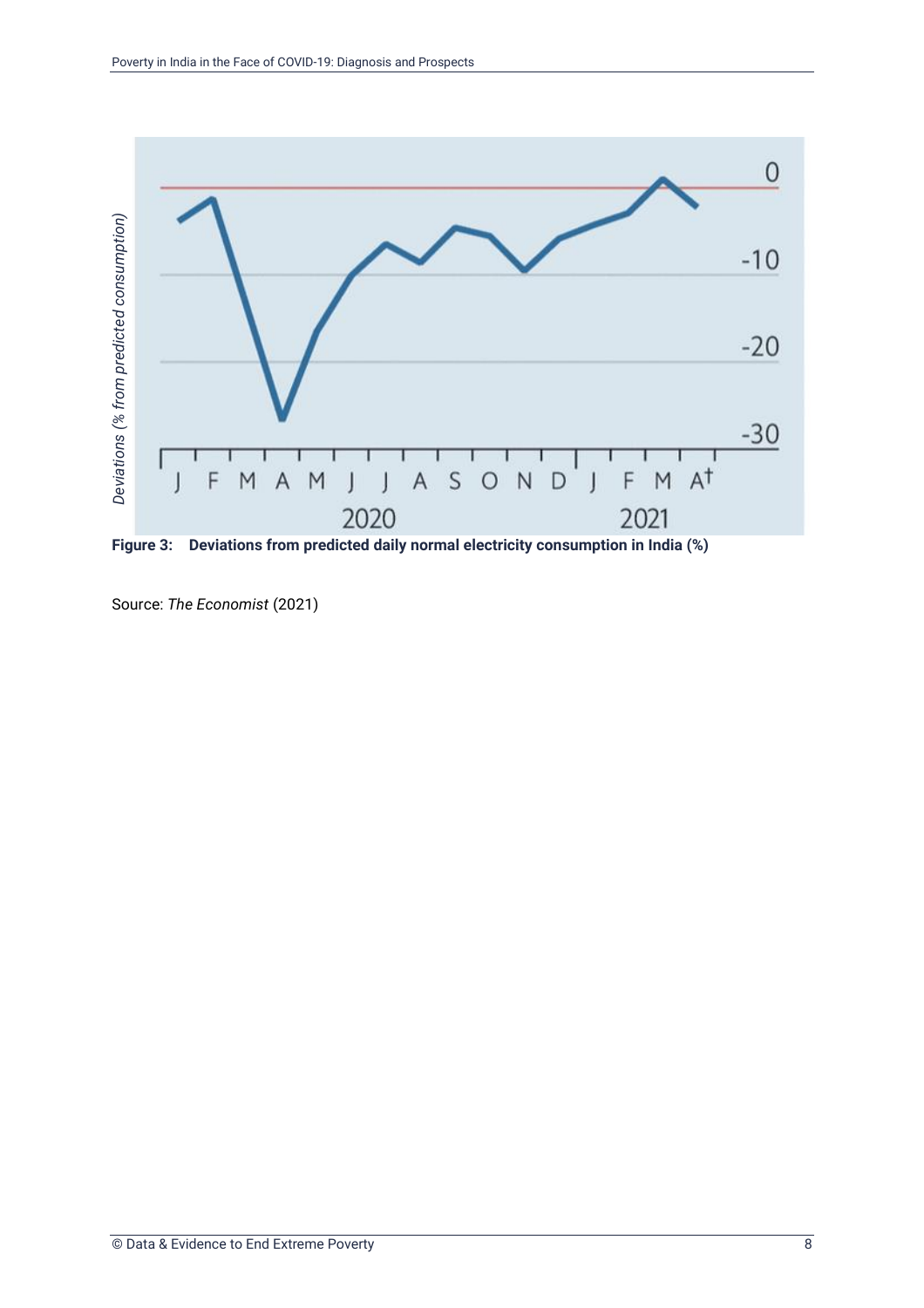### <span id="page-14-0"></span>**4 Poverty impacts: A desk review**

The socioeconomic consequences of the COVID-19 crisis, and the measures taken to tackle it , are unlikely to be distributed uniformly among Indian citizens. It is thus useful to identify those population groups that are most exposed to the economic burden of the current crisis in India, and to elaborate on the specific vulnerabilities they face. We begin by assembling insights gleaned from a review of research and media reports that have emerged since the onset of the pandemic.

One of the most widely observed vulnerable groups in India is informal workers. According to India's National Commission for Enterprises in the Unorganised Sector (NCEUS) (NCEUS, 2009, p. 12), informal employment entails 'those working in the unorganised enterprises or households [referring to private enterprises owned by individuals or households with less than 10 total workers, operating on a proprietary or partnership basis] excluding regular workers with social security benefits, and the workers in the formal sector without any employment/social security benefits provided by the employers.' This segment of the labour force is vast. A report by NCEUS shows that, based on sectoral statistics from 2004 to 2005, the informal sector contributed up to 50% to India's national GDP (NCEUS, 2009, p. 23). Moreover, based on these data and different GDP growth scenarios, it is projected that the informal sector comprised at least 93% of the working population in 2016–2017 (NCEUS, 2009, p. 139).

What makes informal workers economically vulnerable is that they are excluded from social security benefits, thereby being left unprotected against sudden shocks like illness or death (Unni and Rani, 2003, p. 130). Moreover, informal employment often generates lower incomes than similar formal employment does (Al Dahdah *et al*., 2020). Based on data from India's national 2011–2012 Employment and Unemployment Survey studying over 450,000 individuals across India, Narayanan (2015) estimates the formal–informal wage gap at different quantiles of the wage distribution and finds that this gap is significant for both Indian males and females across each quantile. He furthermore finds that the contribution of human capital to this wage gap is significant for both sexes and all wage contributions. This suggests that informal workers are consistently punished for being informal workers, despite having similar characteristics and skills compared to their formal worker counterparts. Lastly, informal workers often possess individual characteristics that draw them to this type of work and that create other vulnerabilities simultaneously  $-$  such as being female or belonging to a lower caste (Unni and Rani, 2003). We touch further upon these cross-dimensional characteristics below.

The COVID-19 crisis has accentuated the vulnerability of informal workers in several ways. First and foremost, informal workers saw an immediate decline in their earnings as soon as the lockdown put their jobs on hold (Al Dahdah *et al*., 2020). Because of a lack of social security, they had no protection against such losses. Based on data from the 2017–2018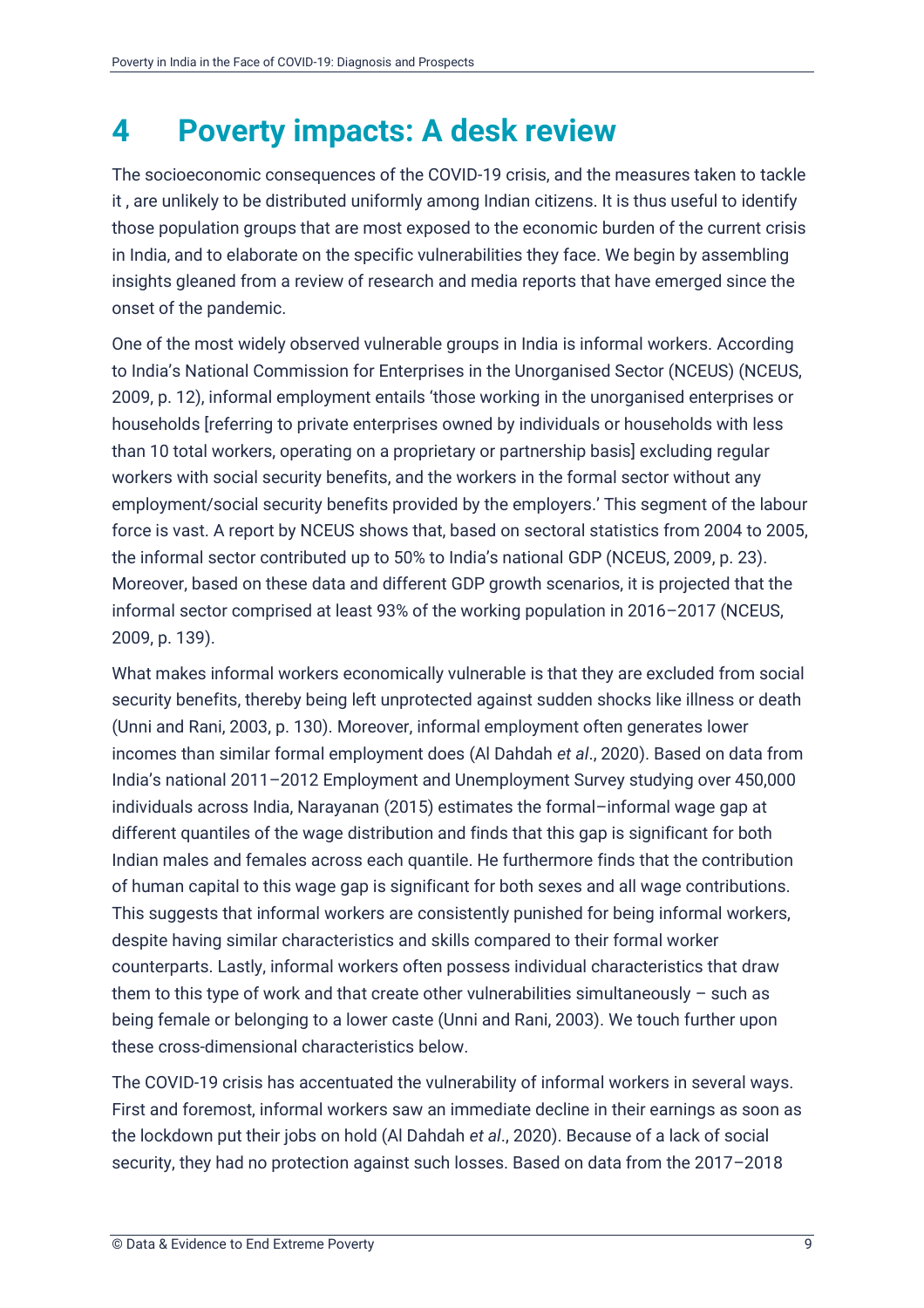Periodic Labour Force Survey, Estupinan and Sharma (2020, pp. 14–17) estimate that 89.5% of those at risk of losing their job during the first national lockdown and 68% of those at risk during the second national lockdown were informally employed. Moreover, they estimate that the average wage loss for informal employees throughout the entire lockdown period in 2020 was 22.62%, compared to the relatively low number of 3.83% for formal employees.

Although informal employment could technically be more easily restored after a lockdown than formal employment, the actual numbers are disappointing in this regard. Using a combination of personal surveys, secondary reports from organisations engaged with informal employees and comprehensive on-the-ground work, a case study by Azim Premji University (2021a) conducted in Bangalore showed that only 6% of the interviewed informal employees had returned to their previous job with similar or higher wages, and 15% had not returned to any sort of work by December 2020. Finally, one could expect a sudden loss of income to have a bigger impact on informal than on formal employees, given their generally lower-income status (Centre for Monitoring Indian Economy, 2020). It is feared that the now rapidly rising infections and subsequent economic effects will, yet again, take their toll on this vulnerable group (Al Jazeera, 2021).

Beyond the loss of income, informal employees are vulnerable due to a lack of access to healthcare. With one of the largest private and unregulated healthcare insurance markets, only 37% of the Indian population had any form of health insurance in fiscal year 2017/18 (Chatterjee, 2016; Tikkanen *et al*., 2020). Although two-thirds of the insured rely on public health insurance, informal employees might be particularly likely to miss out on such schemes (Tikkanen *et al*., 2020). The largest existing health insurance schemes in place – the Employees' State Insurance Scheme (ESIS) and Central Government Health Scheme (CGHS) – rely on employment in the formal sector, and smaller initiatives meant to target informal employees have not yet taken off, due to their limited focus, which is restricted to surgical procedures and families that are below the poverty line (La Forgia and Nagpal, 2012). Informal employees thus risk facing high out-of-pocket payments when they fall ill with the coronavirus. Herein lies a serious threat: a study by Selvaraj *et al*. (2018, pp. 2–7) using nationally representative Consumer Expenditure Surveys from the NSSO shows that, in fiscal year 2011/12, out-of-pocket healthcare payments drove 4.48% of Indian households below the nationally defined poverty line.

Considering these economic vulnerabilities, one cannot discount the risk of hunger among households relying on informal employment. The current crisis has resulted in the disruption of food supplies and has led to price hikes. Such developments are particularly difficult to deal with for informal workers who are confronted with the loss of jobs and declining incomes (Al Dahdah *et al*., 2020). Drawing on high-frequency time series data on modal prices and consumer price indices spanning the 284 days from 1 November 2019 to 10 August, 2020, a study by Cariappa *et al*. (2020, p. 16) revealed that, after the introduction of the first lockdown, retail prices of essential goods, such as chickpeas, mung beans and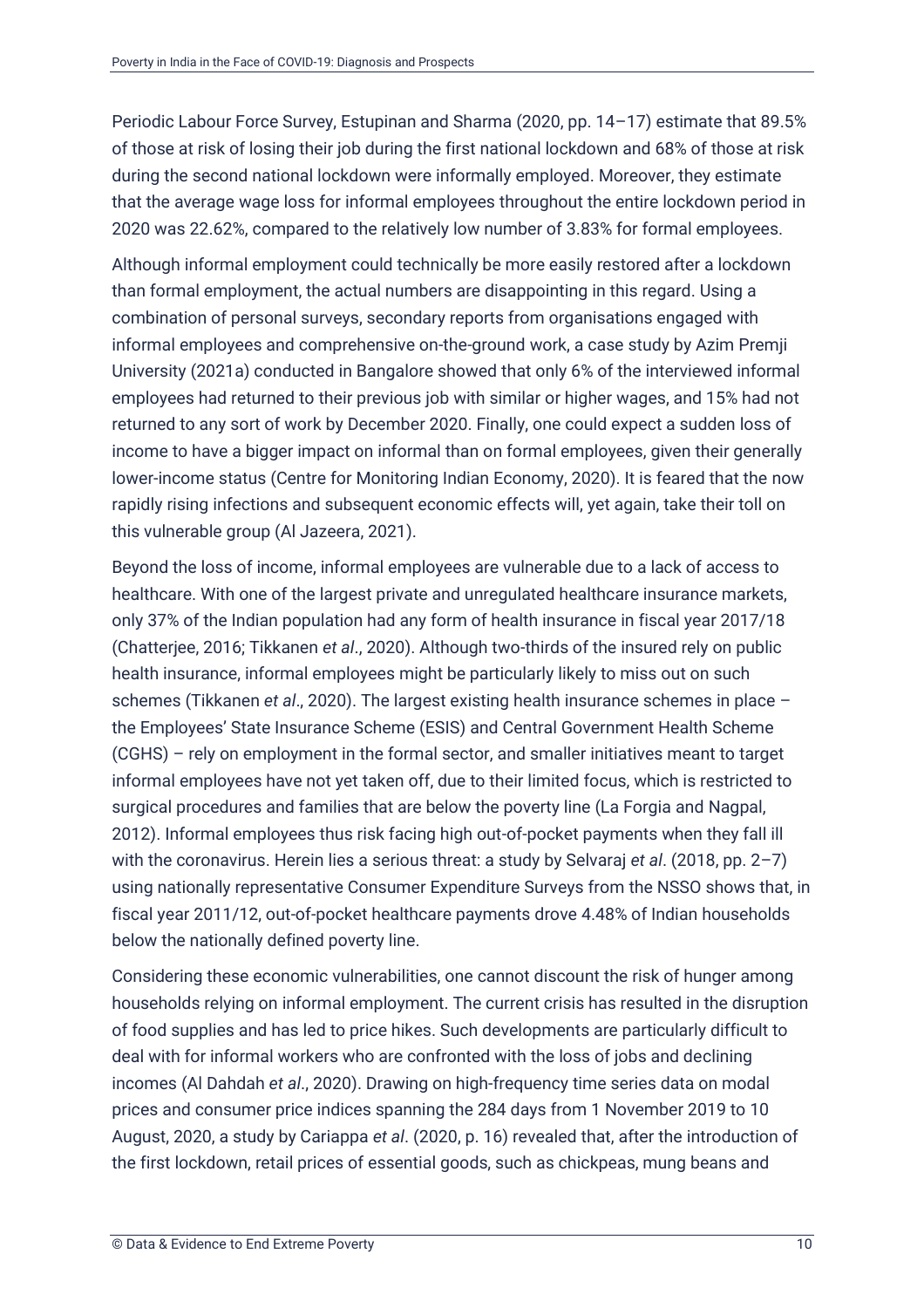tomatoes, increased significantly, by 3.03%, 6.06% and 10.32%, respectively. An analysis by the Centre for Equity Studies (2020, p. 16), based on randomly selected responses drawn from 1,450 purposive telephone interviews with persons reaching out for food relief in eight different states from May to June 2020, reveals that casual labourers went hungry more often than the self-employed or those earning a monthly wage. Casual labourers also disproportionately comprised those who reported suffering from extreme hunger, defined as not having had a full meal for more than seven days (Centre for Equity Studies, 2020, pp. 32–35). With the new second wave of infections, media reports warn that vulnerable informal workers will be pushed further into poverty, and potentially hunger (Biswas, 2021; Wallen, 2021).

One particularly vulnerable subgroup of informal workers comprises migrant workers, who often reside in rural areas but travel intra- or inter-state to urban areas for work (Rawal *et al*., 2020). In a paper by Srivastava (2020, p. 29-30), the total number of vulnerable migrant workers is estimated using data from the National Sample Survey, the National Statistical Office and the Census of India. Defining vulnerable migrant workers as those workers who either migrate for a short duration (i.e. seasonal migrants) or longer-term migrants from the bottom four lowest consumption quantiles and fifth lowest occupational categories,<sup>5</sup> the paper estimates that there are about 128 million such migrant workers in India (Srivastava, 2020, pp. 8–13).

It should be noted first that, even compared to other informal workers, migrant workers face a particularly high chance of losing employment. In the four-hours following the announcement of the first lockdown in March 2020, most of these migrant workers were suddenly left without a job (Sengupta and Jha, 2020, pp. 158–162). Systematic data on the effects of the two nationwide lockdowns on migrants and other vulnerable communities are scarce, but a purposive-sampling study from 5,000 telephone interviews conducted in 12 Indian states by Kesar *et al*. (2020) reveals that 86.6% of inter-state migrant workers lost employment due to these lockdowns in 2020. Regression analysis further shows that migrant workers were significantly more likely to be laid off than similar non-migrant workers – rural migrant workers were 73.9% more likely, and urban workers 50.7% more likely, to lose their job than their non-migrant counterparts (Kesar *et al*., 2020, pp. 19–22).<sup>6</sup>

<sup>5</sup> Srivastava employs the 2004 National Classification of Occupational categories, as defined by the National Career Service project, which is based on the level of skill and education necessary to perform the occupation. The lowest five out of nine categories are: 5. Service workers and shop and market sales workers; 6. Skilled agricultural and fishery workers; 7. Craft and related trades workers; 8. Plant and machinery operators and assemblers; and 9. Elementary occupations (Srivastava, 2020, p. 10; Ministry of Labour and Employment, pp. 4– 14).

<sup>6</sup> While caution is required in inferring regarding the population as a whole, the sample is occupationally and geographically diverse and therefore likely to yield suggestive insights into the circumstances of vulnerable communities (Kesar *et al*., 2020, pp. 8–11).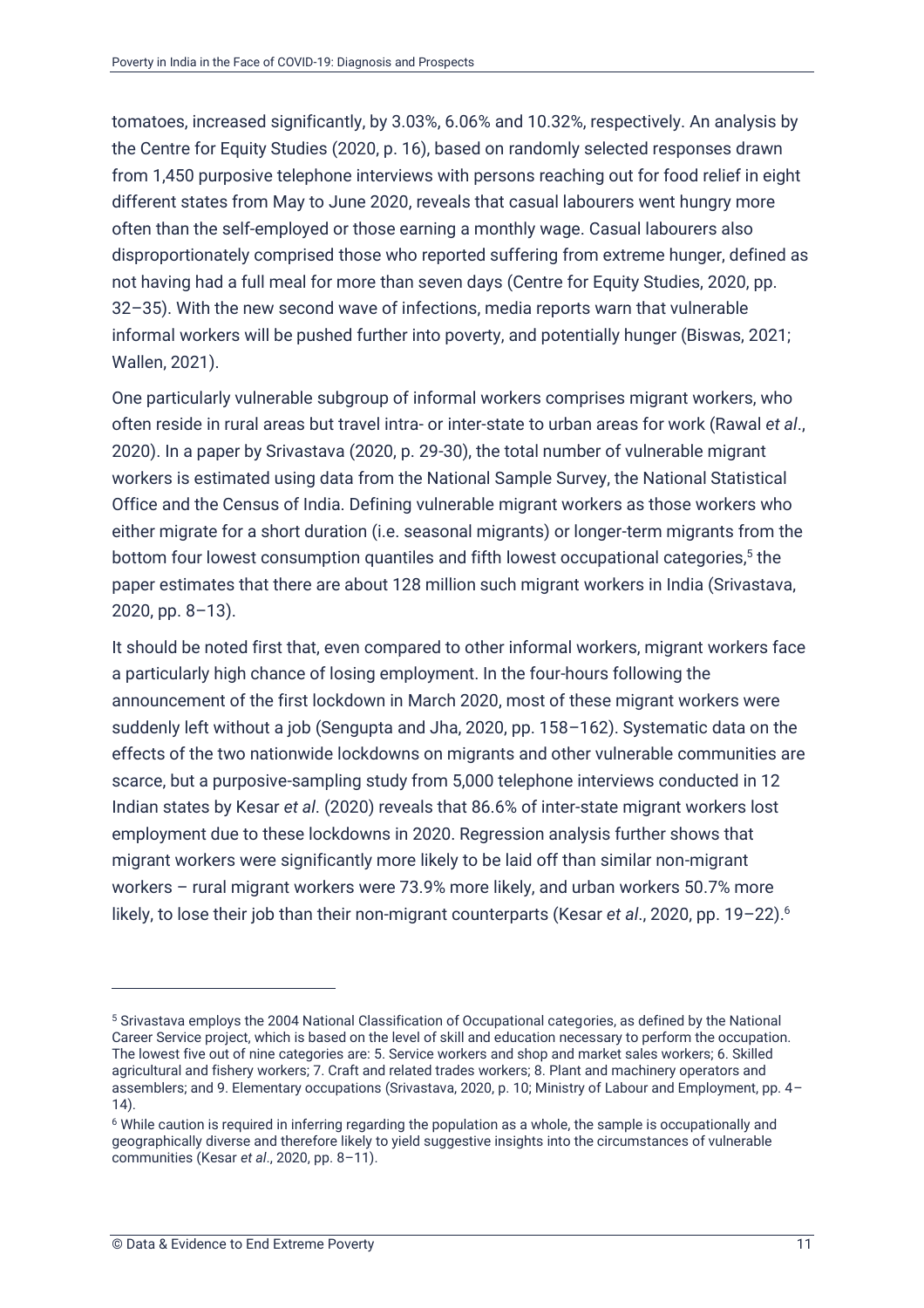It can be presumed that these job losses were only partially recovered during the unlock phase. A survey of 372 migrant workers in the auto, construction and garment sectors revealed that, in October 2020, 60% of the migrant workers were still fully out of work (Seth, 2020, p. 1). A survey conducted by Azim Premji University among 2,778 individuals across 13 states revealed that around 20% of the interviewed informal workers who lost their job during the first two nationwide lockdowns were still out of work in October and November (Azim Premji University, 2021b, p. 17; Azim Premji University, n.d.). It seems likely that the present second wave will cause further job losses among migrant workers.

Alongside a heightened risk of losing their job, migrant workers are especially vulnerable to getting infected with COVID-19. It is generally known that migrant workers' housing conditions in their area of employment are often rudimentary and cramped, making it difficult for them to self-isolate (Sengupta and Jha, 2020, pp. 158–62). A cross-sectional study by Babu *et al*. (2017, p. 336–38), using a sample of almost 50,000 internal migrant households from 13 different Indian cities, revealed that the majority of those (43.4%) lived in non-registered slums, followed by registered slums (32.7%) and dwellings at the work or construction site (11.7%). Furthermore, the majority of these workers (70.6%) resided in single-room shelters, and had no access to a private water tap (44.6%) or a private toilet (63.8%). Under such conditions, the chances of getting infected with COVID-19, paired with facing high out-of-pocket payments, are substantial.

Moreover, it might be more difficult for migrant workers to guard against hunger than for other informal employees. The Centre for Equity Studies report (2020, p. 34) shows that both inter-state and intra-state migrants were more often hungry during May and June 2020 than non-migrants, with the intra-state migrants being especially vulnerable to hunger (see Figure 4). This inequality could be explained by the fact that officials often fear migrant workers are illegal, and therefore deny them ration cards (Abbas, 2016, p. 159). The study by Babu *et al.* (2017, p. 345) revealed that, between 2011 and 2012, 76.8% of all migrant workers did not possess a ration card. Their consistent lack of access to food protection has been accentuated by the current crisis.



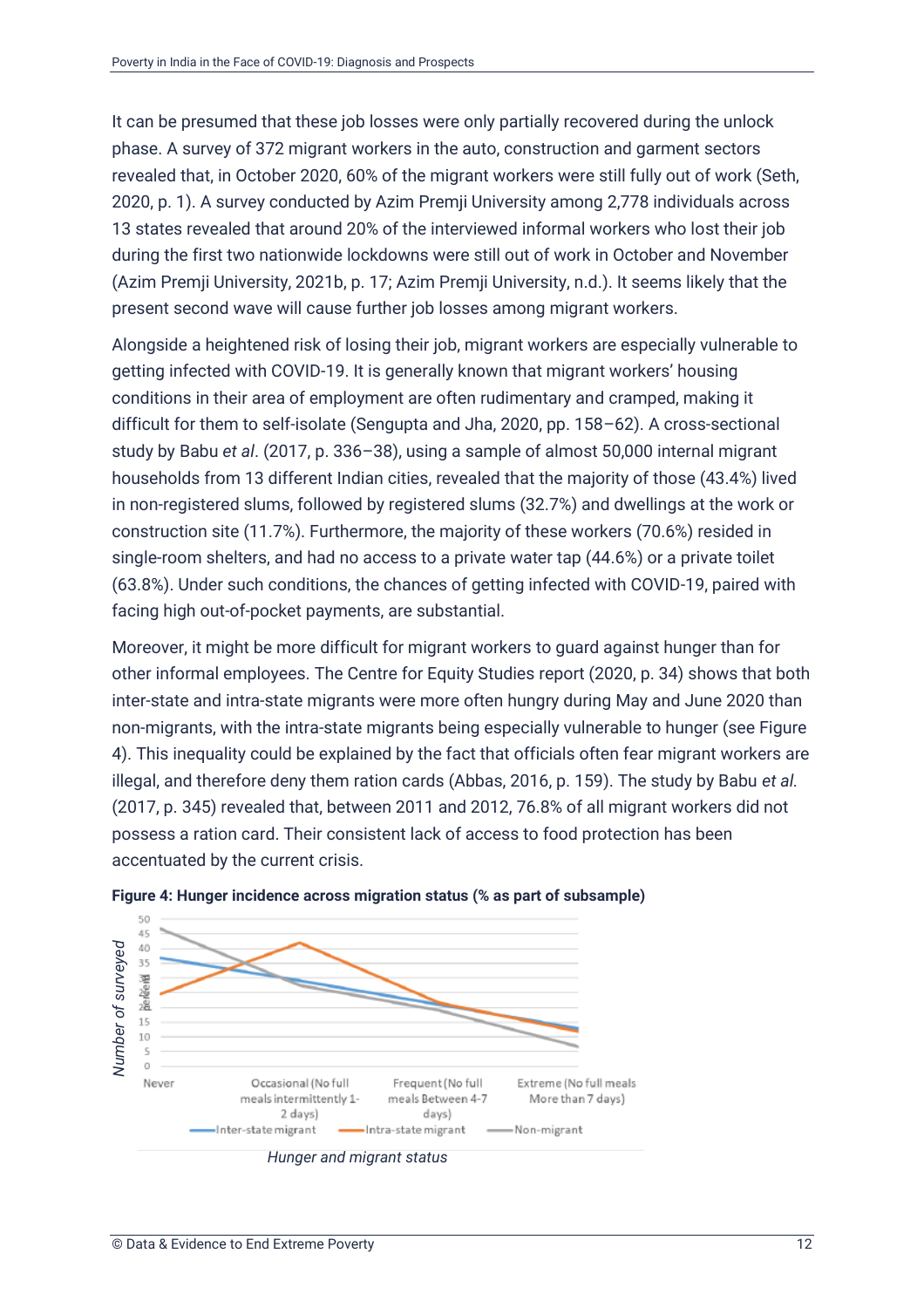#### Source: Centre for Equity Studies (2021, p. 34)

Confronted with income shortfalls, the possibility of hunger and the risk of getting infected with the coronavirus, national and local lockdowns compel migrant workers to go back to their rural homes, sometimes under hazardous conditions (Sengupta and Jha, 2020, pp. 158–62). The first nationwide lockdowns (from 25 March to 31 May 2000) caused a flood of migrants who were attempting to return home. Estimates by the economist and demographer Amitabh Kundu and his colleagues put the number of internal migrants who returned home at around 12 million (Chishti, 2020). The issue was prominent enough for the national government to help individual states transport about 9.9 million migrants via designated buses and trains between May and June 2000 (Iyer, 2020). Unfortunately, the most vulnerable immigrant workers were, in particular, unable to access these transportation opportunities as they were stranded in peripheral locations and on worksites, leaving them no alternative but to walk home on foot (Srivastava, 2020, p. 18). A database of media-reported deaths in India until 3 July shows that, out of the 961 deaths that resulted from the lockdowns (deaths resulting from COVID-19 infection not included), 209 were caused by people walking long distances or during migration (Thejesh, 2020). Despite a large number of these migrants returning to their worksites in the unlock phase, news reports indicate a fear that the new wave of COVID-19, and subsequent local lockdowns, will cause another migrant push to rural India (Gulati *et al*., 2021, p. 24; Agarwal and Bellman, 2021; The Indian Express, 2021; Naik, 2021).

When they return home, migrants may find themselves in an even more vulnerable position, due to the absence of social protection measures and health facilities in rural areas. First of all, as media reports show, in rural areas there is often a lack of awareness of appropriate measures against COVID-19, or of what it means to quarantine. Furthermore, local efforts to inform rural residents about these matters are inadequate (Agrawal, 2020). Even when returning migrants and villagers are well-informed, the quarantine arrangements in rural areas frequently fall short – they either involve being placed in poorly equipped quarantine centres or going into self-quarantine, which many migrants lack the means to do (Sengputa and Jha, 2020).

Second, numbers show that rural areas suffer a severe lack of healthcare facilities compared to urban areas. Based on a nationwide survey conducted with 14,746 households from 12 different states, a report by the IMS Institute for Healthcare Informatics from 2013 revealed that inhabitants in rural areas all across India have to travel disproportionately longer to access a healthcare facility: 63% of the rural population has to travel over five kilometres to access a hospitalisation unit, compared to 26% of the urban population (IMS Institute for Healthcare Informatics, 2013, p. 17). Moreover, the number of hospital beds in rural areas is sometimes critically low. Using data from the Directorate General of State Health Services, a study by Ghosh and Dinda (2017, p. 110) reveals that the states whose rural areas have the lowest number of hospital beds per 100,000 inhabitants are Bihar, with 5.685 beds per 100,000 patients, followed by Chhattisgarh (7.762), Uttar Pradesh (9.947),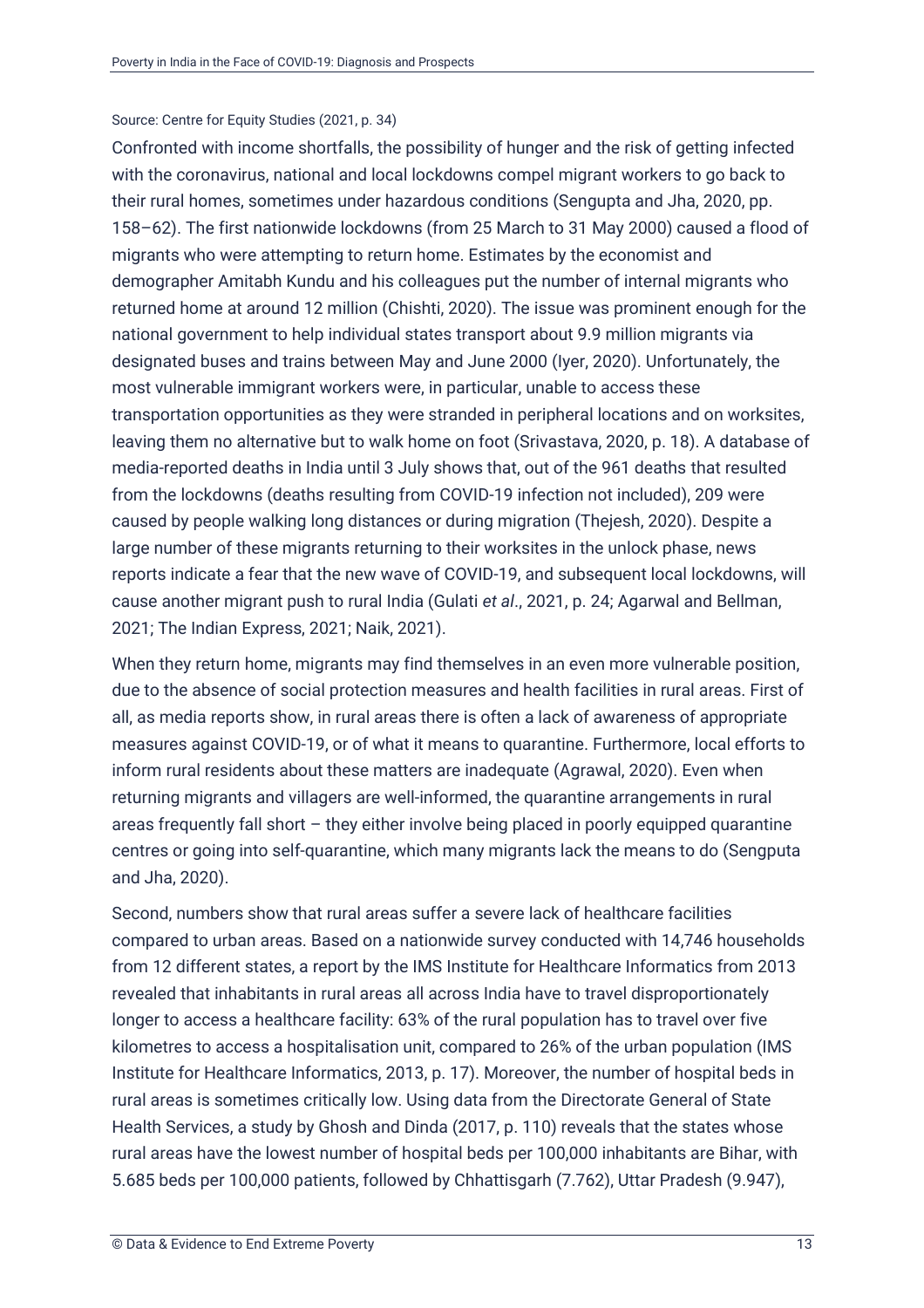Haryana, (14.864), Madhya Pradesh (19.065) and Maharashtra (18.360).<sup>7</sup> Three out of these six states are among the top states in terms of being home to inter-state migrants – Professor Kundu from the Research and Information System has estimated that, based on the 2011 Census of India, Uttar Pradesh would rank first (accounting for 25% of inter-state migrants), Bihar second (accounting for 14%) and Madhya Pradesh fourth (accounting for 5%) in this regard (Singh and Magazine, 2020).

For rural areas, the threat from bad containment measures and inadequate healthcare provisions is severe. Data from the Backward Regions Grant Fund, dedicated to the development of backward (rural) districts, shows that of the 243 backward regions for which data were available, $^8$  their contribution to the number of infections has risen from 11.2% during the first COVID-19 wave to 16% during the new, second wave. Moreover, in absolute terms, the death toll in these regions has quadrupled compared to that of the first wave (Sinha, 2021; Ministry of Panchayati Raj, n.d.). Though the new wave has initially spread most rapidly in urban areas, the consequences of the second wave may be hardest felt in the less-equipped and more impoverished rural regions (Mehta and Jamkhandikar, 2021; Mitra, Talreja and Yeung, 2021).

Aside from serious health risks, another issue that awaits migrants when returning home is further income losses. In rural areas, poor households are typically unable to generate sufficient income from farming. Drawing on household-level data from a nationally representative NSSO survey among 51,770 farm households spread over 6,638 villages throughout the country, Birthal *et al*. (2014, pp. 38–41) find that especially poor households depend on a mixture of wage labour and agricultural income – for the households with the bottom 20% income, agriculture accounts for nearly 50% of their total income and wages and salaries account for 28.4%. With the nationwide lockdown falling exactly within the winter harvest season in 2020, rural families faced a shortage of labour and equipment, and saw their crops being left unsold (Maggo, 2020). Based on key informant interviews among 1,515 farmers in two contrasting Indian states (Haryana and Odisha), Ceballos *et al.* (2020, pp. 1–3) found that, in both states, the vast share (61% and 74%, respectively) could not sell their harvest immediately upon harvest. Thus, migrant workers and their rural-based families have experienced a double-dip in income, from both a lack of wages and salaries and a lack of produce sales.

Such a double dip in income might lead to concerning levels of indebtedness. In a mixedmethods-based study, including both data from the Networks, Employment, Debt, Mobility and Skills in India Survey and individual in-depth surveys from 2016 to 2017 distributed

<sup>7</sup> Compare this to the numbers for these states' urban areas: Bihar with 53.597 beds, Chhattisgarh with 176.833 beds, Uttar Pradesh with 91.997 beds, Haryana with 58.923 beds, Madhya Pradesh with 81.163 beds and Maharashtra with 82.384 beds (Ghosh and Dinda, 2017, p. 110).

<sup>&</sup>lt;sup>8</sup> A total of 272 backward districts are included in the Fund (Sinha, 2021).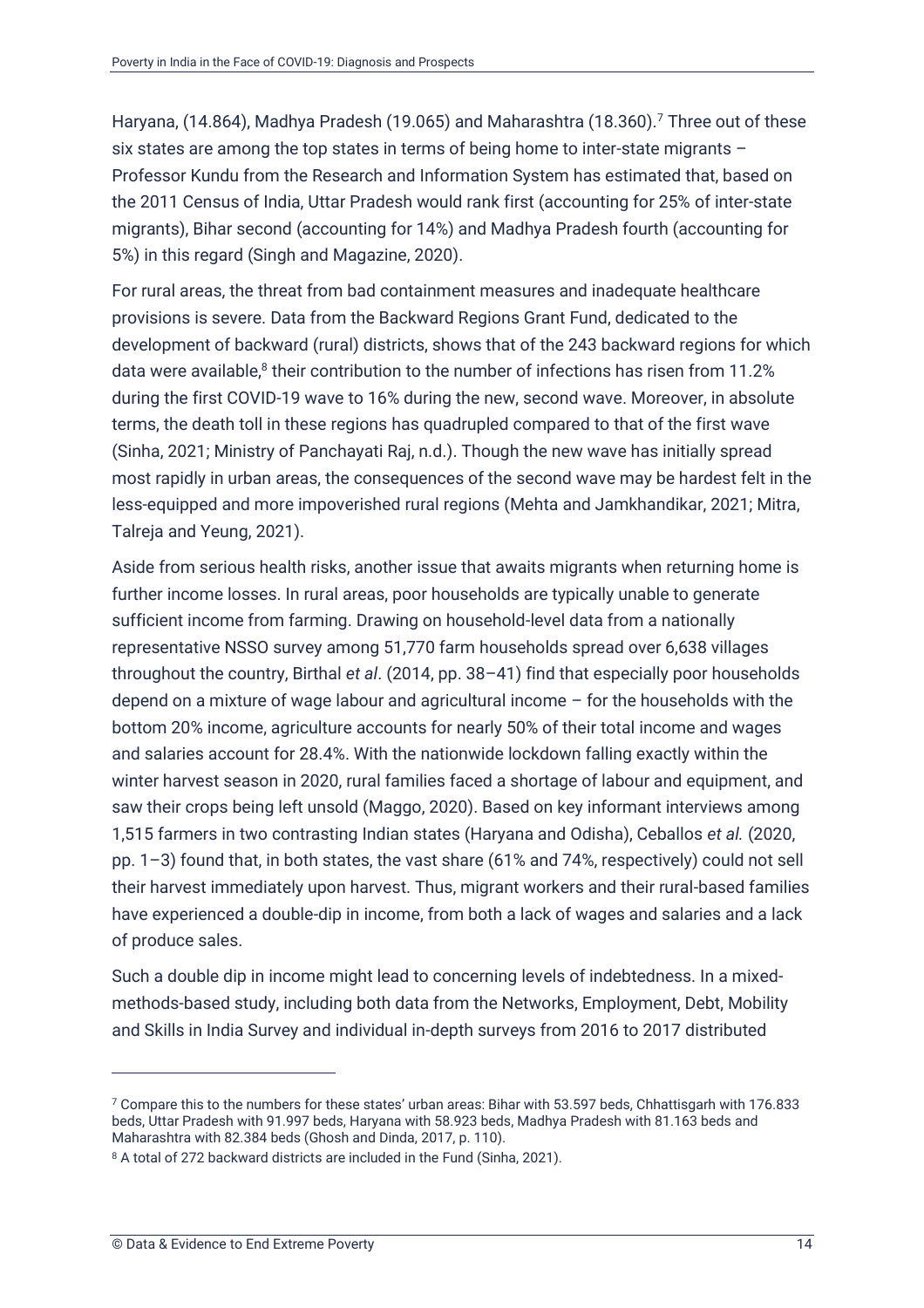among 2,692 individuals across 15 rural villages in Tamil Nadu, Guérin *et al*. (2020, p. 11) show that 99% of the households were indebted, with a median of four outstanding loans per family and an average value of Indian rupees (INR) 58,000 (almost US\$ 800) per loan. Informal interviews from the same study revealed that, following the first-wave lockdown, families were pressured by lenders to pay back their outstanding debts and faced difficulties finding new sources of credit (Guérin *et al*., 2020, pp. 17–20).

To summarise, vulnerability of Indian households during the COVID-19 crisis is rooted in the informality of the Indian labour market. Informal employees' exclusion from social security benefits causes an unstable income, which is not as easily restored to them during unlock phases as it is taken away from them during lockdown phases. Of these employees, migrant workers constitute a particularly vulnerable subgroup. Their lack of adequate self-quarantine capabilities, combined with a lack of access to food, exposes them to a higher incidence of illness and hunger. Often coming from poorer, rural districts with few healthcare facilities, they find themselves conflicted, between staying at their worksite or going back home. Special attention should be paid to those families that survive on a mixture of agricultural income and income from informal employment, as they are likely to see a double dip in their income and looming indebtedness.

### <span id="page-20-0"></span>**4.1 Cross-cutting dimensions**

Certain dimensions, such as gender, religious status and caste, disproportionately affect individuals' vulnerability in the current crisis. These cross-cutting dimensions often coexist with individuals' (informal) employment situation to create an even more vulnerable profile (Ray and Subramanian, 2020, pp. 46–47). In the paragraphs below, we will touch upon three of these dimensions: gender, religion and caste.

First, women are likely to carry a higher burden during the current crisis than men. Despite only 20% of all Indian women being employed, among those women that are employed, 90% are involved in informal employment – and thus face the associated vulnerabilities (World Economic Forum, 2020, p. 28; ILO, 2018, p. 88). The current crisis is likely to disproportionately affect women's employment status. Based on the Centre for Monitoring Indian Economy's Consumer Pyramids Household Survey, drawing on data from 174,405 households nationwide, Ashwini (2020, pp. 3–4) finds that pre-lockdown-employed women were approximately 20% less likely to be employed post-lockdown than pre-lockdownemployed men. Estimating the effect of being female in rural areas on the risk of employment loss, another study finds that being a rural-based female increases one's chance of losing employment during the lockdown period by 75.7% compared to being a rural-based male (Kesar *et al*., 2020, p. 22).

Women's vulnerability extends beyond a disproportionate loss of income. The literature suggests that, due to their lower social status, women in India are likely to suffer disproportionately from food shortages and price hikes, thus having a higher chance than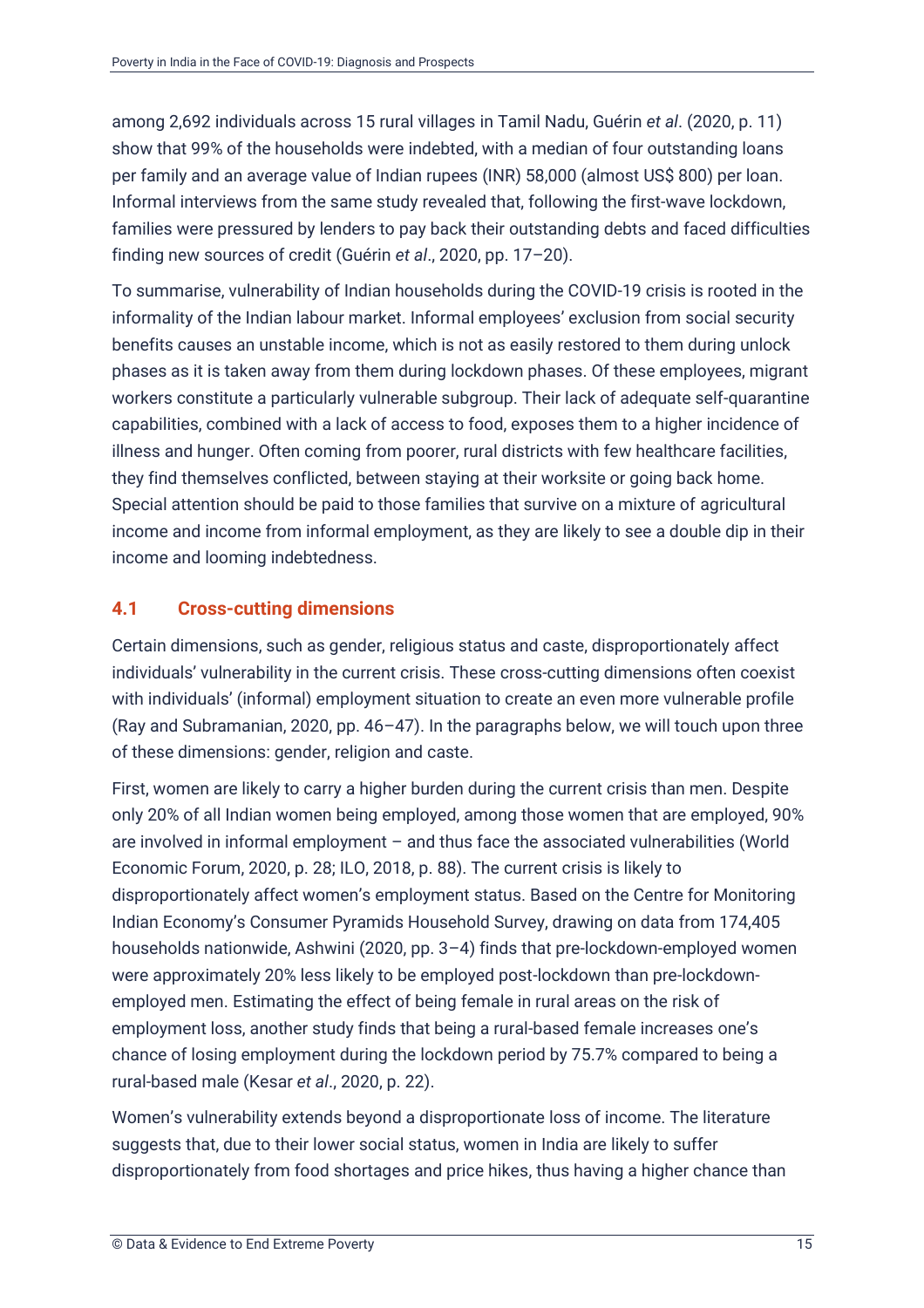men of going hungry (Asadullah and Raghunathan, 2020; Global Hunger Index, 2010, p. 14). Moreover, women often suffer from additional health risks (and accompanying high out-ofpocket payments). Research suggests that Indian households are more likely to prioritise, and devote more resources to, the healthcare needs of males compared to females (Oster, 2006; Barcellos *et al*., 2014). Female-headed households are also more likely to suffer economically from a health shock. A study by Dhanaraj (2014, p. 15), which employs a logit model on a panel dataset covering more than 3,000 households in the Indian state of Andhra Pradesh over 15 years, estimates that female-headed households faced an 80% higher risk of experiencing such a welfare loss relative to male-headed households.

Muslims form another vulnerable group. First, they are more likely to be employed in vulnerable segments of the informal sector than other religious groups. According to the 2014 Post Sachar Evaluation Committee (PSEC)<sup>9</sup> report, merely 23% of Muslim urban households earn their livelihoods through regular wage employment, compared to 42% of all urban households. Furthermore, their incidence of relying on non-agricultural selfemployment is 25%, compared to 14% for Hindu households<sup>10</sup> (PSEC, 2014, p. 14). Moreover, Muslims often lack access to social resources that are available to other vulnerable communities, and suffer from a lower distribution of public welfare services and benefits, making it more difficult to cope with a loss of earnings (Pandya, 2010, p. 16; Pandya, 2010, p. 29).<sup>11</sup> This could explain why, according to the Dhanaraj study (2014, p. 15), Muslim households have an estimated 26.5% higher chance of welfare loss due to serious illness or death than other religious groups. They are also more likely to sell assets or lend money to cope with such a loss, which in the long run is believed to increase their economic vulnerability even further (Dhanaraj, 2014, p. 6; Dhanaraj, 2014, p. 17). Thus, the current COVID-19 crisis might deteriorate their already low economic status.

Third, scheduled castes (more commonly known as Dalits) comprise a particularly vulnerable constituency. Households belonging to this group are often reliant on low-paid informal jobs that require migrating or commuting to urban areas, thus exposing them to the vulnerabilities of informal employment (Ganguly, 2020). Estimates provided by the NSSO, based on surveys covering more than 2.5 million households in 2011/12, indicate that scheduled castes account for the bulk of households that are dependent on income from casual labour (Ministry of Statistics and Programme Implementation, 2015, pp. 21–25). In addition, scheduled caste members had limited access to public benefits even before the

<sup>9</sup> The PSEC is a committee set up by the Prime Minister's Office on Socioeconomic and Educational Status of the Muslim Community in India to evaluate the socioeconomic conditions of Muslim Indians (PSEC, 2014). The PSEC uses national datasets (such as from the NSSO) to infer their results.

<sup>10</sup> It is important to note that Hinduism is the dominant religion in India – according to 2011 Census Data, 79.80% of the total Indian population identifies themselves as a Hindu, compared to 14.23% identifying themselves as Muslim (Office of the Registrar General and Census Commissioner, India, n.d.).

<sup>11</sup> Data on such issues are unfortunately often incomplete or lacking – something which is also acknowledged by the PSEC (PSEC, 2014, p. 164).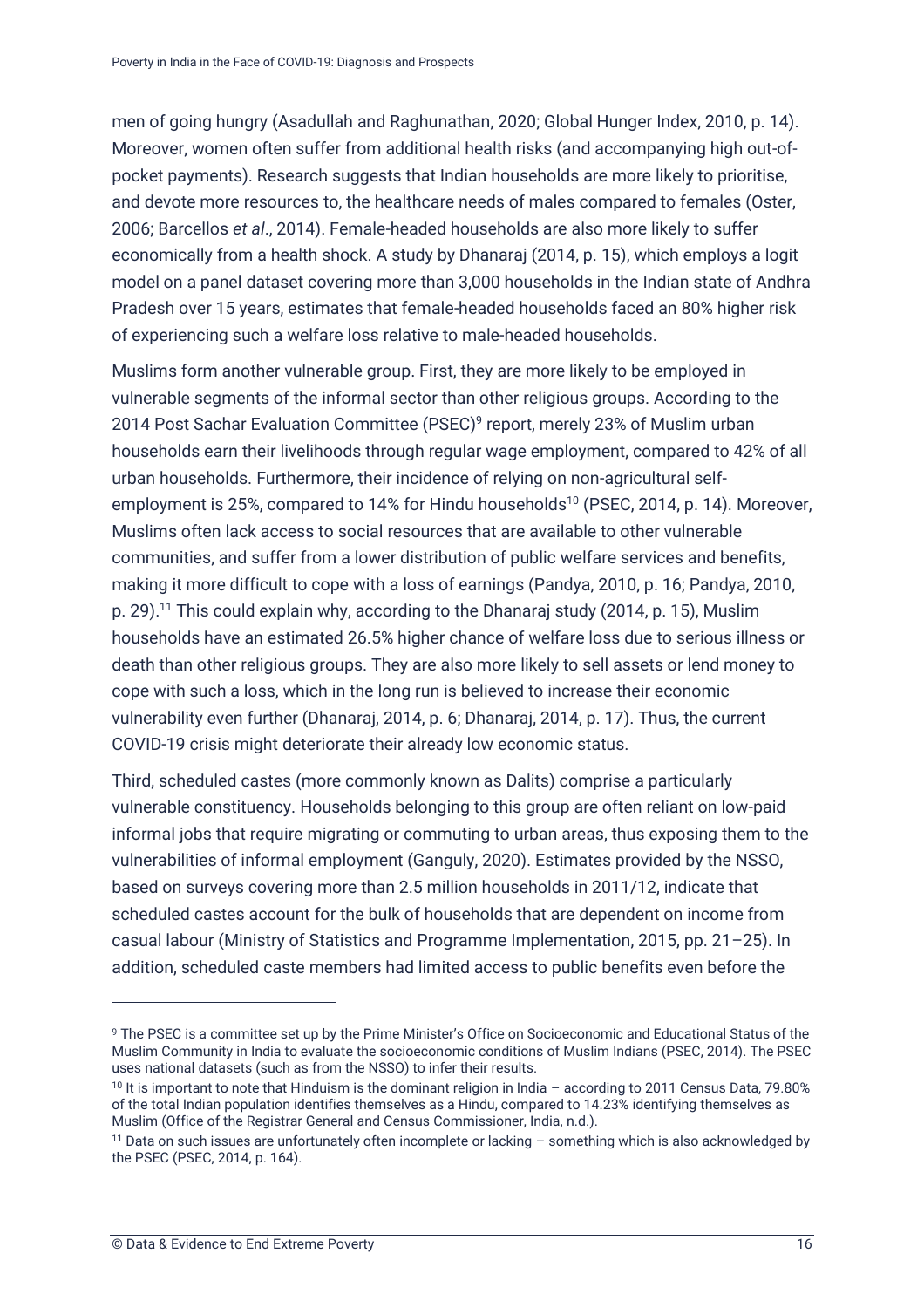crisis, and are likely to be in even more desperate need of them now (Ganguly, 2020). The study by Kesar *et al*. (2020, p. 34) revealed that 54% of all scheduled caste members in the sample did not receive any type of cash transfer during the first-wave nationwide lockdowns, which is considerably higher than the percentage for the other socially disadvantaged castes, namely scheduled tribes (46%) and other backward castes (44%). Unsurprisingly, then, scheduled caste members were more susceptible to going hungry than other groups. Using a telephone survey among 164 rural households across 13 states, Niyati and Vijayamba (2020) reveal that the proportion of households with less-than-usual food consumption in September 2020 was higher among scheduled caste members (56%) than among households belonging to other castes (42%).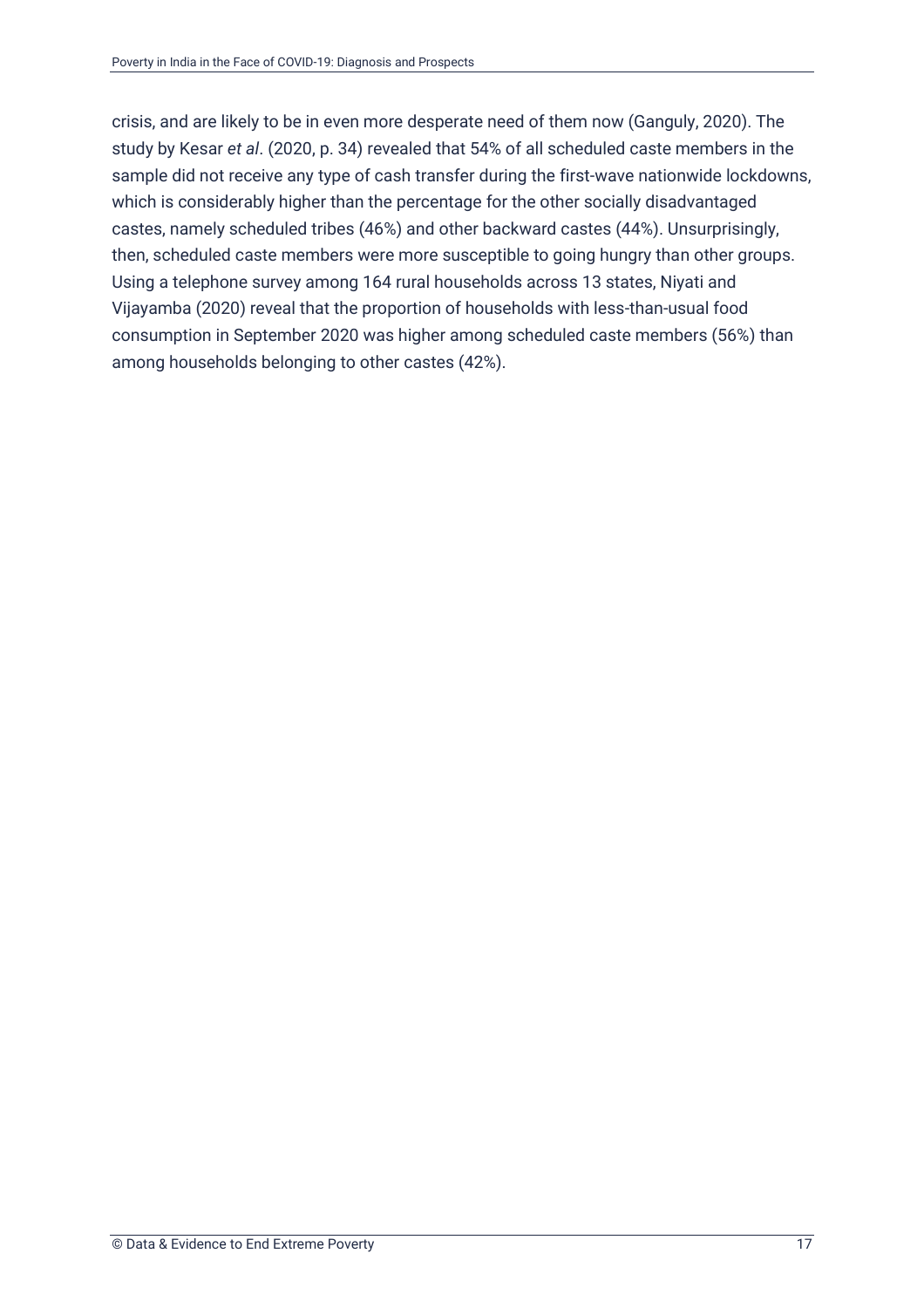### <span id="page-23-0"></span>**5 Poverty impacts: insights from historical analysis of poverty dynamics**

Documenting the poverty consequences of the COVID-19 crisis with formal statistical analysis is difficult due to the non-availability of the necessary household survey data. As noted above, some efforts have been made to produce interim results based on phone interviews, data on electricity consumption and via the recording of economic activity through night-lights data (Beyer *et al*., 2020, Kesar *et al*., 2020). However, insights are still very limited and piecemeal.

One additional potential direction is to analyse pre-COVID-19 data to identify population groups in India that face a heightened likelihood of being chronically poor (i.e. long-term poor) or that face a heightened risk of falling into poverty even if they are currently non-poor. The working hypothesis here is that vulnerability and chronic poverty observed during a period of rapidly rising living standards can possibly point to population groups that are deprived in a fundamental sense, and that are thus particularly likely to be hard-hit when general economic conditions deteriorate. Studying such poverty dynamics at the all-India level is difficult, however, as the data underpinning official poverty estimates in India come from cross-section rather than panel surveys. Dang and Lanjouw (2018) attempt to overcome this constraint by applying a 'synthetic panel' method to India's NSSO data, and study welfare dynamics based on estimates derived from this approach. We build on their analysis to assemble potential insights into the population groups that are particularly exposed to the impacts of the COVID-19 crisis.

### <span id="page-23-1"></span>**5.1 Chronic poverty and vulnerability from pre-crisis data: methodology**

As described in greater detail in the companion paper to this paper (Garcés-Urzainqui *et al.*, 2021) a synthetic panel methodology was recently introduced in Dang *et al.* (2014) and Dang and Lanjouw (2013, 2021). This approach was also adopted for the study of poverty dynamics in India by Dang and Lanjouw (2018).

We outline the main idea of the synthetic panel method below, referring the reader to Garcés-Urzainqui *et al.*, 2021, for further discussion. Let x<sub>ij</sub> be a vector of household characteristics observed in survey round *j* (j= 1 or 2) that are also observed in the other survey round for household i, i= 1,..., N. These household characteristics include variables that may be collected in only one survey round, but whose values can be inferred for the other round.

Let  $y_{ij}$  then represent household consumption or income in survey round j,  $j = 1$  or 2. The linear projection of household consumption (or income) on household characteristics for each survey round is given by

$$
y_{ij} = \beta_j' x_{ij} + \varepsilon_{ij} \tag{1}
$$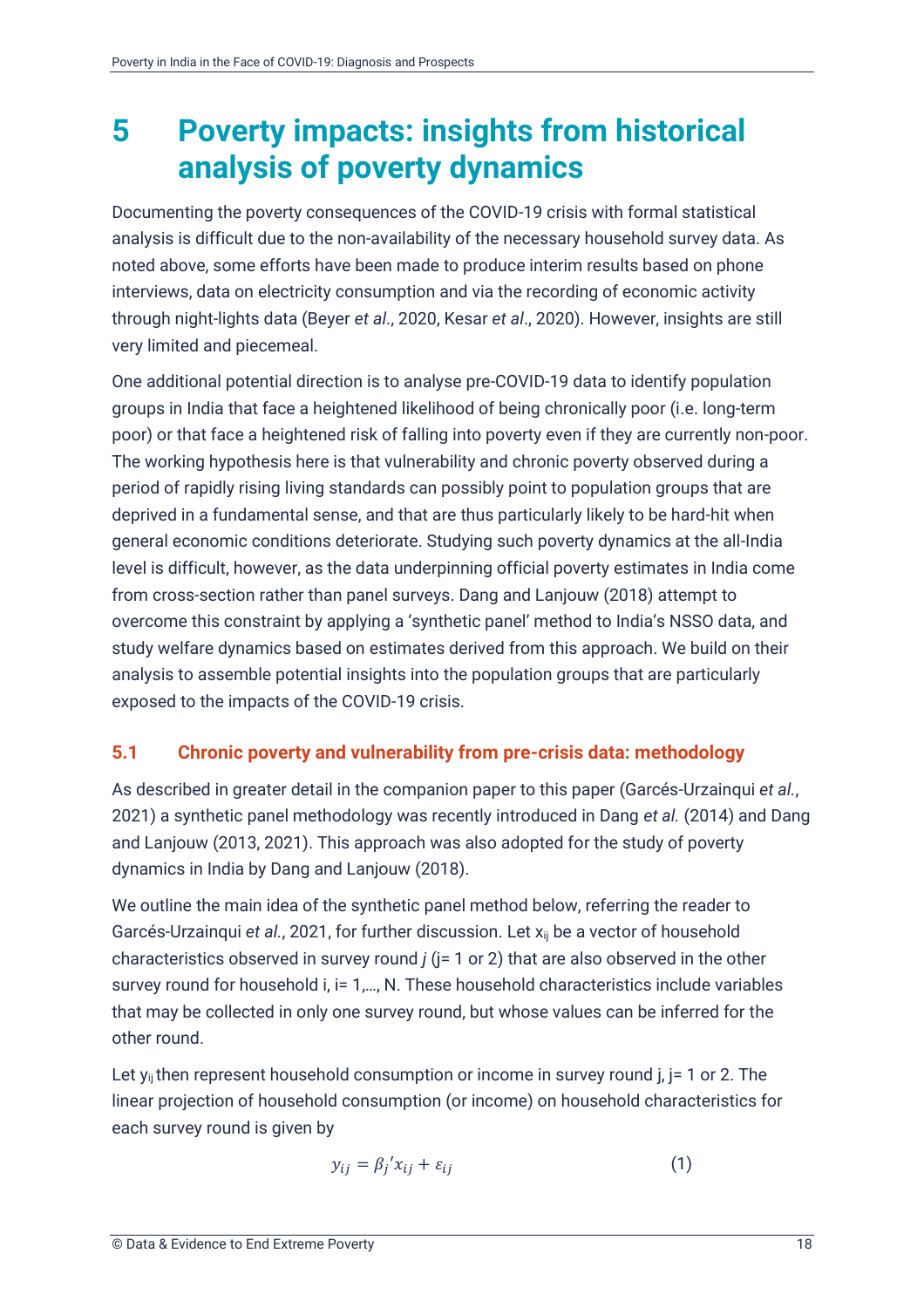Let  $z_j$  be the poverty line in period j,  $j=1$  or 2. When analysing poverty dynamics the interest is in knowing such quantities as

$$
P(y_{i1} < z_1 \text{ and } y_{i2} > z_2) \tag{2}
$$

which represents the percentage of households that are poor in the first period but non-poor in the second period (considered together for two periods), or

$$
P(y_{i2} > z_2 | y_{i1} < z_1)
$$
\n(3)

which represents the percentage of poor households in the first period that escape poverty in the second period. In other words, for the average household, quantity (2) provides the joint probabilities of household poverty status in both periods, and quantity (3) the conditional probabilities of household poverty status in the second period given their poverty status in the first period.

If true panel data are available, one can straightforwardly estimate the quantities in (2) and (3); but in the absence of such data, synthetic panels can be used to study mobility. To operationalise the framework two assumptions are made. First, it is assumed that the underlying population being sampled in survey rounds 1 and 2 are identical such that their time-invariant characteristics remain the same over time. This implies that the conditional distribution of expenditure in a given period is identical regardless of whether it is conditional on the given household characteristics in period 1 or period 2 (i.e.,  $x_{i1} = x_{i2}$ implies  $y_{i1} | x_{i1}$  and  $y_{i1} | x_{i2}$  have identical distributions). Second,  $\varepsilon_{i1}$  and  $\varepsilon_{i2}$  are assumed to have a bivariate normal distribution with correlation coefficient  $\rho$  and standard deviations  $\sigma_{\epsilon_1}$  and  $\sigma_{\epsilon_2}$ , respectively. Quantity (2) can be estimated by

$$
P(y_{i1} < z_1 \text{ and } y_{i2} > z_2) = \Phi_2\left(\frac{z_1 - \beta_1 / x_{i2}}{\sigma_{\varepsilon_1}}, -\frac{z_2 - \beta_2 / x_{i2}}{\sigma_{\varepsilon_2}}, -\rho\right) \tag{4}
$$

where  $\Phi$   $_{2} (.)$  represents the bivariate normal cumulative distribution function (cdf) and  $\phi_{\scriptscriptstyle 2} (.)$ stands for the bivariate normal probability density function (pdf). In equality (4), the parameters  $\beta_i$  and  $\sigma_{\rm ej}$  are obtained from equation (1). It is possible to estimate  $\rho$  via the following formula

$$
\rho = \frac{\rho_{y_1 y_2} \sqrt{(y_1)(y_2)} - \beta_{1'}(x)\beta_2}{\sigma_{\varepsilon_1}\sigma_{\varepsilon_2}} \tag{5}
$$

Dang and Lanjouw (2013, 2021) suggest that the simple correlation coefficient  $\rho_{V1V2}$  can be approximated from the birth cohort-aggregated household consumption between the two surveys. As noted in Garcés-Urzainqui *et al.* (2021) this procedure for estimating  $\rho_{V1V2}$  is not uncontroversial, with some observers casting doubt on the stability and reliability of the estimate that results from it (Elbers, 2021; Herault and Jenkins, 2020). Fortunately, Dang and Lanjouw (2018) were able to validate poverty dynamic estimates in the present case based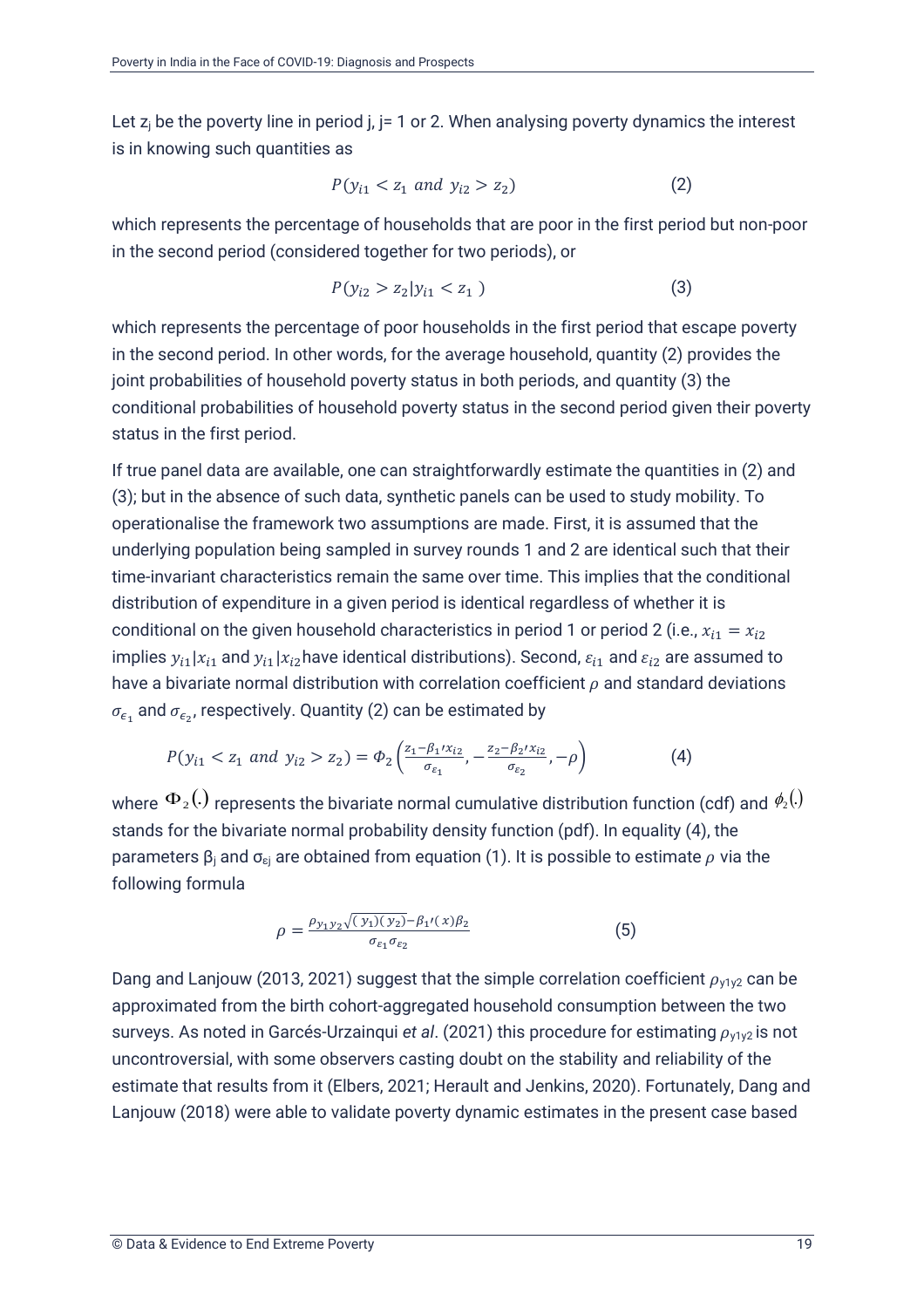on this approach with the India Human Development Survey, a panel dataset also covering the 2004/5-2011/12 period.<sup>12</sup>

Using the given poverty lines  $z_i$ , quantities (2) and (3) classify the population into two groups: one poor and the other non-poor. But the analysis can be enriched by further disaggregating the non-poor group into two groups: the 'vulnerable' (those that are non-poor but still face a significant risk of falling into poverty) and the 'secure' (or 'middle class'). These two groups can be distinguished on the basis of a vulnerability line that lies above the poverty line and that separates the two groups from one another. A common, but rather *ad hoc*, approach is to arbitrarily scale up the poverty line by a certain factor to obtain such a vulnerability line. For example, in India, in the past vulnerability was proposed to occur within a fixed income range between 1.25 times and twice the national poverty line in India (NCEUS, 2007). This approach has the advantage of being simple and easily communicated, but it appears to be based on no underlying rationale. A recent approach proposed in Dang and Lanjouw (2017) instead derives the vulnerability line from a specified vulnerability index that reflects the likelihood of the non-poor falling back into poverty. This approach estimates a vulnerability line that lies above the poverty line and below which the non-poor population faces an average risk of falling back into poverty equal to the pre-specified vulnerability index. The vulnerability index itself has to be specified up front and can be based on various criteria, including budgetary planning, social welfare objectives, or relative concepts of well-being. In contrast to Pritchett *et al*. (2000) and Chaudhuri (2003), this approach to estimating vulnerability considers as 'vulnerable' a segment of the population that is currently non-poor, treating this population segment as distinct from the currently poor (even though the poor are certainly also likely to be vulnerable in a deeper sense).

Dang and Lanjouw (2018) analyse the dynamics of poverty and vulnerability in India based on the synthetic panels' procedure outlined above. Their analysis covers the period between 1987 and 2012. We report here their findings for the period 2004/5–2011/2 (Table 1). Dang and Lanjouw (2018) estimate a vulnerability line that is based on a vulnerability index of 20%. In other words, they derive a vulnerability line such that the risk, on average, of those who are located between the poverty and the vulnerability line is 20%. This analysis yields a vulnerability line based on the 2004/5–2011/12 synthetic panel interval equal to INR 770 in 2004/5 prices, which can be compared to the rural India poverty line in 2004/5 of INR 447 per person per month.

Table 1 points to a fair amount of consumption mobility between 2004/5 and 2011/12. However, transitioning out of poverty and directly into the 'secure' category is a very rare occurrence – most 'escapes' from poverty landed the poor in the category of vulnerable. Between 2004/5 and 2011/12, just under 18% of the population was estimated to be

<sup>12</sup> Garcés-Urzainqui *et al*. (2021) provide further details.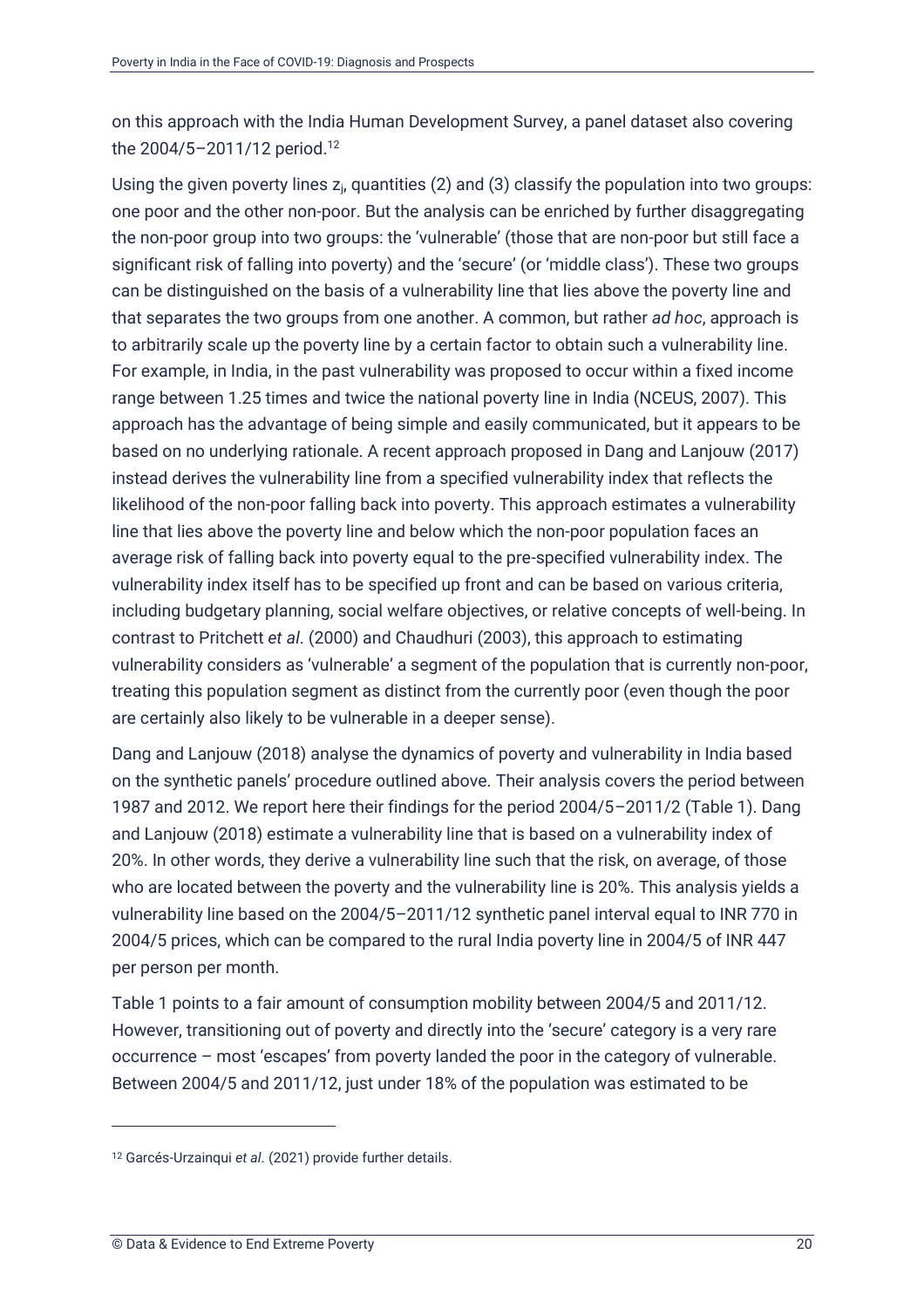chronically poor (in the sense of being poor in both periods). Of the 37% of the population estimated to be poor in 2004/5, therefore, roughly half (48.8%) were unable to escape from poverty. At the same time, while just over 40% of the population could be considered vulnerable in 2004/5, an estimated 6.4% had dropped back into poverty by 2011/2 and another 19.4% continued to face a heightened risk of falling back into poverty. Given that the economy of India was growing particularly strongly during this period, and that overall poverty fell markedly (from an estimated 37% to 25% for this subset of the population – comprising households with household heads aged between 25 and 55), it seems reasonable to suppose that the chronically poor and vulnerable possess characteristics and attributes that would make them particularly likely to experience reversals during a period of generalised contraction. It is also plausible that many of these characteristics and attributes would persist over time. If so, acquiring a better sense of the characteristics of the chronically poor and the vulnerable between 2004/5 and 2011/2 might point to the population groups that are also most at risk during the current COVID-19-related economic downturn. Under that hypothesis we undertake such a profiling exercise below.

| <b>Vulnerability line corresponding</b><br>to V-index of 0.2 |                   | 2011        |                   |               |              |
|--------------------------------------------------------------|-------------------|-------------|-------------------|---------------|--------------|
|                                                              |                   | <b>Poor</b> | <b>Vulnerable</b> | <b>Secure</b> | <b>Total</b> |
|                                                              | Poor              | 17.8        | 15.1              | 3.6           | 36.5         |
|                                                              |                   | (0.0)       | (0.0)             | (0.0)         | (0.1)        |
|                                                              | <b>Vulnerable</b> | 6.4         | 19.4              | 14.6          | 40.4         |
| 2004                                                         |                   | (0.0)       | (0.0)             | (0.0)         | (0.0)        |
|                                                              | <b>Secure</b>     | 0.6         | 5.6               | 17.0          | 23.1         |
|                                                              |                   | (0.0)       | (0.0)             | (0.1)         | (0.1)        |
|                                                              | <b>Total</b>      | 24.8        | 40.1              | 35.1          | 100          |
|                                                              |                   | (0.0)       | (0.0)             | (0.1)         |              |

<span id="page-26-1"></span>**Table 1: Welfare transition dynamics based on synthetic panel data, India 2004/05–2011/12 (percentages)**

Note: The vulnerability line is that which corresponds to a vulnerability index of 0.2 in 2004/05– 2011/12 (i.e. INR 770). All numbers are in 2004 prices for all of rural India. The rural India poverty line for 2004/05 is INR 446.68. All numbers are estimated with synthetic panel data and weighted with population weights, where the first survey round in each period is used as the base year. Bootstrap standard errors in parentheses are estimated with 1,000 bootstraps adjusting for the complex survey design. Household head's age range is restricted to between 25 and 55 for the first survey and adjusted accordingly for the second survey in each period. Estimation sample sizes are 91,751 and 75,159 for the first and second periods, respectively.

Source: Dang and Lanjouw (2018)

#### <span id="page-26-0"></span>**5.2 Who are the chronically poor and the downwardly mobile?**

Our interest here is in studying chronic poverty and vulnerability during a time of rapid economic growth and deriving from that exercise some insights into how the current COVID-19 pandemic might expose particular population groups to a heightened risk of poverty. In order to base our estimates on the actual experience of households during the 2004/5–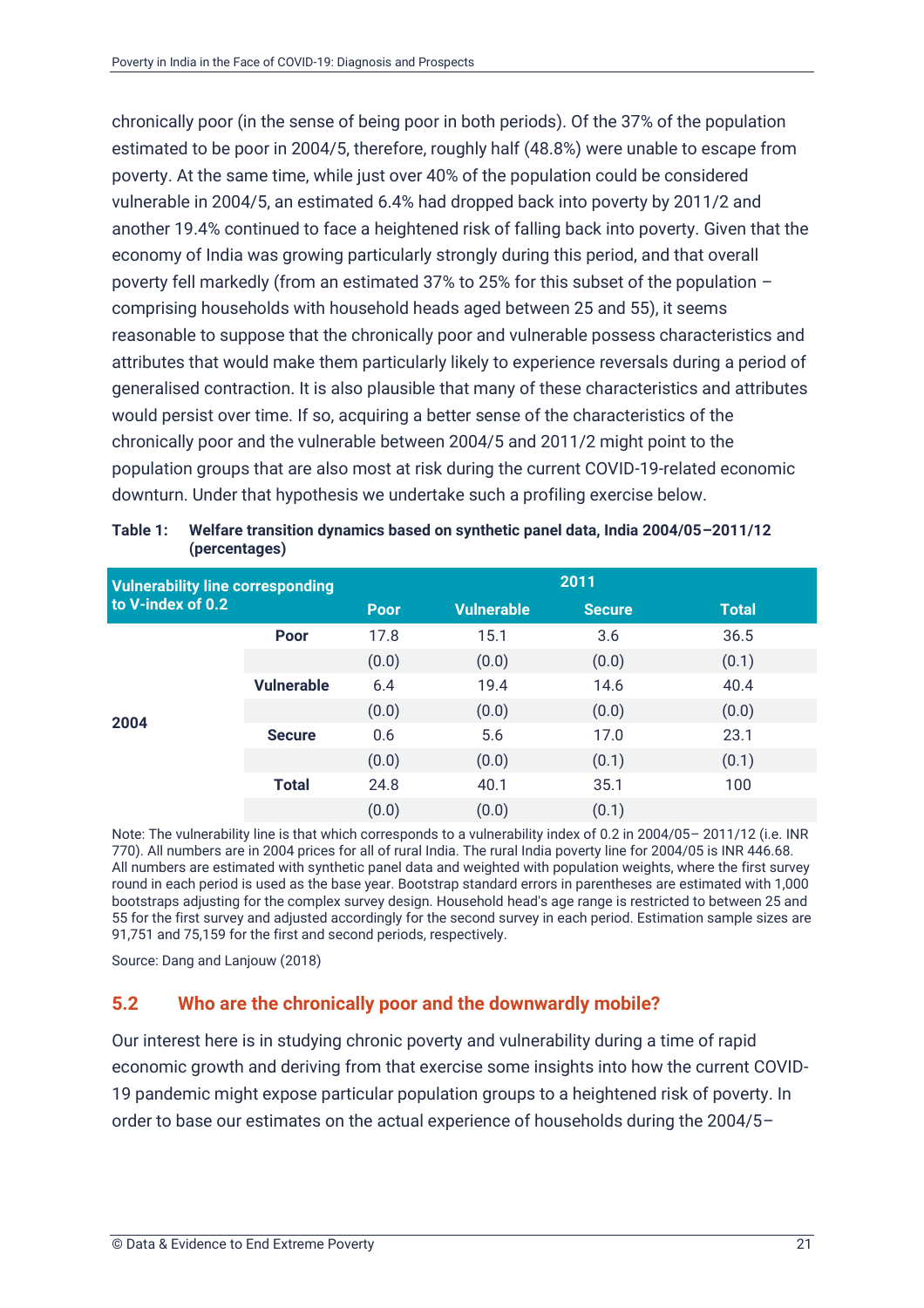2011/12 period, we present our findings in terms of the odds of belonging to the chronically poor and the odds of actually being downwardly mobile between 2004/5 and 2011/12.<sup>13</sup> In doing the latter we depart slightly from our concept of vulnerability, in that we look at the characteristics of those households who actually dropped into the status of poor in 2011/12 from the status of vulnerable or secure in 2004/5, combined with those households who fell into the status of vulnerable in 2011/12 from the status of secure in 2004/5. From Table 1 we can see that the average odds of downward mobility were thus 19.8% (12.6/63.5 = 0.198), while the average odds of chronic poverty were 48.8% (17.8/36.5 = 0.488).

We consider first, in Table 2, the association between education and the odds of belonging to the category of either the chronically poor or the downwardly mobile. Table 2 indicates that the education level of the household head is closely associated with both chronic poverty and downward mobility. Households in which the household head is uneducated, or has less than primary school completion, are more likely than average to comprise the chronically poor or to be downwardly mobile. Chronic poverty becomes less likely once the household head has primary schooling or higher. And as education levels rise, the likelihood of chronic poverty diminishes further. The odds of downward mobility, on the other hand, only diminish appreciably (by falling below 1) once the household head has completed secondary schooling or higher. Even a little education thus seems to help protect against chronic poverty, but more than a minimum is needed to guard against a heightened risk of downward mobility. From this one might infer that protection measures during the COVID-19 crisis should not fail to target those with moderate education levels. This is especially so since it is likely that overall education levels are likely to have increased since 2011/2.

| <b>Characteristics</b>           | <b>Chronically poor</b> | <b>Downwardly mobile</b> |
|----------------------------------|-------------------------|--------------------------|
| <b>Educational levels (odds)</b> |                         |                          |
| Less than primary education      | 1.064                   | 1.139                    |
| Primary education                | 0.973                   | 1.066                    |
| Middle school                    | 0.903                   | 1.009                    |
| Secondary education              | 0.757                   | 0.857                    |
| College                          | 0.762                   | 0.542                    |
| <b>Average odds</b>              | 1.000                   | 1.000                    |

<span id="page-27-0"></span>

|  | Table 2: Profile of the chronically poor or downwardly mobile 2004/5-2011/12: Education |
|--|-----------------------------------------------------------------------------------------|
|--|-----------------------------------------------------------------------------------------|

Note: Estimates show the difference between the probability of falling into each category relative to the mean chronic poverty and vulnerability rates of 48.8% and 19.8%, respectively.

Table 3 examines patterns of employment of heads of households and the odds of being chronically poor or downwardly mobile. Considering first the chronically poor, we see that on the whole rural workers have higher-than-average odds of belonging to the chronically poor,

<sup>&</sup>lt;sup>13</sup> The data that support the findings of this study are available from the corresponding author upon reasonable request.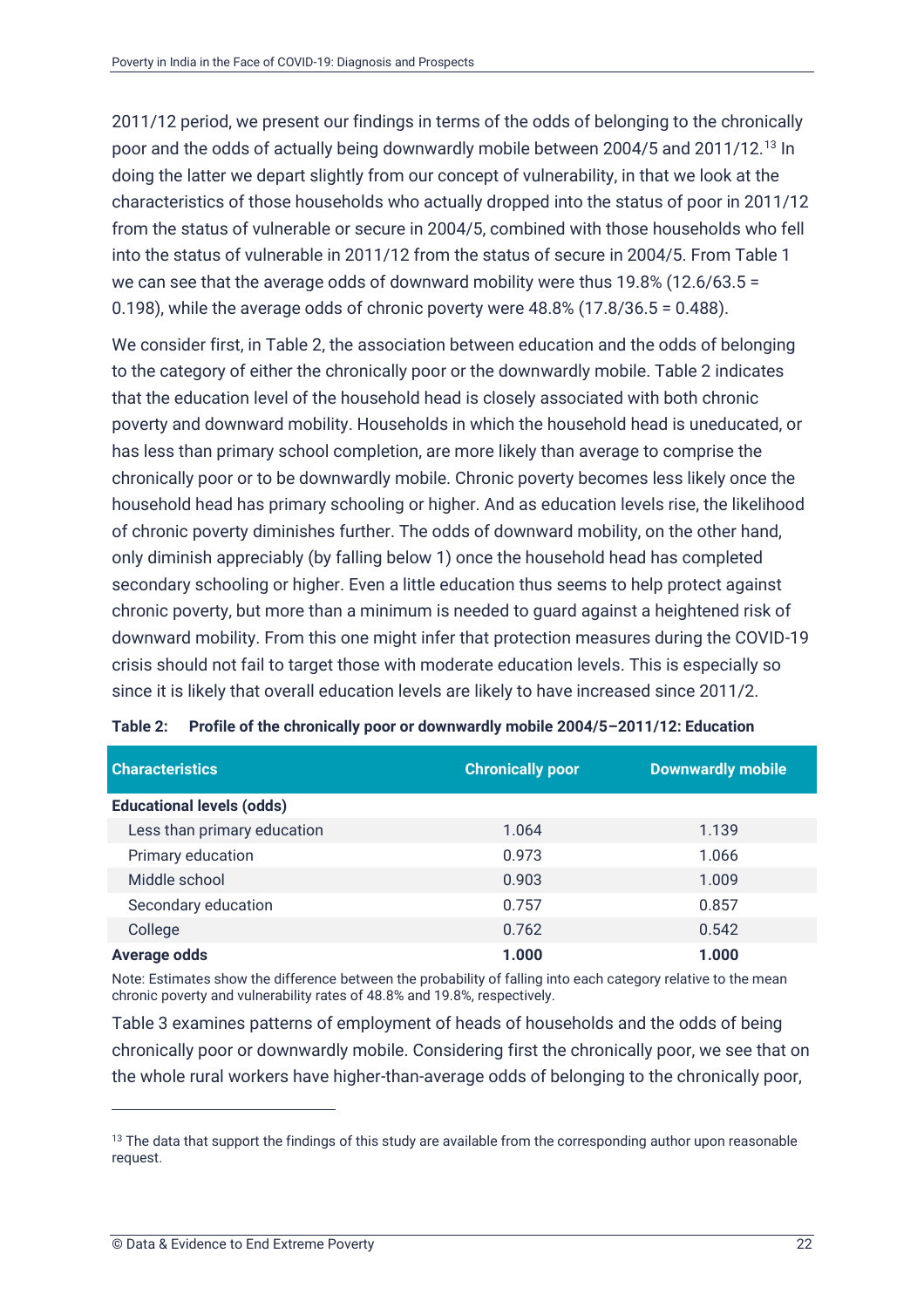while urban workers are less exposed. Among rural workers, only those employed in the 'others' (non-labour) category have lower than average odds of being chronically poor. Agricultural labourers in rural areas are particularly strongly linked to chronic poverty, while urban wage workers are least exposed. As noted above, the COVID-19-induced economic crisis was particularly strongly felt, at least initially, by informal sector workers in urban areas. To the extent that the patterns prevailing in 2004/5–2011/12 continued to hold, it would appear that the immediate impact of the crisis was not on the poorest of the poor at the all-India level.

Looking at patterns of downward mobility in Table 3, we see that households headed by agricultural labourers were also particularly likely to experience downward mobility between 2004/5 and 2011/12 – a time when rural incomes and employment were rising sharply. It is difficult to imagine that this vulnerability of agricultural labourers would not persist when the Indian economy experienced a sharp reversal as a result of COVID-19. In urban areas, it is urban wage workers who have the lowest odds of downward mobility, which is consistent with the booming, urban-led growth trajectory underway in India between 2004/5 and 2011/12.

Of course, as noted in Section [4](#page-14-0) above, a group that was particularly hard-hit by the economic lockdown that followed the COVID-19 outbreak in India was migrant workers. These urban-based informal workers abruptly lost their jobs and suddenly found themselves without a source of livelihood in the town and cities where they resided. Poverty among this population group cannot but have risen sharply. Massive flows of such workers back to their rural homes ensued. It is clear that the patterns of rural versus urban poverty among informal workers described in Table 3 – pertaining to the 2004/5–2011/12 period – are not capturing the particularly vulnerable situation of these migrant workers. The assessment that urban informal workers were relatively protected during the COVID-19-induced crisis must thus be substantially nuanced in light of this observation. Unfortunately, National Sample Survey data are unable to shed light on the share of total informal urban workers who were migrants, and on what percentage of such workers were so hard-hit by the COVID-19 crisis that they chose to return to their rural villages. Further investigation and analysis of this question is urgently needed.

| <b>Characteristics</b>                            | <b>Chronically poor</b> | <b>Downwardly mobile</b> |
|---------------------------------------------------|-------------------------|--------------------------|
| <b>Employment sector of household head (odds)</b> |                         |                          |
| Rural self-employed in non-agriculture            | 1.030                   | 1.128                    |
| Rural agriculture labour                          | 1.095                   | 1.205                    |
| Rural other labour                                | 1.076                   | 1.172                    |
| Rural self-employed in agriculture                | 1.026                   | 1.128                    |
| Rural others                                      | 0.961                   | 1.022                    |
| Urban self-employed                               | 0.701                   | 0.689                    |

<span id="page-28-0"></span>**Table 3: Profile of the chronically poor or downwardly mobile, 2004/05–2011/12: employment**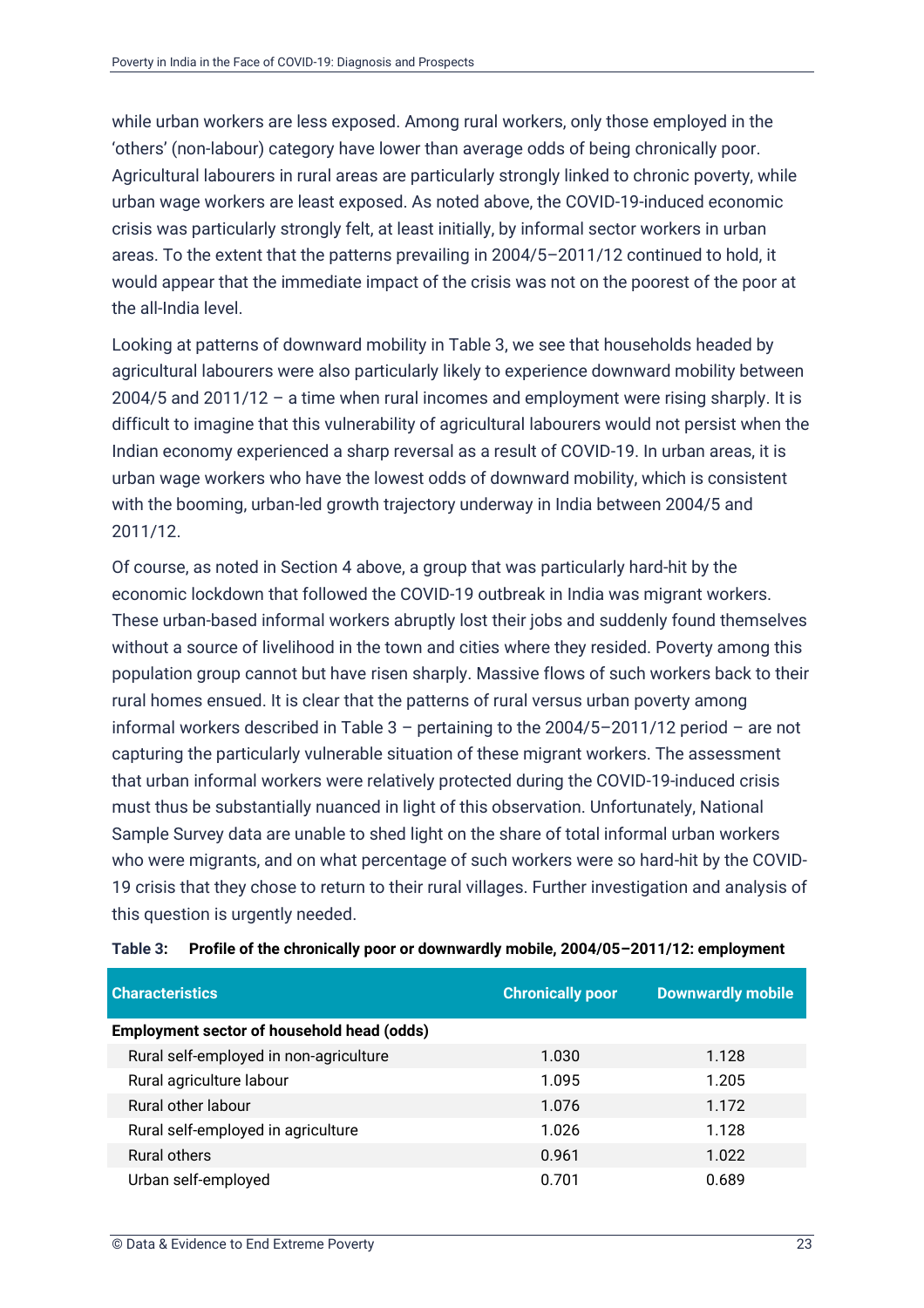| <b>Characteristics</b> | <b>Chronically poor</b> | Downwardly mobile |
|------------------------|-------------------------|-------------------|
| Urban wage work        | 0.680                   | 0.645             |
| Urban others           | 0.745                   | 0.752             |
| Average odds           | 1.000                   | 1.000             |

Note: Estimates show the difference between the probability of falling into each category relative to the mean chronic poverty and vulnerability rates of 48.8% and 19.8%, respectively.

Table 4 considers the likelihood of chronic poverty and downward mobility among different social groups between 2004/5 and 2011/12. Given that the Indian economy was growing strongly during this period, it is not surprising that scheduled tribes – the social group least likely to be full participants in the modernising Indian economy – experienced the highest odds of chronic poverty. Relative to the average, the odds of chronic poverty were more than 25% higher for this group. Compared to the scheduled tribes, scheduled castes face lower odds of chronic poverty, but are still significantly more likely than average to experience such poverty. This ranking of deprivation between scheduled tribes and scheduled castes carries over also to downward mobility. Scheduled tribes were particularly likely to experience downward mobility between 2004/5 and 2011/12, followed by the scheduled castes. The other caste groups in the Indian population (backward castes and others) faced lower than average odds of chronic poverty and downward mobility.

| <b>Characteristics</b> | <b>Chronically poor</b> | <b>Downwardly mobile</b> |
|------------------------|-------------------------|--------------------------|
| Caste (odds)           |                         |                          |
| Scheduled tribe        | 1.262                   | 1.427                    |
| Scheduled caste        | 1.071                   | 1.125                    |
| Other backward castes  | 0.903                   | 0.977                    |
| Other castes           | 0.899                   | 0.877                    |
| <b>Average odds</b>    | 1.000                   | 1.000                    |

<span id="page-29-0"></span>**Table 4: Profile of the chronically poor or downwardly mobile, India 2004/05–2011/12**

Note: Estimates show the difference between the probability of falling into each category relative to the mean chronic poverty and vulnerability rates of 48.8% and 19.8%, respectively.

Table 5 indicates that Muslim households were only slightly more highly represented than Hindu households among the chronically poor during the 2004/5–2011/12 period. However, the likelihood of downward mobility among Muslim households was considerably higher than among Hindu households. This finding resonates with the earlier discussion of the vulnerable position of Muslims in India during the COVID-19 pandemic.

#### <span id="page-29-1"></span>**Table 5: Profile of the chronically poor or downwardly mobile 2004/5–2011/12: religion**

| <b>Characteristics</b> | <b>Chronically poor</b> | <b>Downwardly mobile</b> |
|------------------------|-------------------------|--------------------------|
| <b>Religion (odds)</b> |                         |                          |
| Hindu                  | 1.004                   | 1.000                    |
| Muslim                 | 1.016                   | 1.080                    |
| Other                  | 0.832                   | 0.776                    |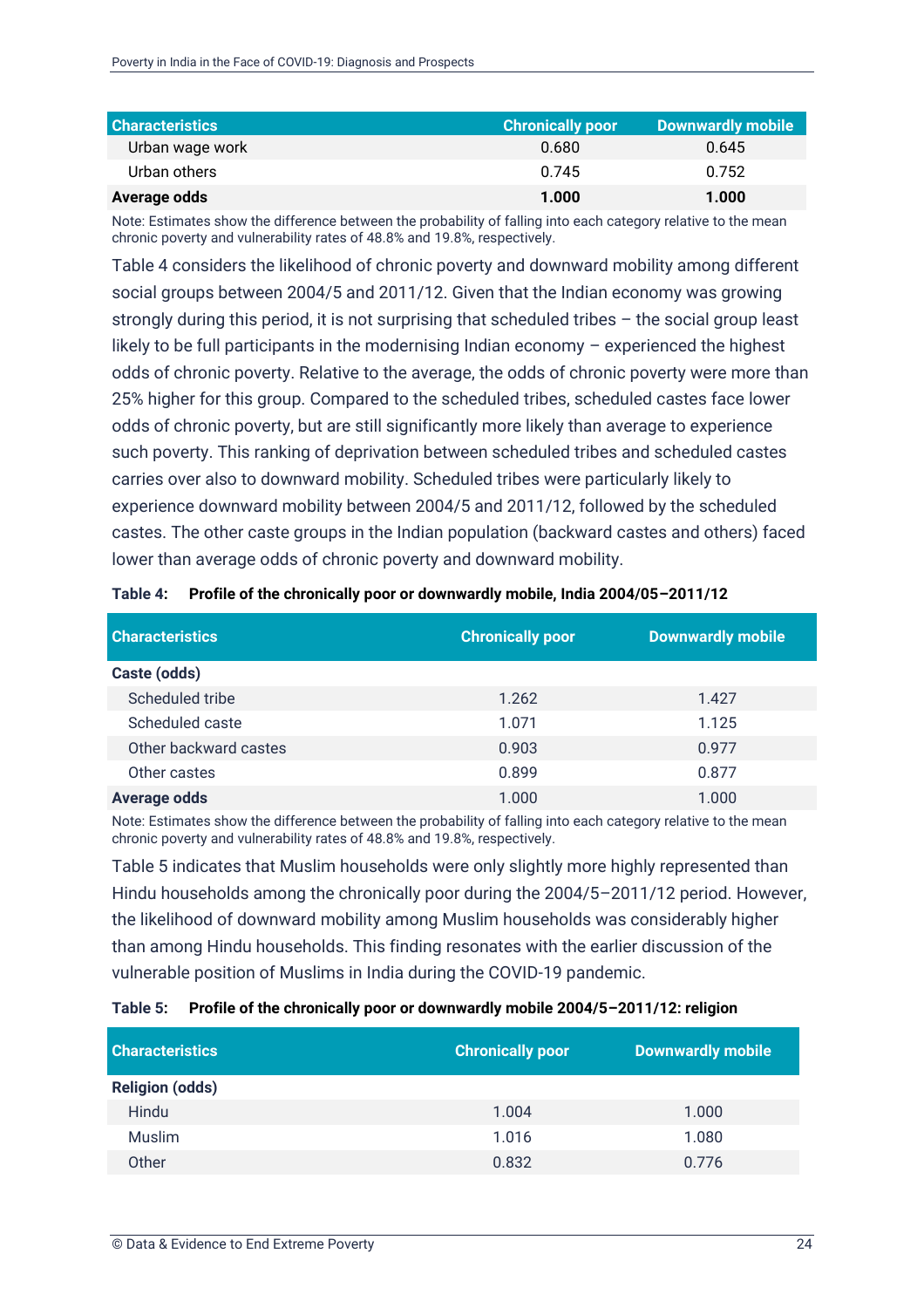| <b>Characteristics</b> | <b>Chronically poor</b> | Downwardly mobile |
|------------------------|-------------------------|-------------------|
| Average odds           | 1.000                   | 1.000             |

Note: Estimates show the difference between the probability of falling into each category relative to the mean chronic poverty and vulnerability rates of 48.8% and 19.8%, respectively.

Table 6 examines the odds of chronic poverty and downward mobility by population groups defined in terms of dependency ratio. Households with a dependency ratio above 50% are both slightly more likely than average to be chronically poor and rather more likely than average to experience downward mobility.

| <b>Characteristics</b>                      | <b>Chronically poor</b> | <b>Downwardly mobile</b> |
|---------------------------------------------|-------------------------|--------------------------|
| Dependents as % of household members (odds) |                         |                          |
| $0 - 25%$                                   | 0.963                   | 0.946                    |
| $25 - 50%$                                  | 0.999                   | 0.997                    |
| 50% or higher                               | 1.028                   | 1.054                    |
| <b>Average odds</b>                         | 1.000                   | 1.000                    |

<span id="page-30-0"></span>

|  | Table 6: Profile of the chronically poor or downwardly mobile 2004/5-2011/12: dependency ratio |  |
|--|------------------------------------------------------------------------------------------------|--|
|--|------------------------------------------------------------------------------------------------|--|

Note: Estimates show the difference between the probability of falling into each category relative to the mean chronic poverty and vulnerability rates of 48.8% and 19.8%, respectively.

We turn, finally, to the spatial distribution of chronic poverty and downward mobility across Indian states between 2004/5 and 2011/12. Table 7 indicates that of the major states, chronic poverty was relatively pronounced in Rajasthan, West Bengal, Jharkhand, Orissa, Chhattisgarh and Madhya Pradesh, and to a lesser extent Bihar. These are not the states where COVID-19 outbreaks were initially recorded. Indeed, the states of Maharashtra and Delhi are often described as having been confronted early on by the COVID-19 crisis, but with respective odds of chronic poverty between 2004/5 and 2011/12 of 0.932 and 0.715, would appear to have been relatively well protected in this regard. This lends some further support to the contention that the crisis affected a relatively better-protected segment of the population – at least initially – than might have been feared. Again, however, this observation needs to be tempered by the fact that the large-scale migration back to rural areas following the lockdowns originated largely from such cities as Delhi and Mumbai, and would thus drive rising poverty rates in rural areas of such poor sending-states as Bihar, Jharkand and Orissa.

When we examine the odds of downward mobility and consider those states with particularly large rural populations – regions within which there are fears that the COVID-19 virus has more recently been spreading – these are also the states with the highest chronic poverty rates during prosperous times: Rajasthan, West Bengal, Jharkhand, Orissa, Chhattisgarh and Madhya Pradesh, joined now also by Bihar, Uttar Pradesh and Himachal Pradesh. In these states, the odds of downward mobility were all greater than average during the 2004/5–2011/12 interval. To the extent that our conjecture is correct – that scrutinising poverty dynamics during good times offers a perspective on looming troublespots and particularly vulnerable groups during an economic downturn – we may take from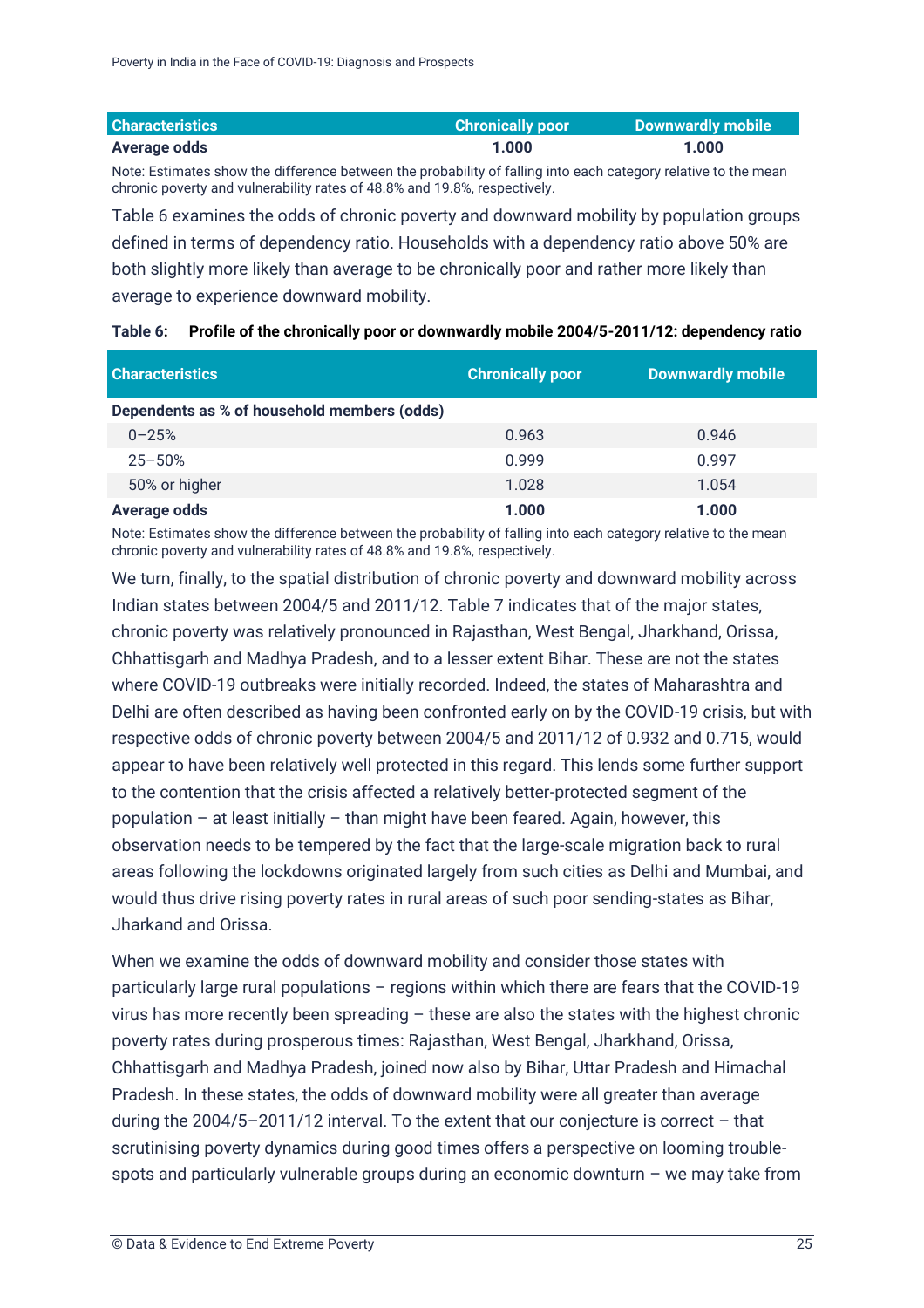this that poverty impacts in India will become more pronounced as COVID-19 spreads away from its initial points of entry into regions and among population groups that appeared initially to have been spared.

| <b>Characteristics</b>      | <b>Chronically poor</b> | <b>Downwardly mobile</b> |
|-----------------------------|-------------------------|--------------------------|
| India's major states (odds) |                         |                          |
| Jammu and Kashmir           | 1.011                   | 1.054                    |
| <b>Himachel Pradesh</b>     | 0.989                   | 1.058                    |
| Punjab                      | 0.841                   | 0.816                    |
| Chandigarh                  | 0.744                   | 0.633                    |
| <b>Uttaranchal</b>          | 0.968                   | 0.984                    |
| Haryana                     | 0.946                   | 0.953                    |
| Delhi                       | 0.715                   | 0.659                    |
| Rajasthan                   | 1.030                   | 1.038                    |
| <b>Uttar Pradesh</b>        | 0.987                   | 1.022                    |
| <b>Bihar</b>                | 1.005                   | 1.068                    |
| <b>West Bengal</b>          | 1.047                   | 1.050                    |
| Jharkhand                   | 1.066                   | 1.098                    |
| Orissa                      | 1.083                   | 1.096                    |
| Chhattisgarh                | 1.100                   | 1.112                    |
| Madhya Pradesh              | 1.071                   | 1.054                    |
| Gujarat                     | 0.993                   | 0.961                    |
| Maharashtra                 | 0.932                   | 0.903                    |
| Andhra Pradesh              | 0.986                   | 0.993                    |
| Karnataka                   | 0.974                   | 0.962                    |
| Kerala                      | 0.919                   | 0.942                    |
| <b>Tamil Nadu</b>           | 0.917                   | 0.913                    |
| <b>Average odds</b>         | 1.000                   | 1.000                    |

<span id="page-31-0"></span>

|  | Table 7: Profile of the chronically poor or downwardly mobile, India 2004/05-2011/12 |  |  |  |
|--|--------------------------------------------------------------------------------------|--|--|--|
|--|--------------------------------------------------------------------------------------|--|--|--|

Note: Estimates show the difference between the probability of falling into each category relative to the mean chronic poverty and vulnerability rates of 48.8% and 19.8%.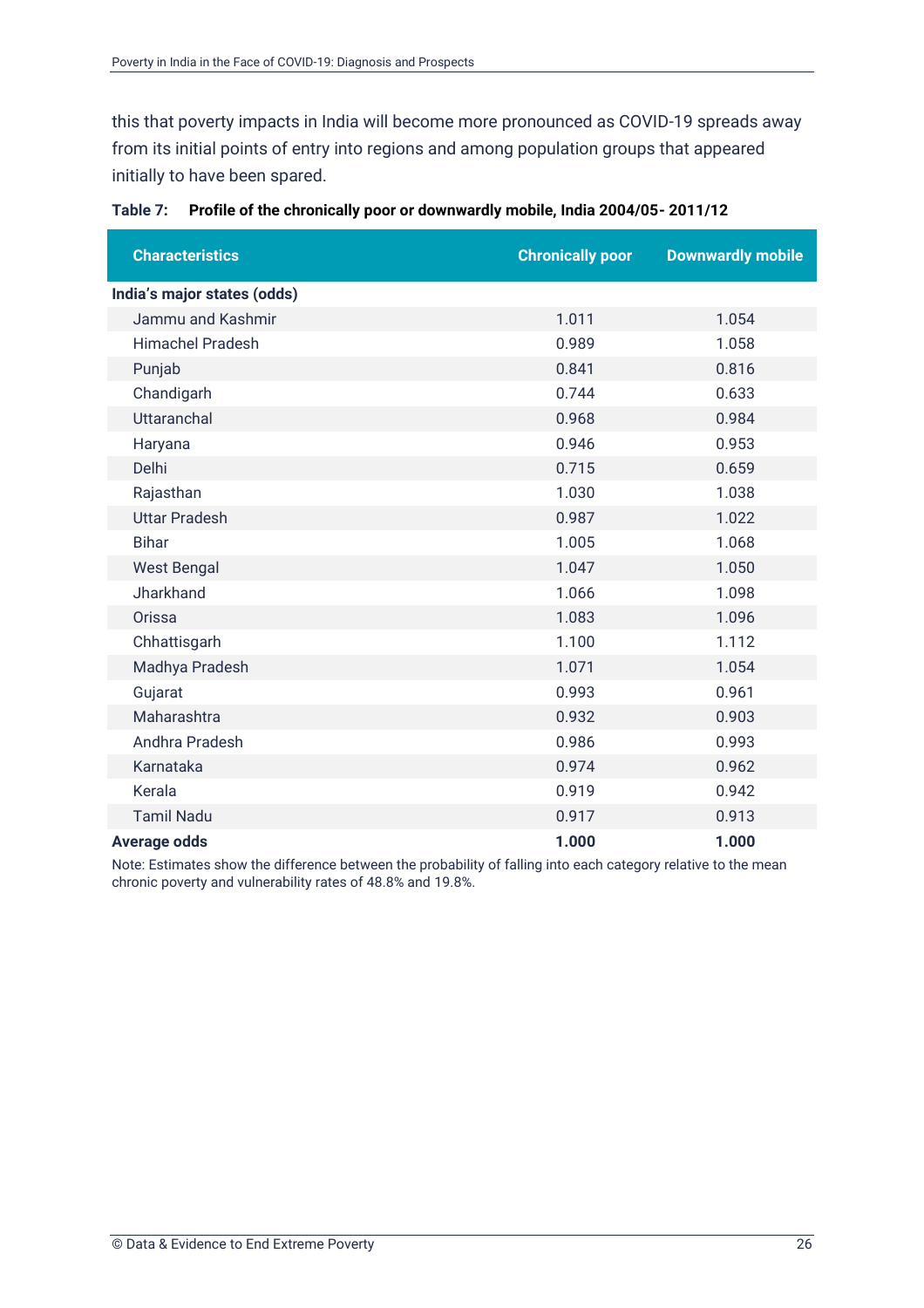### <span id="page-32-0"></span>**6 Concluding remarks**

India is suffering deeply from the COVID-19 pandemic. Although the country had achieved major successes in its efforts to reduce poverty in the decades up to 2020, there are grounds for suspecting that the combined health and economic consequences of the spread of the coronavirus have brought that progress to a halt. It is reasonable to fear that progress in fighting poverty may have been significantly reversed.

Our ability to assess the full impact of the crisis on poverty is hampered by the lack of solid evidence on poverty in the period immediately preceding the onslaught of the COVID-19 crisis. Systematic statistical evidence on the evolution of poverty in the face of the crisis is also still pending. However, this paper shows that the rapidly growing literature documenting the spread of the virus, the corresponding impact on health outcomes, and the economic repercussions of the lockdown measures aimed at slowing the spread all provide ample grounds for suspecting a significant impact on poverty. This literature also documents population characteristics and identifies population subgroups that are facing sharply falling living standards.

The numerous studies assembled and reviewed in this paper point to the particular vulnerability of informal sector wage workers in urban areas. The studies document the phenomenon of mass migration by laid off temporary workers in urban centres – where the spread of the virus was first documented – back to their villages in rural areas. The literature further indicates that among those who have suffered a loss of employment and falling earnings, women, scheduled castes (Dalits) and religious minorities (notably Muslims) are disproportionately represented.

Because the greatest number of COVID-19 cases have been documented in large urban centres such as Delhi and Mumbai, and because the phenomenon of mass migration has generally been of laid-off urban workers, one may be inclined to view the poverty impact of the COVID-19 crisis as largely confined to urban areas. However, there are grounds for caution in drawing such a conclusion. First of all, the second COVID-19 wave has spread far more rapidly and widely into rural regions than was initially experienced in the spring of 2020. Further, it is widely acknowledged that documentation of the spread of the virus is less comprehensive in rural areas than in urban centres, due to fewer resources, lower capacity and a greater unwillingness of the rural population to submit to testing and the possibility of quarantine. As a result, the current incidence of COVID-19 infections is likely to be both surging, and undercounted, in rural areas. Furthermore, the consequences of a rise in infections may be more difficult to bear for these areas due to their underdeveloped healthcare infrastructure.

Our analysis of poverty dynamics in India – based on the pre-COVID-19 experience during an episode of rapid economic growth and poverty decline – indicates, moreover, that the risk of chronic (long-term) poverty and the likelihood of falling into poverty is particularly high in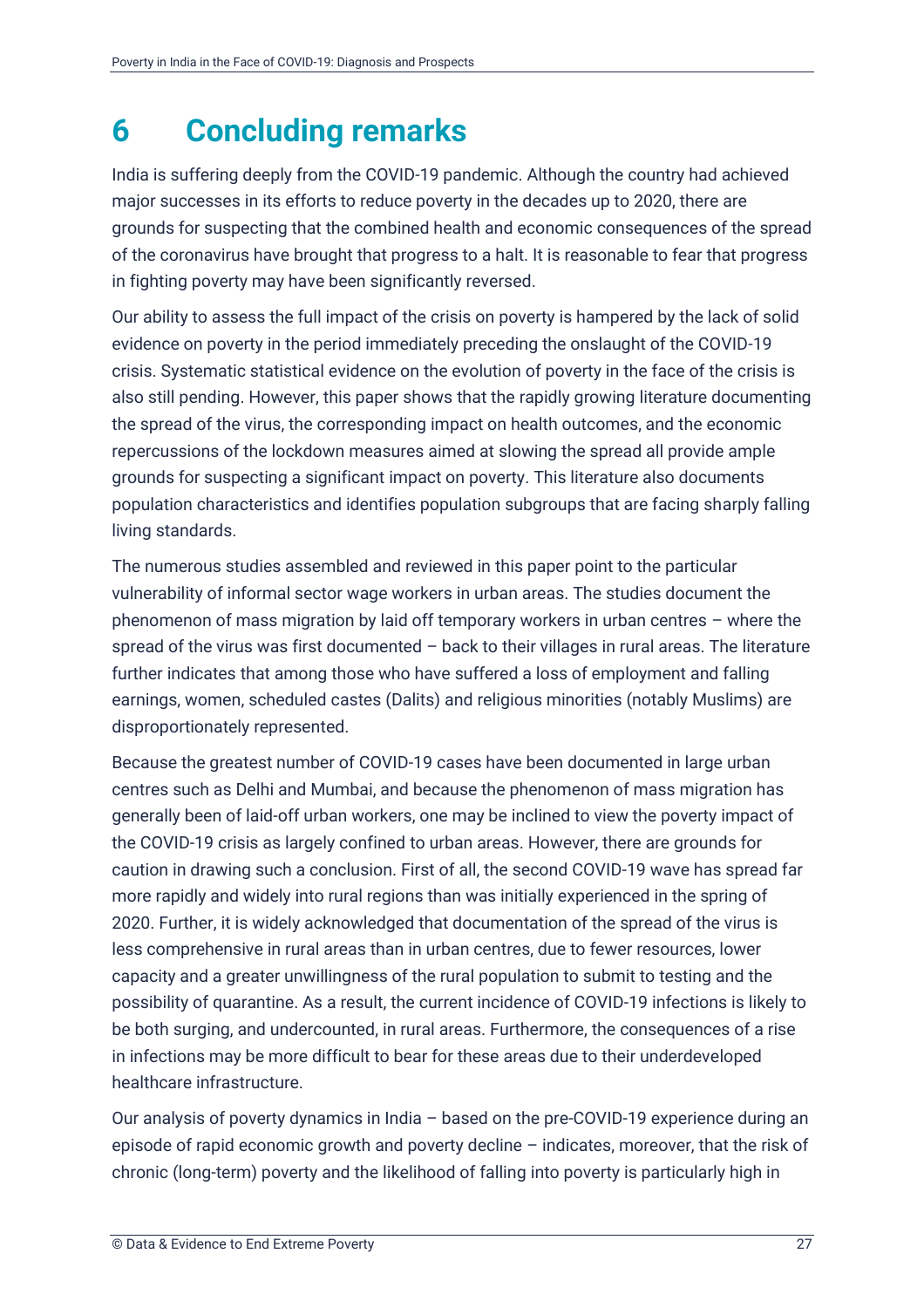rural areas, and in those states to which a majority of COVID-19-driven migrants are moving. Our analysis is premised on the notion that poverty persistence and downward mobility during periods of generalised prosperity can help point to likely 'hotspots' and population groups that are particularly at risk when economic downturns occur. We suggest, thus, that while the initial impact of the COVID-19 pandemic was on sectors and population groups that were relatively less poor, as the crisis spreads and the economic consequences of the crisis continue to reverberate, it is likely that the poverty impacts will become increasingly acute. Absent comprehensive and effective policy interventions to combat these poverty impacts, we suggest that they will be increasingly visible in rural areas.

The world, and India, remain in the midst of an unprecedentedly severe health and economic crisis. Recent progress in the development and application of a vaccine against COVID-19 provide grounds for some optimism but is unlikely to dramatically alter circumstances on the ground for some time to come. The final consequences of the crisis for poverty are still unclear. There is a pressing need to continue to assemble and analyse emerging evidence to document the scale of the challenge and to identify those who are in greatest need of assistance. Policies must learn from emerging lessons and adapt in response to the evolving picture on the ground. Successful experience must be digested and documented, as it is not unlikely that new pandemics, calling for renewed intervention, will emerge in the future.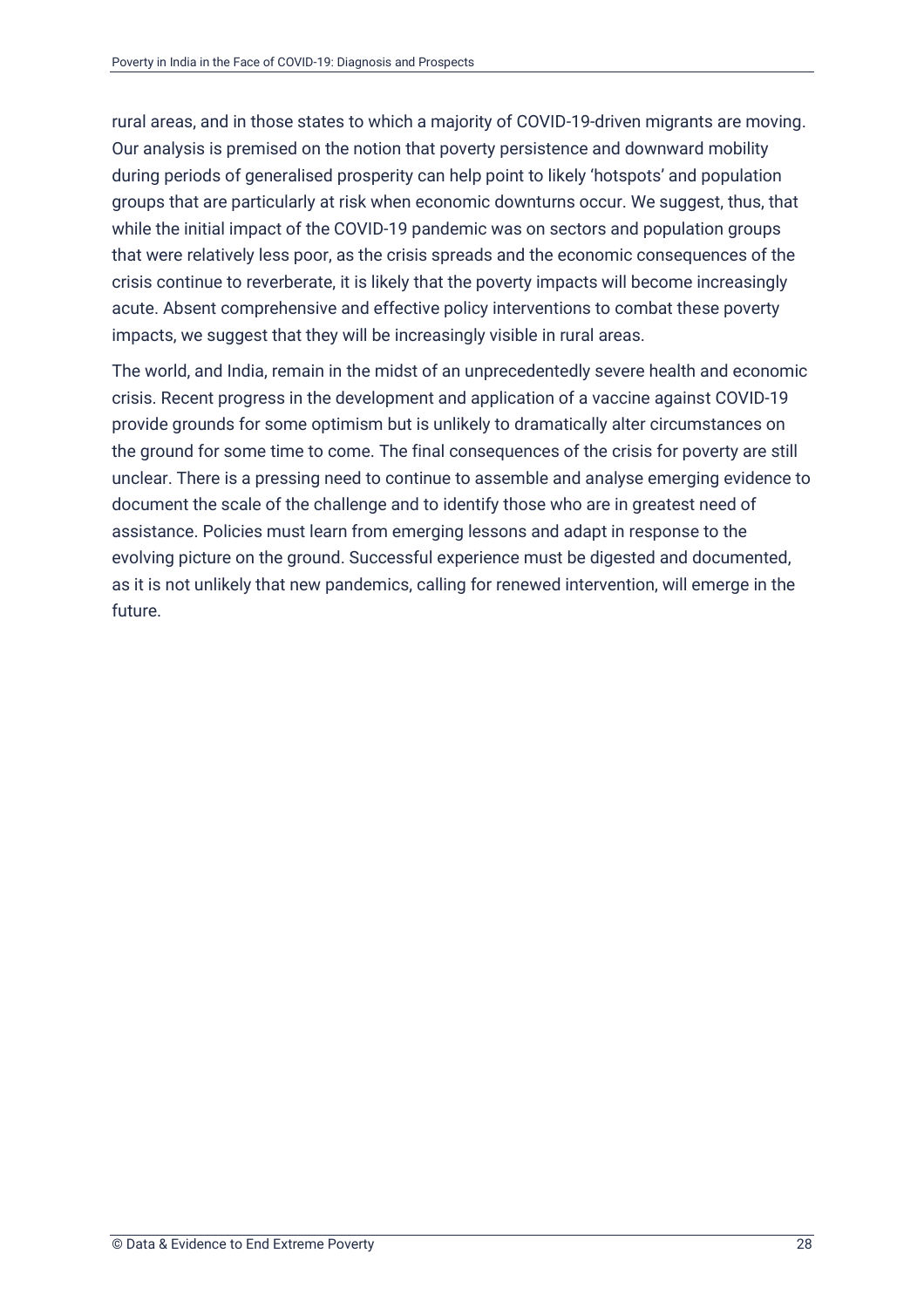### <span id="page-34-0"></span>**References**

*The data that support the findings of this study are available from the corresponding author upon reasonable request.*

- Abbas, R. (2016) 'Internal migration and citizenship in India', *Ethnic and Migration Studies*  42(1), pp. 150–168.
- Agarwal, V. and Bellman, E. (2021) 'India's Migrants Flee to Their Villages as COVID-19 Prompts New Lockdown', *Wall Street Journal*, [https://www.wsj.com/articles/indias](https://www.wsj.com/articles/indias-migrants-flee-to-their-villages-as-covid-19-prompts-new-lockdown-11618392602)[migrants-flee-to-their-villages-as-covid-19-prompts-new-lockdown-11618392602](https://www.wsj.com/articles/indias-migrants-flee-to-their-villages-as-covid-19-prompts-new-lockdown-11618392602)
- Agrawal, P. (2020)' Bihar's Migrants Return To Face Stigma, Under-Prepared Medical Facilities', *India Spend*[, https://www.indiaspend.com/bihars-migrants-return-to-face](https://www.indiaspend.com/bihars-migrants-return-to-face-stigma-under-prepared-medical-facilities/)[stigma-under-prepared-medical-facilities/](https://www.indiaspend.com/bihars-migrants-return-to-face-stigma-under-prepared-medical-facilities/)
- Al Dahdah, M., Ferry, M., Guérin, I. and Venkatasubramanian, G. (2020) 'The COVID-19 Crisis in India: A Nascent Humanitarian Tragedy', *Books and Ideas.net*, <https://booksandideas.net/The-COVID-19-Crisis-in-India.html>
- Al Jazeera (2021) 'As COVID cases surge in India, what next for the economy?', *Al Jazeera*, 20 April 2021, [https://www.aljazeera.com/economy/2021/4/20/as-covid-cases-surge-in](https://www.aljazeera.com/economy/2021/4/20/as-covid-cases-surge-in-india-what-next-for-the-economy)[india-what-next-for-the-economy](https://www.aljazeera.com/economy/2021/4/20/as-covid-cases-surge-in-india-what-next-for-the-economy)
- Asadullah, M.N. and Raghunathan, K. (2020) 'Fighting Gender Inequality in India During the COVID-19 Pandemic', *The Diplomat*, [https://thediplomat.com/2020/06/fighting-gender](https://thediplomat.com/2020/06/fighting-gender-inequality-in-india-during-the-covid-19-pandemic/)[inequality-in-india-during-the-covid-19-pandemic/](https://thediplomat.com/2020/06/fighting-gender-inequality-in-india-during-the-covid-19-pandemic/)
- Ashwini, D. (2020) 'The COVID-19 Pandemic and Lockdown: First Order Effects on Gender Gaps in Employment and Domestic Time Use in India', *GLO Discussion Paper no. 607*, Global Labor Organization, Essen,<https://www.econstor.eu/handle/10419/222416>
- Azim Premji University (2021a) 'Impact of COVID-19 on livelihoods of informal sector workers and vulnerable groups in Bengaluru: A view from the ground', [https://azimpremjiuniversity.edu.in/SitePages/pdf/COVID19-Impact-on-Informal-Sector-](https://azimpremjiuniversity.edu.in/SitePages/pdf/COVID19-Impact-on-Informal-Sector-Bengaluru.pdf)[Bengaluru.pdf](https://azimpremjiuniversity.edu.in/SitePages/pdf/COVID19-Impact-on-Informal-Sector-Bengaluru.pdf)
- Azim Premji University (2021b) 'Reviving Employment and Livelihoods in India: COVID-19 and After', [http://publications.azimpremjifoundation.org/2531/1/CII%20Report%20-](http://publications.azimpremjifoundation.org/2531/1/CII%20Report%20-%20Employment%20%20Livelihoods.pdf) [%20Employment%20%20Livelihoods.pdf](http://publications.azimpremjifoundation.org/2531/1/CII%20Report%20-%20Employment%20%20Livelihoods.pdf)
- Azim Premji University (n.d.) 'COVID19: Analysis of Impact and Relief Measures*'*, [https://cse.azimpremjiuniversity.edu.in/covid19-analysis-of-impact-and-relief](https://cse.azimpremjiuniversity.edu.in/covid19-analysis-of-impact-and-relief-measures/#clips)[measures/#clips](https://cse.azimpremjiuniversity.edu.in/covid19-analysis-of-impact-and-relief-measures/#clips)
- Babu, B., Kusuma, Y.S., Sivakami, M., Kumar Lal, D., Marimuth, P., Babu Geddam, J., Khanna, A. *et al*. (2017) 'Living conditions of internal labour migrants: a nationwide study in 13 Indian cities', *International Journal of Migration and Border Studies* 3(4), pp. 328–351.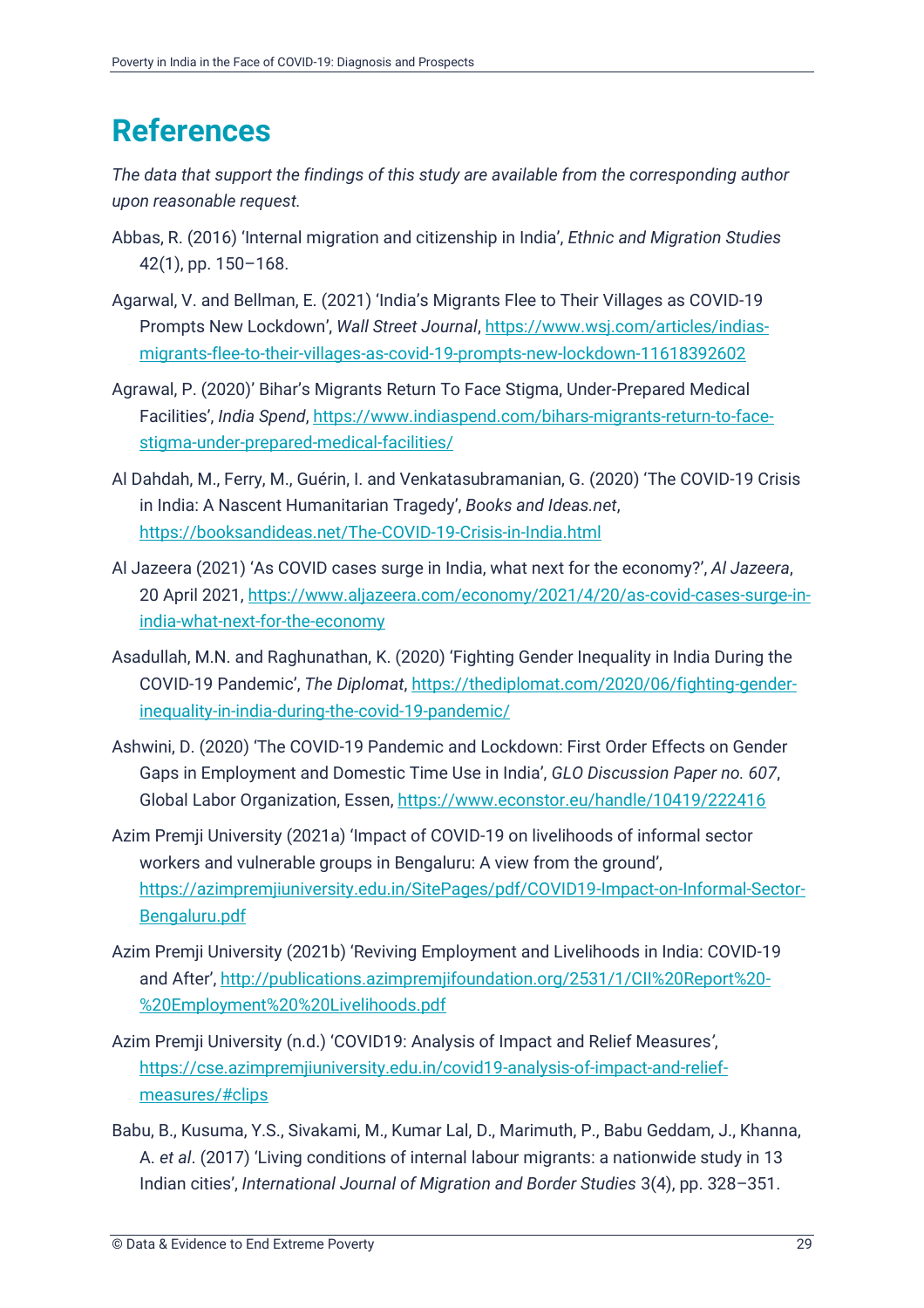- Barcellos, S.H., Leandro, S.C. and Lleras-Muney, A. (2014) 'Child Gender and Parental Investments in India: Are Boys and Girls Treated Differently?' *American Economic Journal: Applied Economics* 6(1), pp. 157–189.
- Beyer, R.C.M., Franco-Bedoya, S. and Galdo, V. (2021) 'Examining the Economic Impact of COVID-19 in India through Daily Electricity Consumption and Nighttime Light Intensity', *World Development* 140, pp. 1–13.
- Birthal, P.S., Negi, D.S, Jha, A.K. and Singh, D. (2014) 'Income Sources of Farm Households in India: Determinants, Distributional Consequences and Policy Implications', *Agricultural Economics Research Review* 27(1), pp. 37–48.
- Biswas, S. (2021) 'India COVID-19 migrants: "Lockdown will make us beg for food again"', *BBC*, <https://www.bbc.com/news/world-asia-india-56711150>
- Cariappa, A.G.A., Acharya, K.K., Chaitanya, A.A., Sendhil, R. and Ramasundaram, P. (2020) 'Pandemic led food price anomalies and supply chain disruption: Evidence from COVID-19 incidence in India', [https://papers.ssrn.com/sol3/papers.cfm?abstract\\_id=3680634](https://papers.ssrn.com/sol3/papers.cfm?abstract_id=3680634)
- Ceballos, F., Kannan, S. and Kramer, B. (2020) 'Impact of a national lockdown on smallholder farmers' income and food security: Empirical evidence from two states in India', *World Development* 136, pp. 1–5.
- Centre for Equity Studies (2020) 'Labouring Lives: Hunger, Precarity and Despair amid Lockdown', [http://centreforequitystudies.org/wp-content/uploads/2020/06/Labouring-](http://centreforequitystudies.org/wp-content/uploads/2020/06/Labouring-Lives-_Final-Report.pdf)[Lives-\\_Final-Report.pdf](http://centreforequitystudies.org/wp-content/uploads/2020/06/Labouring-Lives-_Final-Report.pdf)
- Centre for Monitoring Indian Economy (2020) 'An unhealthy recovery*'*, [https://www.cmie.com/kommon/bin/sr.php?kall=warticle&dt=2020-08-](https://www.cmie.com/kommon/bin/sr.php?kall=warticle&dt=2020-08-18%2011:02:19&msec=596) [18%2011:02:19&msec=596](https://www.cmie.com/kommon/bin/sr.php?kall=warticle&dt=2020-08-18%2011:02:19&msec=596)
- Chatterjee, M. (2016) 'Universal Health Coverage and Occupational Health and Safety for Informal Workers: A View from India', in R.M. Taylor (Rapporteur), *Forum on Public-Private Partnerships for Global Health and Safety*, forum conducted at the meeting of the Board on Global Health; Institute of Medicine; National Academies of Sciences, Engineering, and Medicine. Washington DC, the United States: The National Academies Press. pp. 30–39.
- Chaudhuri, S. (2003) 'Assessing Vulnerability to Poverty: Concepts, Empirical Methods and Illustrative Examples', mimeo, Department of Economics, Columbia University, [https://www.researchgate.net/profile/Detlef\\_Brem/post/What\\_is\\_the\\_relationship\\_betw](https://www.researchgate.net/profile/Detlef_Brem/post/What_is_the_relationship_between_vulnerability_and_poverty_as_well_as_gender_and_poverty/attachment/59d6310fc49f478072ea0cff/AS:273621778403334@1442247923533/download/Assessing+Vulnerability+to+Poverty+theory+2003.pdf) [een\\_vulnerability\\_and\\_poverty\\_as\\_well\\_as\\_gender\\_and\\_poverty/attachment/59d6310fc4](https://www.researchgate.net/profile/Detlef_Brem/post/What_is_the_relationship_between_vulnerability_and_poverty_as_well_as_gender_and_poverty/attachment/59d6310fc49f478072ea0cff/AS:273621778403334@1442247923533/download/Assessing+Vulnerability+to+Poverty+theory+2003.pdf) [9f478072ea0cff/AS:273621778403334@1442247923533/download/Assessing+Vulner](https://www.researchgate.net/profile/Detlef_Brem/post/What_is_the_relationship_between_vulnerability_and_poverty_as_well_as_gender_and_poverty/attachment/59d6310fc49f478072ea0cff/AS:273621778403334@1442247923533/download/Assessing+Vulnerability+to+Poverty+theory+2003.pdf) [ability+to+Poverty+theory+2003.pdf](https://www.researchgate.net/profile/Detlef_Brem/post/What_is_the_relationship_between_vulnerability_and_poverty_as_well_as_gender_and_poverty/attachment/59d6310fc49f478072ea0cff/AS:273621778403334@1442247923533/download/Assessing+Vulnerability+to+Poverty+theory+2003.pdf)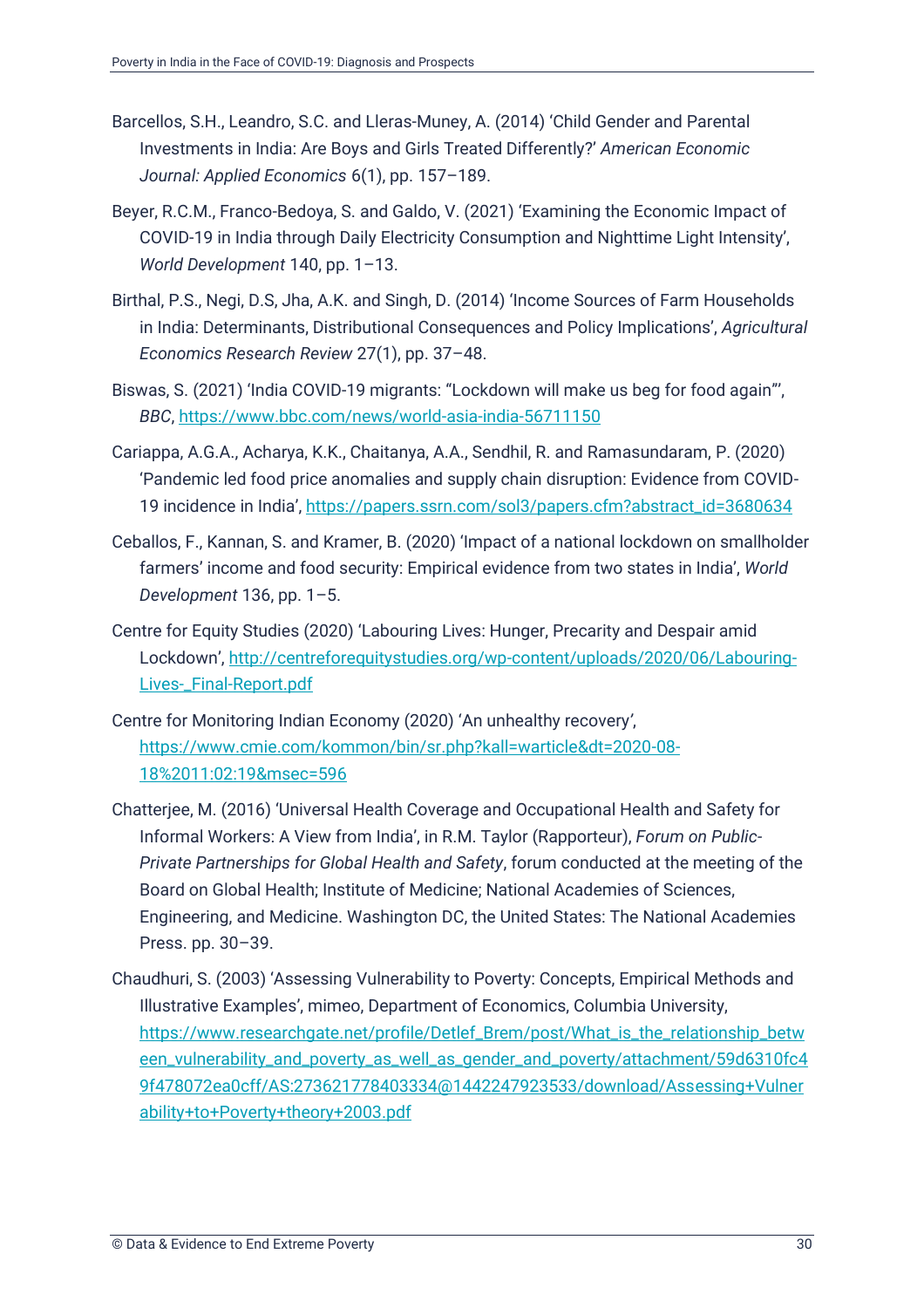- Chishti, S. (2020) 'Explained: How many migrant workers displaced? A range of estimates'*, Indian Express*, [https://indianexpress.com/article/explained/coronavirus-how-many](https://indianexpress.com/article/explained/coronavirus-how-many-migrant-workers-displaced-a-range-of-estimates-6447840/)[migrant-workers-displaced-a-range-of-estimates-6447840/](https://indianexpress.com/article/explained/coronavirus-how-many-migrant-workers-displaced-a-range-of-estimates-6447840/)
- Dang, H. and Lanjouw, P. (2013) 'Measuring Poverty Dynamics with Synthetic Panels Based on Cross Sections', *Policy Research Working Paper No. 6504*, World Bank, Washington DC.
- Dang, H. and Lanjouw, P. (2017) 'Welfare Dynamics Measurement: Two Definitions of a Vulnerability
- Line and the Empirical Application', *Review of Income and Wealth* 63(4), pp. 633–660.
- Dang, H.-A.H. and Lanjouw, P. (2018) 'Welfare dynamics in India over a quarter-century: Poverty, vulnerability, and mobility, 1987–2012', *WIDER Working Paper* 2018/175, UNU-WIDER, Helsinki.
- Dang, H. and Lanjouw (2021) 'Measuring Poverty Dynamics with Synthetic Panels Based on Cross Sections', mimeo, update of Dang and Lanjouw (2013), Vrije Universiteit Amsterdam.
- Dang, H., Lanjouw, P., Luoto, J. and McKenzie, D (2014) 'Using Repeated Cross Sections to Explore Movements In and Out of Poverty', *Journal of Development Economics* 107, pp. 112–128.
- Datt, G. and Ravallion, M. (2011) 'Has India's Economic Growth Become More Pro-Poor in the Wake of Economic Reforms?' *World Bank Economic Review* 25(2), pp. 157–189.
- Dhanaraj, S. (2014) 'Health shocks and coping strategies: State health insurance scheme of Andhra Pradesh, India', *WIDER Working Paper 2014/003*, <https://www.wider.unu.edu/publication/health-shocks-and-coping-strategies>
- Elbers, C. (2021) 'A Note on Synthetic Panels in Poverty Mapping', mimeo, School of Business and Economics, Vrije Universiteit, Amsterdam.
- Estupinan, X. and Sharma, M. (2020) 'Job and Wage Losses in Informal Sector due to the COVID-19 Lockdown Measures in India', [https://papers.ssrn.com/sol3/papers.cfm?abstract\\_id=3680379](https://papers.ssrn.com/sol3/papers.cfm?abstract_id=3680379)
- Express News Service (2020) 'Explained: What are containment zones, how are they demarcated?', *Indian Express*, [https://indianexpress.com/article/explained/coronavirus](https://indianexpress.com/article/explained/coronavirus-cases-india-containment-zones-6487494/)[cases-india-containment-zones-6487494/](https://indianexpress.com/article/explained/coronavirus-cases-india-containment-zones-6487494/)
- Express Web Desk (2020) 'Coronavirus May 19 Highlights: Record 1,08,233 samples tested in a day, says Health Ministry'*, Indian Express*, [https://indianexpress.com/article/india/coronavirus-in-india-news-live-updates-covid-19](https://indianexpress.com/article/india/coronavirus-in-india-news-live-updates-covid-19-state-wise-cases-tracker-latest-news-lockdown-4-guidelines-6416396/) [state-wise-cases-tracker-latest-news-lockdown-4-guidelines-6416396/](https://indianexpress.com/article/india/coronavirus-in-india-news-live-updates-covid-19-state-wise-cases-tracker-latest-news-lockdown-4-guidelines-6416396/)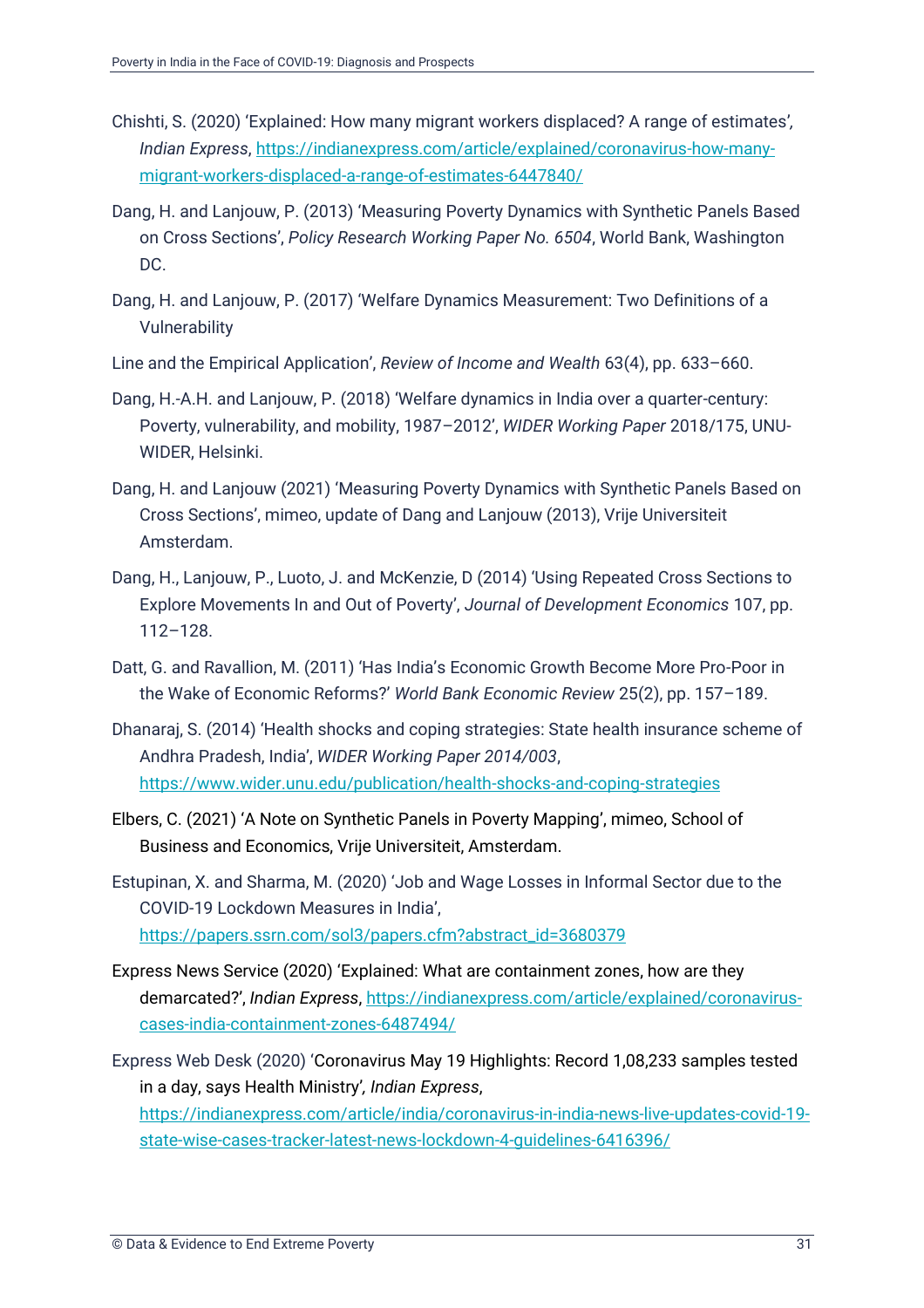- Ganguly, S. (2020) 'India's coronavirus pandemic shines a light on the curse of caste', *The Conversation*, [https://theconversation.com/indias-coronavirus-pandemic-shines-a-light](https://theconversation.com/indias-coronavirus-pandemic-shines-a-light-on-the-curse-of-caste-139550)[on-the-curse-of-caste-139550](https://theconversation.com/indias-coronavirus-pandemic-shines-a-light-on-the-curse-of-caste-139550)
- Gangwar, H.S. and Ray, P.K.C. (2021) 'Geographic information system-based analysis of COVID-19 cases in India during pre-lockdown, lockdown, and unlock phases', *International Journal of Infectious Diseases.* 105, pp. 424–435.
- Garcés-Urzainqui, D., Lanjouw, P., and Rongen, G. (2021) 'Constructing Synthetic Panels for the Purpose of Studying Poverty Dynamics: A Primer', mimeo, Vrije Universiteit Amsterdam.
- Ghosh, D. and Dinda, S. (2017) 'Chapter 6: Health Infrastructure and Economic Development in India', in R.C Das (ed.) *Social, Health, and Environmental Infrastructure for Economic Growth*, IGI Global, Hershey (PA), USA. pp. 99–119.
- Global Hunger Index (2010) 'The Challenge of Hunger: Focus on the Crisis of Child Undernutrition', [https://www.ifpri.org/publication/2010-global-hunger-index-challenge](https://www.ifpri.org/publication/2010-global-hunger-index-challenge-hunger)[hunger](https://www.ifpri.org/publication/2010-global-hunger-index-challenge-hunger)
- Guérin, I., Michiels, S., Natal, A., Nordman, C.J. and Venkatasubramanian, G. (2020) 'Surviving debt, survival debt in times of lockdown', *CEB Working Paper no. 20-009*, <https://ideas.repec.org/p/sol/wpaper/2013-309493.html>
- Gulati, A., Jose, S. and Singh, B.B. (2021) 'COVID-19: Emergence, spread and its impact on the India economy and migrant workers', *ZEF Working Paper 207*, [https://papers.ssrn.com/sol3/papers.cfm?abstract\\_id=3834328](https://papers.ssrn.com/sol3/papers.cfm?abstract_id=3834328)
- Herault, N. and Jenkins, S. (2019) 'How Valid are Synthetic Panel Estimates of Poverty Dynamics?' *Journal of Economic Inequality* 17, pp. 51–76.
- Hindustan Times (2020) 'Rapid antigen tests account for close to 50% of COVID-19 tests in India: Govt data', [https://www.hindustantimes.com/health/rapid-antigen-tests-account](https://www.hindustantimes.com/health/rapid-antigen-tests-account-for-close-to-50-of-covid-19-tests-in-india-govt-data/story-WLh6mbgmXsZ92EBAA3zzBM.html)[for-close-to-50-of-covid-19-tests-in-india-govt-data/story-](https://www.hindustantimes.com/health/rapid-antigen-tests-account-for-close-to-50-of-covid-19-tests-in-india-govt-data/story-WLh6mbgmXsZ92EBAA3zzBM.html)[WLh6mbgmXsZ92EBAA3zzBM.html](https://www.hindustantimes.com/health/rapid-antigen-tests-account-for-close-to-50-of-covid-19-tests-in-india-govt-data/story-WLh6mbgmXsZ92EBAA3zzBM.html)
- Home Secretary (2020) D.O. No. 40-10/2020-DM-1(A). Retrieved from: [https://prsindia.org/files/covid19/notifications/5976.IND\\_Implementation\\_of\\_Lockdown](https://prsindia.org/files/covid19/notifications/5976.IND_Implementation_of_Lockdown_May_21.pdf) [\\_May\\_21.pdf](https://prsindia.org/files/covid19/notifications/5976.IND_Implementation_of_Lockdown_May_21.pdf)
- ILO (2018) *Women and Men in the Informal Economy: A Statistical Picture (third edition), ILO,* Geneva, Switzerland:
- IMS Institute for Healthcare Informatics (2013) 'Understanding Healthcare Access in India: What is the current state?',

<https://docshare04.docshare.tips/files/25555/255552955.pdf>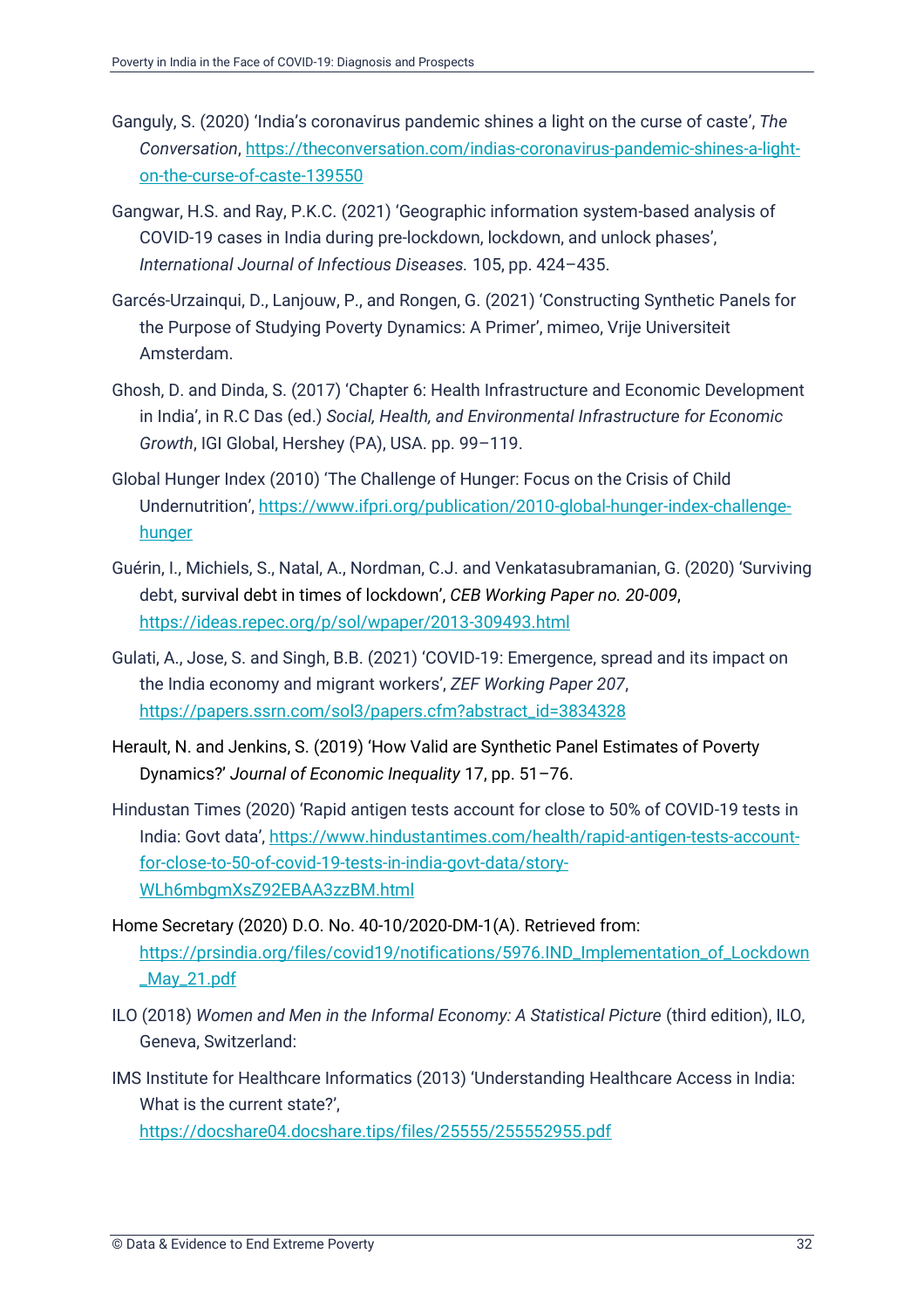- India.com News Desk (2021) 'Full List of States and Lockdowns in India', *India.com*, [https://www.india.com/news/india/delhi-lockdown-haryana-rajasthan-curfew-extended](https://www.india.com/news/india/delhi-lockdown-haryana-rajasthan-curfew-extended-full-list-of-states-and-lockdowns-in-india-4686324/)[full-list-of-states-and-lockdowns-in-india-4686324/](https://www.india.com/news/india/delhi-lockdown-haryana-rajasthan-curfew-extended-full-list-of-states-and-lockdowns-in-india-4686324/)
- Iyer, M. (2020) 'Migration in India and the impact of the lockdown on migrants', *PRS India*, <https://www.prsindia.org/theprsblog/migration-india-and-impact-lockdown-migrants>
- Johns Hopkins University Center for Systems, Science and Engineering (2021) 'COVID-19 Dashboard by the Center for Systems Science and Engineering (CSSE) at Johns Hopkins University',

[https://gisanddata.maps.arcgis.com/apps/opsdashboard/index.html#/bda7594740fd4](https://gisanddata.maps.arcgis.com/apps/opsdashboard/index.html#/bda7594740fd40299423467b48e9ecf6) [0299423467b48e9ecf6](https://gisanddata.maps.arcgis.com/apps/opsdashboard/index.html#/bda7594740fd40299423467b48e9ecf6)

- Kesar, S., Abraham, R., Lahoti, R., Nath, P. and Basole, A. (2020) 'Pandemic, informality, and vulnerability: Impact of COVID-19 on livelihoods in India', *CSE Working Paper 2020-01*, Centre for Sustainable Employment, [https://www.research](https://www.research-collection.ethz.ch/handle/20.500.11850/428008)[collection.ethz.ch/handle/20.500.11850/428008](https://www.research-collection.ethz.ch/handle/20.500.11850/428008)
- La Forgia, G. and Nagpal, S. (2012) 'Government-Sponsored Health Insurance in India: Are You Covered?' International Bank for Reconstruction and Development/World Bank, Washington DC.
- Maggo, D. (2020) 'Impact of COVID-19 on smallholder farmers insights from India', World Business Council of Sustainable Development, [https://www.wbcsd.org/Overview/News-](https://www.wbcsd.org/Overview/News-Insights/WBCSD-insights/Impact-of-COVID-19-on-smallholder-farmers-in-India)[Insights/WBCSD-insights/Impact-of-COVID-19-on-smallholder-farmers-in-India](https://www.wbcsd.org/Overview/News-Insights/WBCSD-insights/Impact-of-COVID-19-on-smallholder-farmers-in-India)
- Mehta, T. and Jamkhandikar, S, (2021) 'COVID-19 spreads to rural India, villages ill-equipped to fight it', *Reuters*, 6 May 2021, [https://www.reuters.com/world/india/india-sees-record](https://www.reuters.com/world/india/india-sees-record-daily-rises-covid-19-infections-deaths-2021-05-06/)[daily-rises-covid-19-infections-deaths-2021-05-06/](https://www.reuters.com/world/india/india-sees-record-daily-rises-covid-19-infections-deaths-2021-05-06/)
- Menon, S. (2020) 'Coronavirus: Is India's test and tracing strategy working?', *BBC*, <https://www.bbc.com/news/world-asia-india-55083825>
- Ministry of Home Affairs (2020a) Order. No. 40-3/2020-DM-I(A). Retrieved from: [https://prsindia.org/files/covid19/notifications/144.IND\\_Citizens\\_Guidelines\\_Lockdown](https://prsindia.org/files/covid19/notifications/144.IND_Citizens_Guidelines_Lockdown_Mar_24.pdf) [\\_Mar\\_24.pdf](https://prsindia.org/files/covid19/notifications/144.IND_Citizens_Guidelines_Lockdown_Mar_24.pdf)
- Ministry of Home Affairs (2020b), Order. No. 40-3/2020-DM-I(A). Retrieved from: [https://prsindia.org/files/covid19/notifications/2737.IND\\_Extension\\_Lockdown\\_Order\\_A](https://prsindia.org/files/covid19/notifications/2737.IND_Extension_Lockdown_Order_April_14.pdf) [pril\\_14.pdf](https://prsindia.org/files/covid19/notifications/2737.IND_Extension_Lockdown_Order_April_14.pdf)
- Ministry of Home Affairs (2020c), Order. No. 40-3/2020-DM-I(A). Retrieved from: [https://prsindia.org/files/covid19/notifications/IND\\_Extension\\_Lockdown\\_May\\_1.pdf](https://prsindia.org/files/covid19/notifications/IND_Extension_Lockdown_May_1.pdf)
- Ministry of Home Affairs (2020d), Order. No. 40-3/2020-DM-I(A). Retrieved from: [https://prsindia.org/files/covid19/notifications/IND\\_MHA\\_Lockdown\\_Extension\\_upto\\_M](https://prsindia.org/files/covid19/notifications/IND_MHA_Lockdown_Extension_upto_May31_17052020.pdf) [ay31\\_17052020.pdf](https://prsindia.org/files/covid19/notifications/IND_MHA_Lockdown_Extension_upto_May31_17052020.pdf)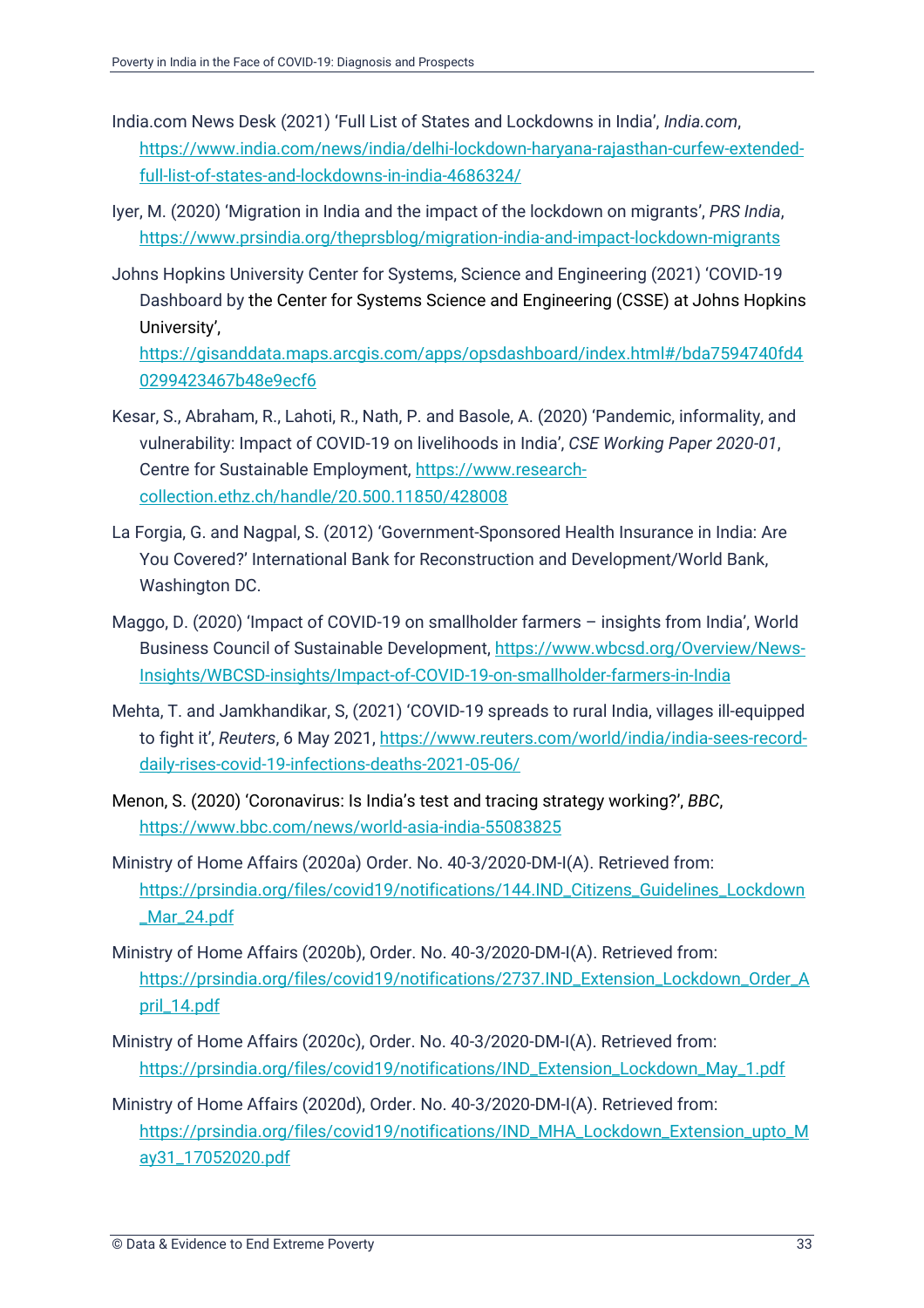Ministry of Home Affairs (2020e), Order. No. 40-3/2020-DM-I(A). Retrieved from: [https://prsindia.org/files/covid19/notifications/MHAOrder\\_29062020.pdf](https://prsindia.org/files/covid19/notifications/MHAOrder_29062020.pdf)

Ministry of Labour and Employment (2015) *National Classification of Occupations – 2015 (Code Structure): Vol-I*, [https://www.ncs.gov.in/Documents/National%20Classification%20of%20Occupations%](https://www.ncs.gov.in/Documents/National%20Classification%20of%20Occupations%20_Vol%20I-%202015.pdf) [20\\_Vol%20I-%202015.pdf](https://www.ncs.gov.in/Documents/National%20Classification%20of%20Occupations%20_Vol%20I-%202015.pdf)

- Ministry of Panchayati Raj (n.d.) *Backward Regions Grant Fund: Programme Guidelines*, [https://mizorural.nic.in/file/BRGF/BRGF\\_GUIDELINES.pdf](https://mizorural.nic.in/file/BRGF/BRGF_GUIDELINES.pdf)
- Ministry of Statistics and Programme Implementation (2015) 'Employment and Unemployment Situation Among Social Groups in India', *NSS Report No. 563(68/10/4*, [http://mospi.nic.in/sites/default/files/publication\\_reports/nss\\_rep\\_563\\_13mar15.pdf](http://mospi.nic.in/sites/default/files/publication_reports/nss_rep_563_13mar15.pdf)
- Mitra, E., Talreja, S. and Yeung, J. (2021) 'India's second wave is ravaging villages without hospitals or even doctors to fight it', *CNN*, 11 May 2021, <https://edition.cnn.com/2021/05/11/india/india-covid-gujarat-village-intl-hnk/index.html>
- Naik, M. (2021) 'As the pandemic's second wave rages, migrants trudge home again', *Indian Express*[, https://indianexpress.com/article/opinion/columns/as-the-pandemics-second](https://indianexpress.com/article/opinion/columns/as-the-pandemics-second-wave-rages-migrants-trudge-home-again-7297303/)[wave-rages-migrants-trudge-home-again-7297303/](https://indianexpress.com/article/opinion/columns/as-the-pandemics-second-wave-rages-migrants-trudge-home-again-7297303/)
- Narayanan, A. (2015) 'Informal employment in India: Voluntary choice or a result of labor market segmentation?', *Indian Journal of Labour Economics* 2015(58), pp. 119–167.
- National Commission for Enterprises in the Unorganised Sector (2009) 'The Challenge of Employment in India: An Informal Economy Perspective' (Volume 1 – Main Report), [http://dcmsme.gov.in/The\\_Challenge\\_of\\_Employment\\_in\\_India.pdf](http://dcmsme.gov.in/The_Challenge_of_Employment_in_India.pdf)
- Niyati, S. and Vijayamba, R. (2020) 'Impact of the COVID-19 Pandemic on Food Security and Indebtedness in Rural India', [https://www.researchgate.net/profile/Niyati-](https://www.researchgate.net/profile/Niyati-Singaraju/publication/351082698_Impact_of_the_COVID-19_Pandemic_on_Food_Security_and_Indebtedness_in_Rural_India/links/6083fce9907dcf667bbdff6c/Impact-of-the-COVID-19-Pandemic-on-Food-Security-and-Indebtedness-in-Rural-India.pdf)[Singaraju/publication/351082698\\_Impact\\_of\\_the\\_COVID-](https://www.researchgate.net/profile/Niyati-Singaraju/publication/351082698_Impact_of_the_COVID-19_Pandemic_on_Food_Security_and_Indebtedness_in_Rural_India/links/6083fce9907dcf667bbdff6c/Impact-of-the-COVID-19-Pandemic-on-Food-Security-and-Indebtedness-in-Rural-India.pdf)[19\\_Pandemic\\_on\\_Food\\_Security\\_and\\_Indebtedness\\_in\\_Rural\\_India/links/6083fce9907d](https://www.researchgate.net/profile/Niyati-Singaraju/publication/351082698_Impact_of_the_COVID-19_Pandemic_on_Food_Security_and_Indebtedness_in_Rural_India/links/6083fce9907dcf667bbdff6c/Impact-of-the-COVID-19-Pandemic-on-Food-Security-and-Indebtedness-in-Rural-India.pdf) [cf667bbdff6c/Impact-of-the-COVID-19-Pandemic-on-Food-Security-and-Indebtedness-in-](https://www.researchgate.net/profile/Niyati-Singaraju/publication/351082698_Impact_of_the_COVID-19_Pandemic_on_Food_Security_and_Indebtedness_in_Rural_India/links/6083fce9907dcf667bbdff6c/Impact-of-the-COVID-19-Pandemic-on-Food-Security-and-Indebtedness-in-Rural-India.pdf)[Rural-India.pdf](https://www.researchgate.net/profile/Niyati-Singaraju/publication/351082698_Impact_of_the_COVID-19_Pandemic_on_Food_Security_and_Indebtedness_in_Rural_India/links/6083fce9907dcf667bbdff6c/Impact-of-the-COVID-19-Pandemic-on-Food-Security-and-Indebtedness-in-Rural-India.pdf)
- Office of the Registrar General and Census Commissioner, India (n.d.) *Data on Religion: Religion PCA*, [https://censusindia.gov.in/2011census/Religion\\_PCA.html](https://censusindia.gov.in/2011census/Religion_PCA.html)
- Oster, E. (2006) 'Does Increased Access Increase Equality? Gender and Child Health Investments in India', *NBER Working Paper No. 12743*, NBER, <http://www.nber.org/papers/w12743>
- Our World in Data (2021a) 'Cumulative confirmed COVID-19 cases per million people', 25 May 2021, [https://ourworldindata.org/coronavirus-data](https://ourworldindata.org/coronavirus-data-explorer?tab=map&zoomToSelection=true&country=GBR~USA~ESP~ITA~BRA~IND~KOR®ion=World&casesMetric=true&interval=total&hideControls=true&perCapita=true&smoothing=0&pickerMetric=location&pickerSort=asc)[explorer?tab=map&zoomToSelection=true&country=GBR~USA~ESP~ITA~BRA~IND~KO](https://ourworldindata.org/coronavirus-data-explorer?tab=map&zoomToSelection=true&country=GBR~USA~ESP~ITA~BRA~IND~KOR®ion=World&casesMetric=true&interval=total&hideControls=true&perCapita=true&smoothing=0&pickerMetric=location&pickerSort=asc)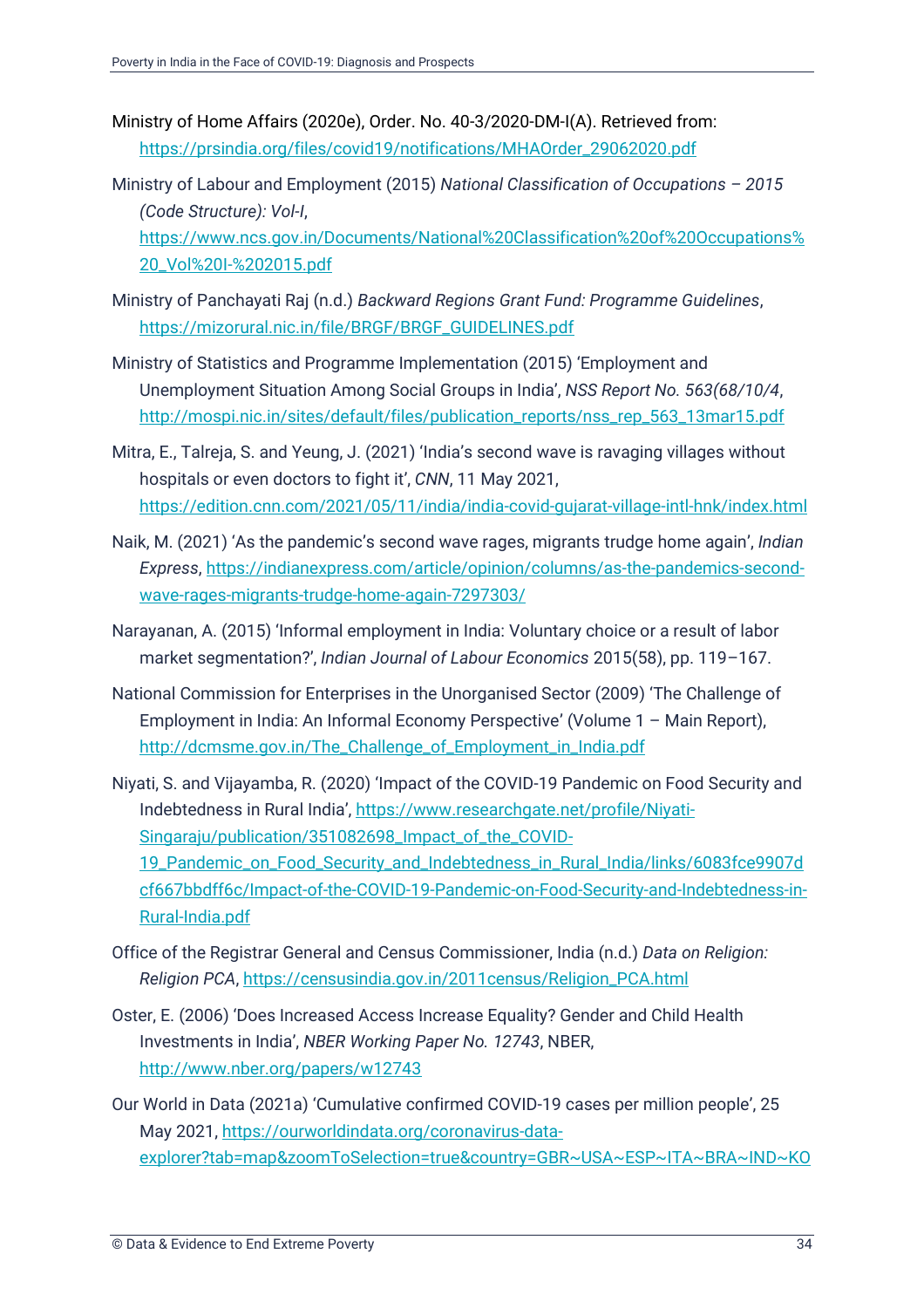[R&region=World&casesMetric=true&interval=total&hideControls=true&perCapita=true&s](https://ourworldindata.org/coronavirus-data-explorer?tab=map&zoomToSelection=true&country=GBR~USA~ESP~ITA~BRA~IND~KOR®ion=World&casesMetric=true&interval=total&hideControls=true&perCapita=true&smoothing=0&pickerMetric=location&pickerSort=asc) [moothing=0&pickerMetric=location&pickerSort=asc](https://ourworldindata.org/coronavirus-data-explorer?tab=map&zoomToSelection=true&country=GBR~USA~ESP~ITA~BRA~IND~KOR®ion=World&casesMetric=true&interval=total&hideControls=true&perCapita=true&smoothing=0&pickerMetric=location&pickerSort=asc)

Our World in Data (2021b) 'Daily New Confirmed COVID-19 Cases', [https://ourworldindata.org/explorers/coronavirus-data](https://ourworldindata.org/explorers/coronavirus-data-explorer?zoomToSelection=true&hideControls=true&Metric=Confirmed+cases&Interval=New+per+day&Relative+to+Population=false&Align+outbreaks=false&country=~IND)[explorer?zoomToSelection=true&hideControls=true&Metric=Confirmed+cases&Interval=](https://ourworldindata.org/explorers/coronavirus-data-explorer?zoomToSelection=true&hideControls=true&Metric=Confirmed+cases&Interval=New+per+day&Relative+to+Population=false&Align+outbreaks=false&country=~IND) [New+per+day&Relative+to+Population=false&Align+outbreaks=false&country=~IND](https://ourworldindata.org/explorers/coronavirus-data-explorer?zoomToSelection=true&hideControls=true&Metric=Confirmed+cases&Interval=New+per+day&Relative+to+Population=false&Align+outbreaks=false&country=~IND)

- Our World in Data (2021c) 'Daily tests per thousand people (7-day smoothed)', <https://ourworldindata.org/coronavirus-testing>
- OxCGRT (n.d.) 'Relationship between number of COVID-19 cases and government response', <https://covidtracker.bsg.ox.ac.uk/stringency-scatter>
- Pandya, A.A. (2010) 'Muslim Indians: Struggle for Inclusion', Stimson, [https://www.stimson.org/wp-content/files/file-attachments/Muslim\\_Indians-](https://www.stimson.org/wp-content/files/file-attachments/Muslim_Indians-Complete_1.pdf)[Complete\\_1.pdf](https://www.stimson.org/wp-content/files/file-attachments/Muslim_Indians-Complete_1.pdf)
- Post Sachar Evaluation Committee (2014) 'Post Sachar Evaluation Committee Report', [https://www.sabrangindia.in/sites/default/files/audio\\_listing\\_images/kundu\\_commissio](https://www.sabrangindia.in/sites/default/files/audio_listing_images/kundu_commission_report_0.pdf?698) [n\\_report\\_0.pdf?698](https://www.sabrangindia.in/sites/default/files/audio_listing_images/kundu_commission_report_0.pdf?698)
- Pritchett, L., Suryahadi, A., and Sumarto, S (2000) 'Quantifying Vulnerability to Poverty: A Proposed Measure, Applied to Indonesia', *World Bank Policy Research Working Paper No. 2437*, World Bank, Washington DC.
- Ravallion, M. (2011) 'A Comparative Perspective on Poverty Reduction in Brazil, China and India', *World Bank Research Observer* 26(1), pp. 71–104*.*
- Rawal, V., Kumar, M., Verma, A. and Pais, J. (2020) 'COVID-19 Lockdown: Impact on Agriculture and Rural Economy', *SSER Monograph 20/3*, <http://archive.indianstatistics.org/sserwp/sserwp2003.pdf>
- Ray, D. and Subramanian, S. (2020) 'India's Lockdown: An Interim Report', <https://debrajray.com/wp-content/uploads/2020/05/RaySubramanian.pdf>
- Selvaraj, S., Farooqui, H.H., Karan, A. (2018) 'Quantifying the Financial Burden of Households' Out of Pocket Payments on Medicines in India: A Repeated Cross-Sectional Analysis of National Sample Survey Data, 1994-2014', *Boston Medical Journal Open*. doi: :10.1136/ bmjopen-2017-018020.
- Sengupta, S. and Jha, M.K. (2020) 'Social Policy, COVID-19 and Impoverished Migrants: Challenges and Prospects in Locked Down India', *The International Journal of Community and Social Development* 2(2), pp. 152–172. doi: 10.1177/2516602620933715.
- Seth, A. (2020) 'The post-Lockdown State of Labour: Heading Towards an Institutionalization of Exploitation and Inequality', [https://drive.google.com/file/d/1baXB35TNNlp](https://drive.google.com/file/d/1baXB35TNNlp-ap6fMZtg4eIFg4Yxe8Mk/view)[ap6fMZtg4eIFg4Yxe8Mk/view](https://drive.google.com/file/d/1baXB35TNNlp-ap6fMZtg4eIFg4Yxe8Mk/view)